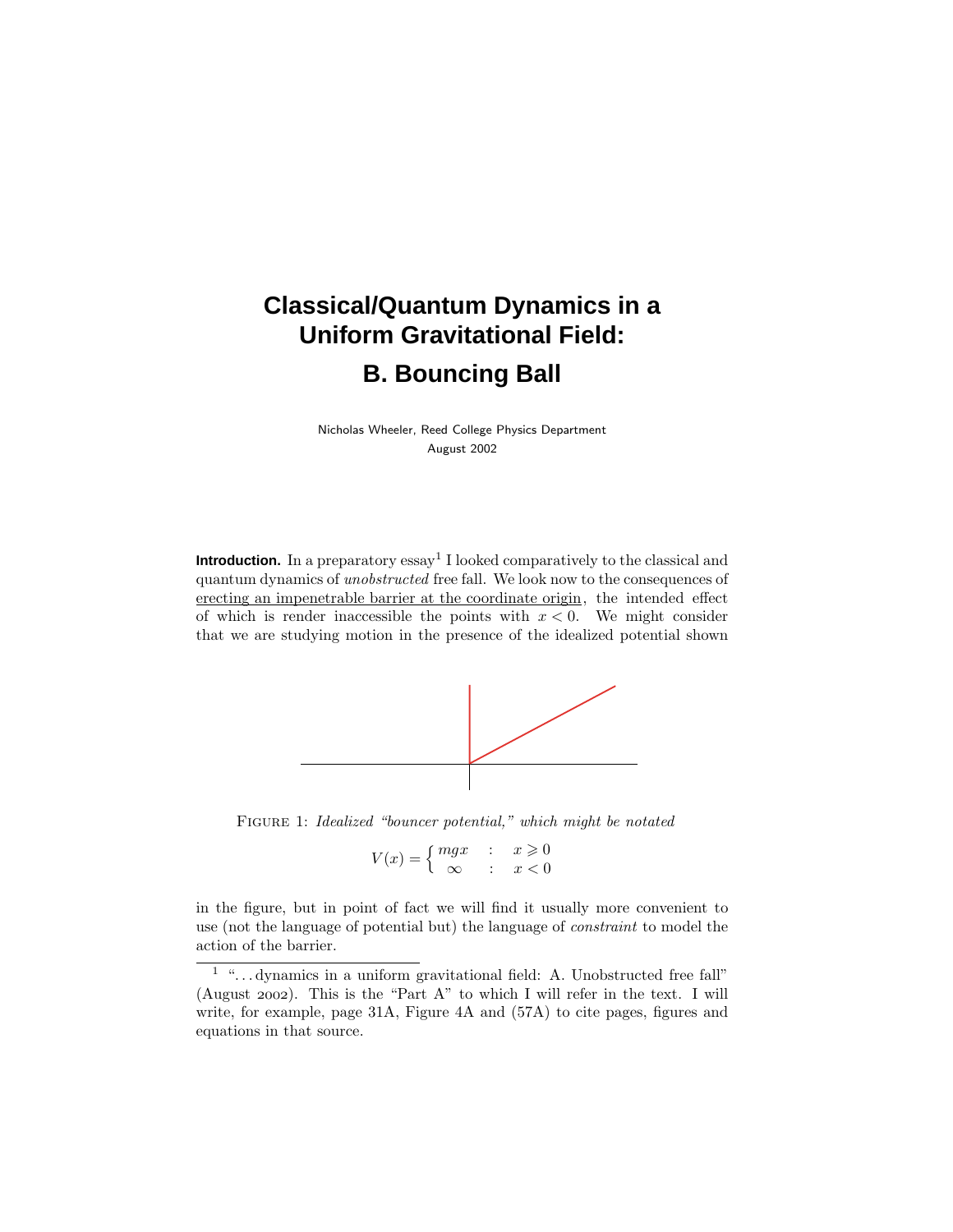We will draw freely upon results developed in Part A, but recognize that many of the issues central to the physics of unobstructed free fall are rendered irrelevant by the presence of the barrier: translational invariance is broken, and so is Galilean covariance (the inertial observer who we see to be in motion sees a moving barrier, and the accelerated/falling observer who sees the "ball" to move *freely* while between bounces sees an accelerated barrier ...or "bat"). The issues destined to assume prominence in the following discussion will, for the most part, be new issues—issues for which our study of unobstructed free fall has not specifically prepared us.

The problem of unobstructed free fall is widely considered to be "too simple" to merit close attention, and has given rise to a very thin literature.<sup>2</sup> On the other hand, the "bouncer problem" and its close relatives—especially the quantum mechanical versions of those problems—has an established presence in the textbooks,<sup>3</sup> and has recently inspired a small flurry of activity *...* mainly by condensed matter theorists, $4$  who write in response to the remarkable fact that Bose-Einstein condensates are seen in the laboratory to fall, and even to bounce.<sup>5</sup>

<sup>4</sup> See J. Gea-Banacloche, "A quantum bouncing ball," AJP **67**, 776 (1999), which provides an extensive bibliography, and which inspired valuable comments by Olivier Vallée (AJP 68, 672 (2000)) and David Goodmanson (APJ **68**, 866 (2000)). I am indebted to Tomoko Ishihara for bringing those papers to my attention.

<sup>5</sup> Google returns thousands of references to (for example) "atomic mirror" and "atomic trampoline." The interesting site http://www.iqo.uni-hannover. de/html/ertmer/atom optics/bec/bec 06.html#1 is typical, and provides a

<sup>2</sup> The most important recent contribution to that literature is M. Wadati, "The free fall of quantum particles," Journal of the Physical Society of Japan **68**, 2543 (1999). Wadati borrowed some of his methods from Landau & Lifshitz, Quantum Mechanics: Non-relativistic Theory  $(1977), §24$ .

<sup>&</sup>lt;sup>3</sup> See S. Flügge, *Practical Quantum Mechanics* (1974), pages 101–105. It is with special pleasure that I cite also the brief discussion that appears on pages 107–109 in J. J. Sakurai's Modern Quantum Mechanics (revised edition 1994). He and I were first-year graduate students together at Cornell in  $1955-1956$ . and used to play flute and double bass duets together in the physics library in dead of night. The contempt for theoretical fine points, the preoccupation with the physics of physics that was then (and remains) a tradition at Cornell ... caused me to flee to Brandeis, but was precisely what John (who had spent his undergraduate years at Harvard, in the shade of Schwinger) sought. In 1970 he left the University of Chicago to rejoin Schwinger at UCLA. He died in  $1982$  while visiting CERN (from which I had departed in  $1962$ ), decades before his time. Sakurai's interest in the role of gravity in quantum mechanics was so well developed (see his pages 126–129) that it was probably no accident that he selected the bouncer/wedge problems to illustrate the practical application of the WKB approximation. The upshot of Sakurai's discussion is posed as Problems \*\***8.5** and \***8.6** in Griffiths' Introduction to Quantum Mechanics  $(1994).$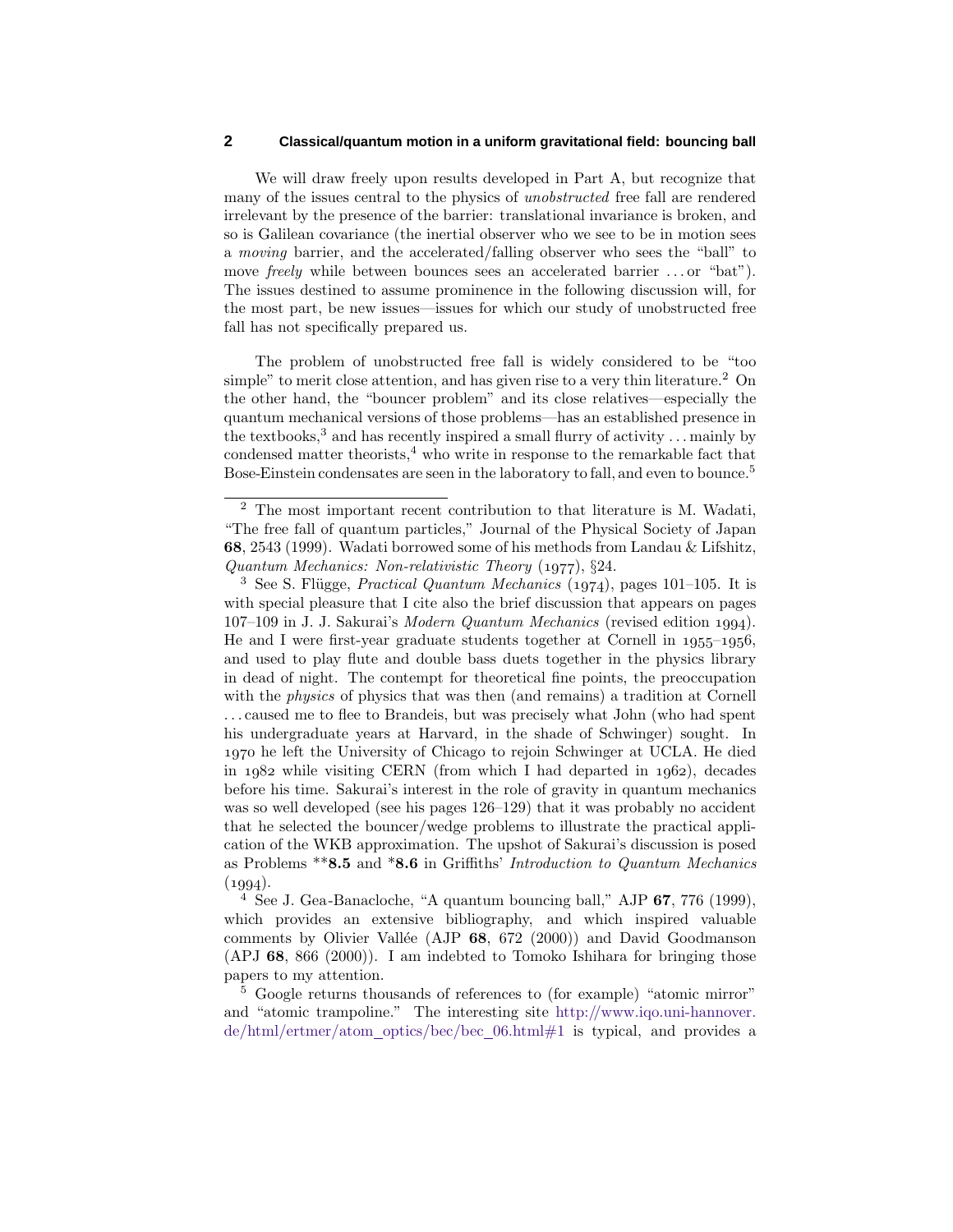# **Classical theory 3**

Some of the effects to be described in these pages—effects that become evident only if  $m$  is much smaller than the mass of a "ball of condensate"— lie, however, still beyond the reach of experimentalists (but may not for long!).

classical dynamics of a bouncing ball

**1. Bouncing ball basics.** A ball lofted from  $x = 0$  with (kinetic) energy  $E$  will rise to height

$$
a = \frac{E}{mg} \tag{1}
$$

If dropped at time  $t = 0$  from height  $a$  it will execute its (perfectly elastic)

1<sup>st</sup> bounce at time 
$$
t_1
$$
 =  $\frac{1}{2}\tau$   
2<sup>nd</sup> bounce at time  $t_2 = t_1 + \tau = \frac{3}{2}\tau$   
3<sup>rd</sup> bounce at time  $t_3 = t_2 + \tau = \frac{5}{2}\tau$   
:

where from Galileo's  $a = \frac{1}{2}g(\frac{1}{2}\tau)^2$  if follows that

bounce period 
$$
\tau = \sqrt{8a/g} = \sqrt{8E/mg^2}
$$
 (2)

The *E*-dependence of  $\tau$  means that bouncing is an *anharmonic* periodic process.

If we start the clock at the time of a bounce, then the free-fall flight up until the time of the next bounce can be described

$$
x(t) = \frac{1}{2}gt(\tau - t) \quad : \quad 0 < t < \tau \tag{3.1}
$$

To notate the "bounce-bounce-bounce*...* " idea we might write

$$
x(t) = \frac{1}{2}g\sum_{n}\left[t - n\tau\right]\left[(n+1)\tau - t\right] \cdot \text{UnitStep}\left([t - n\tau]\right[(n+1)\tau - t]\mathbf{J} \quad (3.2)
$$

but there is seldom reason to do so. $6$  Between bounces the velocity decreases uniformly

$$
\dot{x}(t) = \frac{1}{2}g\tau - gt \quad : \quad 0 < t < \tau \tag{4.1}
$$

so we have

$$
\dot{x}(t) = \sum_{n} \left[ \frac{1}{2} g\tau - g(t - n\tau) \right] \cdot \text{UnitStep} \left[ \left[ t - n\tau \right] \right] \left( (n+1)\tau - t \right] \tag{4.2}
$$

which describes a sawtooth (Figure 6).

<sup>(</sup>continued from the preceding page) reference to K. Bong et al, "Coherent evolution of bouncing Bose-Einstein condensates," Phys. Rev. Lett. **83**, 3577 (1999). I am indebted to John Essick for this information.

<sup>6</sup> Such a command was, however, used to create Figure 2.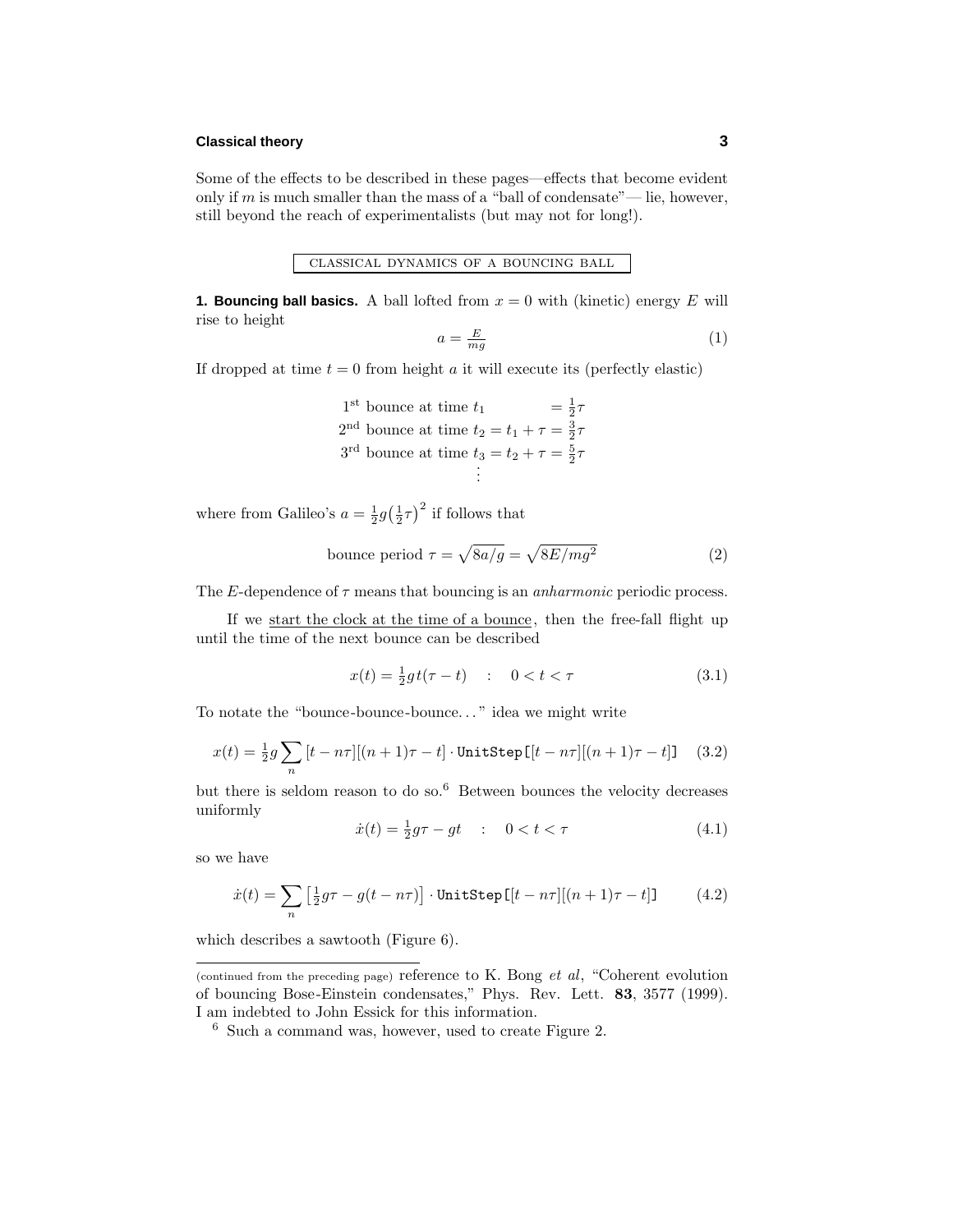

Figure 2: Flight of a bouncing ball, computed from (3*.*2) with the parameters  $g$  and  $\tau$  both set equal to unity.



Figure 3: Time-derivative of the preceding figure, computed from (4*.*2) : the velocity decreases linearly between bounces, and reverses sign at each bounce.

**2. Fourier analysis of the motion of a classical bouncer.** In some applications it proves more convenient to suppose that we have dropped the ball at  $t = 0$ ; *i.e.*, to start the clock at the top of the hop. In place of  $(3.1)$  we would then write

$$
x(t) = \frac{1}{2}g(\frac{1}{2}\tau + t)(\frac{1}{2}\tau - t) \; : \; -\frac{1}{2}\tau < t < +\frac{1}{2}\tau \text{ (repeated periodically)}
$$

which—as was remarked already by Gea-Banacloche<sup>4</sup>—yields naturally/easily to Fourier analysis:

$$
=B_0+\sum_{p=1}^{\infty}B_p\cos\left[2p\pi(t/\tau)\right]
$$
\n(5.1)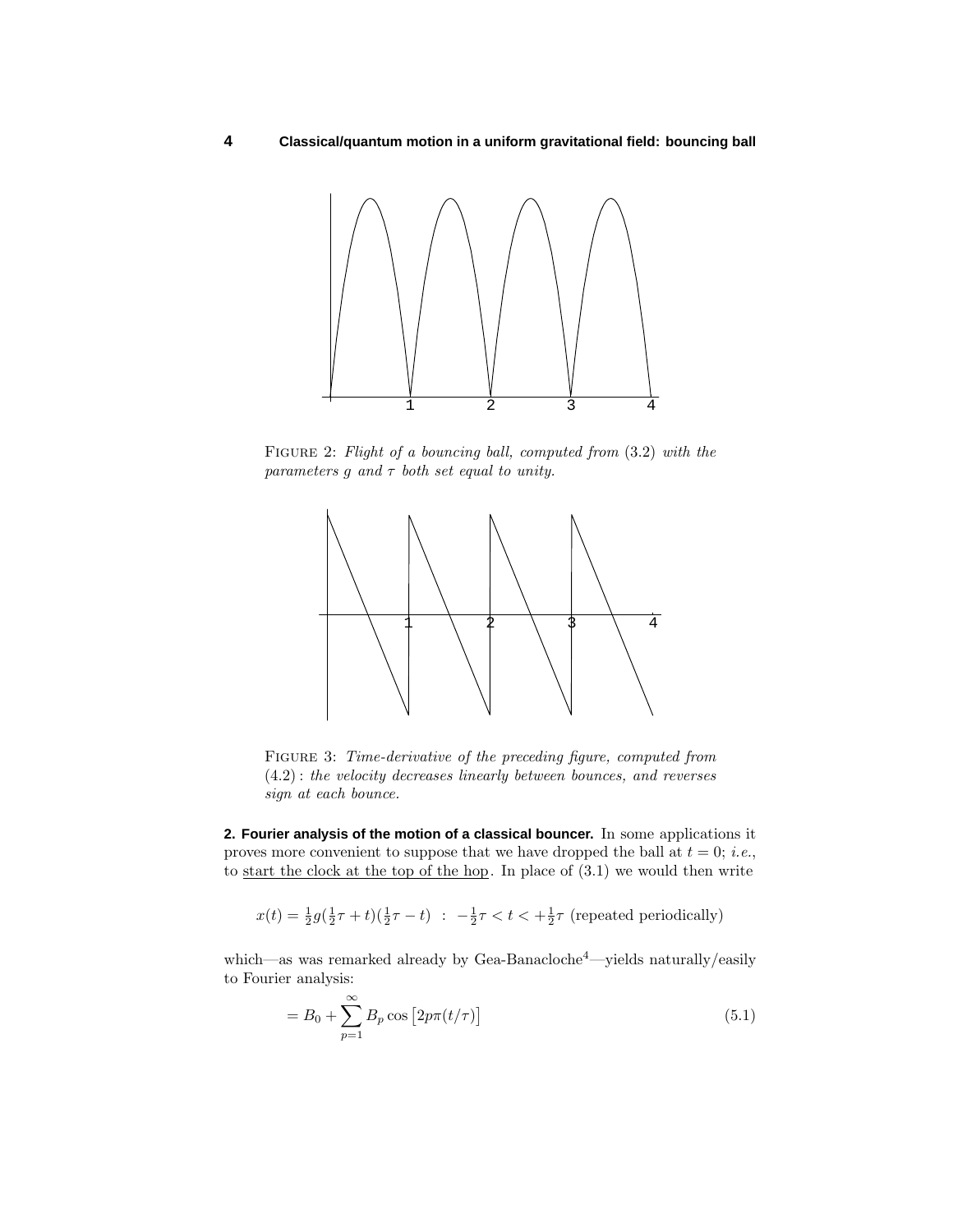

FIGURE 4: Graphs (above) of the classical bouncing ball trajectory that during the central bounce  $-\frac{1}{2}\tau < t < +\frac{1}{2}\tau$  is described

$$
x(t) = \frac{1}{2}g(\frac{1}{2}\tau + t)(\frac{1}{2}\tau - t)
$$

[in constructing the figure I set  $g = \tau = 1$ ] and (below) the sum of only the first 10 terms of the Fourier representation (5) of  $x(t)$ . To all appearances, the inclusion of higher -order terms serves only to sharpen detail "at the bounce."

Here<sup>7</sup>

$$
B_0 = (1/\tau) \int_{-\frac{1}{2}\tau}^{\frac{1}{2}\tau} x(u) du
$$
  
=  $\frac{1}{12} g \tau^2$   
=  $\frac{2}{3} a$   
= time-averaged value of  $x(t)$  (5.2)

<sup>&</sup>lt;sup>7</sup> Compare K. Rektorys (editor), Survey of Applicable Mathematics  $(1969)$ , page 709.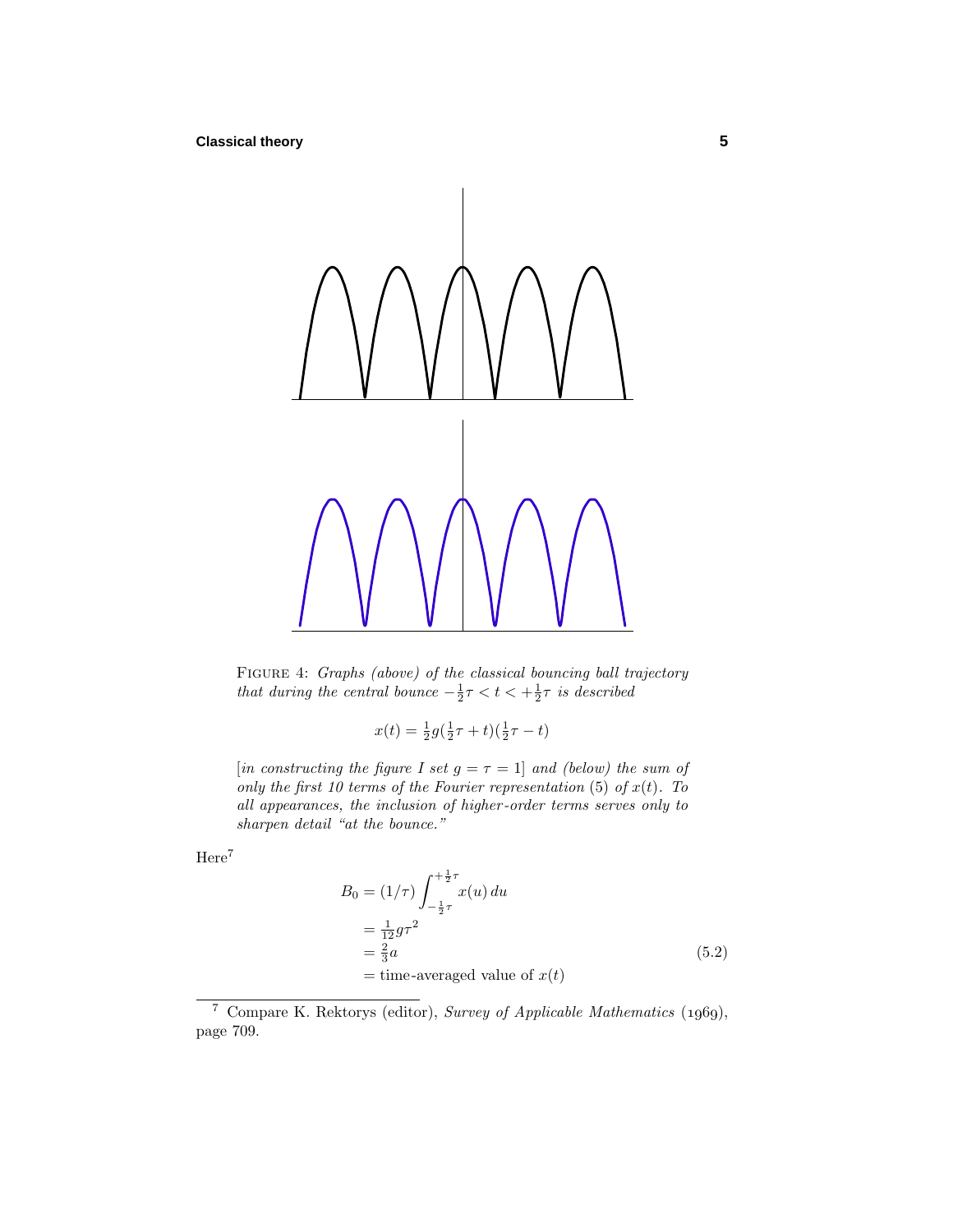and

$$
B_p = (2/\tau) \int_{-\frac{1}{2}\tau}^{\frac{1}{2}\tau} x(u) \cos [2p\pi(u/\tau)] du
$$
  
= -(-)^p \frac{1}{2p^2 \pi^2} g \tau^2  
= -(-)^p \frac{4}{p^2 \pi^2} a \qquad (5.3)

The remarkable efficiency of (5)—which can be written

$$
x(t) = \left[\frac{2}{3} + \frac{4}{\pi^2} \left\{ \frac{1}{1^2} \cos \left[ 2\pi \frac{t}{\tau} \right] - \frac{1}{2^2} \cos \left[ 4\pi \frac{t}{\tau} \right] + \frac{1}{3^2} \cos \left[ 6\pi \frac{t}{\tau} \right] - \dots \right\} \right] \cdot \frac{1}{8} g \tau^2
$$

—is indicated in Figure 4. But in Figure 5 I look to

$$
\dot{x}(t) = -\frac{1}{\pi} \left\{ \frac{1}{1^2} \sin \left[ 2\pi \frac{t}{\tau} \right] - \frac{1}{2^2} \sin \left[ 4\pi \frac{t}{\tau} \right] + \frac{1}{3^2} \sin \left[ 6\pi \frac{t}{\tau} \right] - \dots \right\} \cdot g\tau \tag{6.1}
$$

$$
\ddot{x}(t) = -2\left\{\frac{1}{1^2}\cos\left[2\pi\frac{t}{\tau}\right] - \frac{1}{2^2}\cos\left[4\pi\frac{t}{\tau}\right] + \frac{1}{3^2}\cos\left[6\pi\frac{t}{\tau}\right] - \cdots\right\}g\tag{6.2}
$$

with results that serve to underscore some of the subtle limitations of the Fourier representation. The lower part of Figure 5 acquires special interest from the following circumstance: our bouncing ball moves as described by an equation of motion of the form

$$
m\ddot{x}(t) = -mg + \mathcal{F} \cdot \sum_{n=-\infty}^{\infty} \delta(t - \frac{1}{2}\tau + n\tau)
$$

where in order to achieve the right impulse (abrupt change of momentum) at each bounce we must set  $\mathcal{F} = 2mg\tau$ .<sup>8</sup> The implication is that we can write

Dirac comb 
$$
\equiv \sum_{k=-\infty}^{\infty} \delta(t - \frac{1}{2}\tau + k\tau) = \frac{1}{\tau} \left\{ \frac{1}{2} + \sum_{p=1}^{\infty} (-)^p \frac{1}{p^2} \cos\left[2p\pi \frac{t}{\tau}\right] \right\}
$$
 (7)

but it is the lesson of the figure that truncated versions of the sum at right are not good for much! The Fourier representation (7) of the Dirac comb may, nevertheless, prove useful (indeed: may already be known) to engineers with "tick, tick, tick, *...* " on their minds.

**3. Probabilistic aspects of the bouncing ball problem.** We proceed from the idea that the probability  $Q(x)dx$  that a bouncing ball will be found in the neighborhood dx of  $x \leq a$  is the same as the *fraction of the time* that the particle spends in that neighborhood. Working from Figure 6, we have

$$
Q(x)dx = Q(x)\frac{1}{2}g(\tau - 2t)dt = \frac{2dt}{\tau}
$$

giving

$$
Q(x) = \frac{4}{g\tau(\tau - 2t)}
$$

<sup>&</sup>lt;sup>8</sup> From this point of view,  $\tau$  controls the strength of the impulsive kick, which determines the height of the flight, and shows up finally as the period.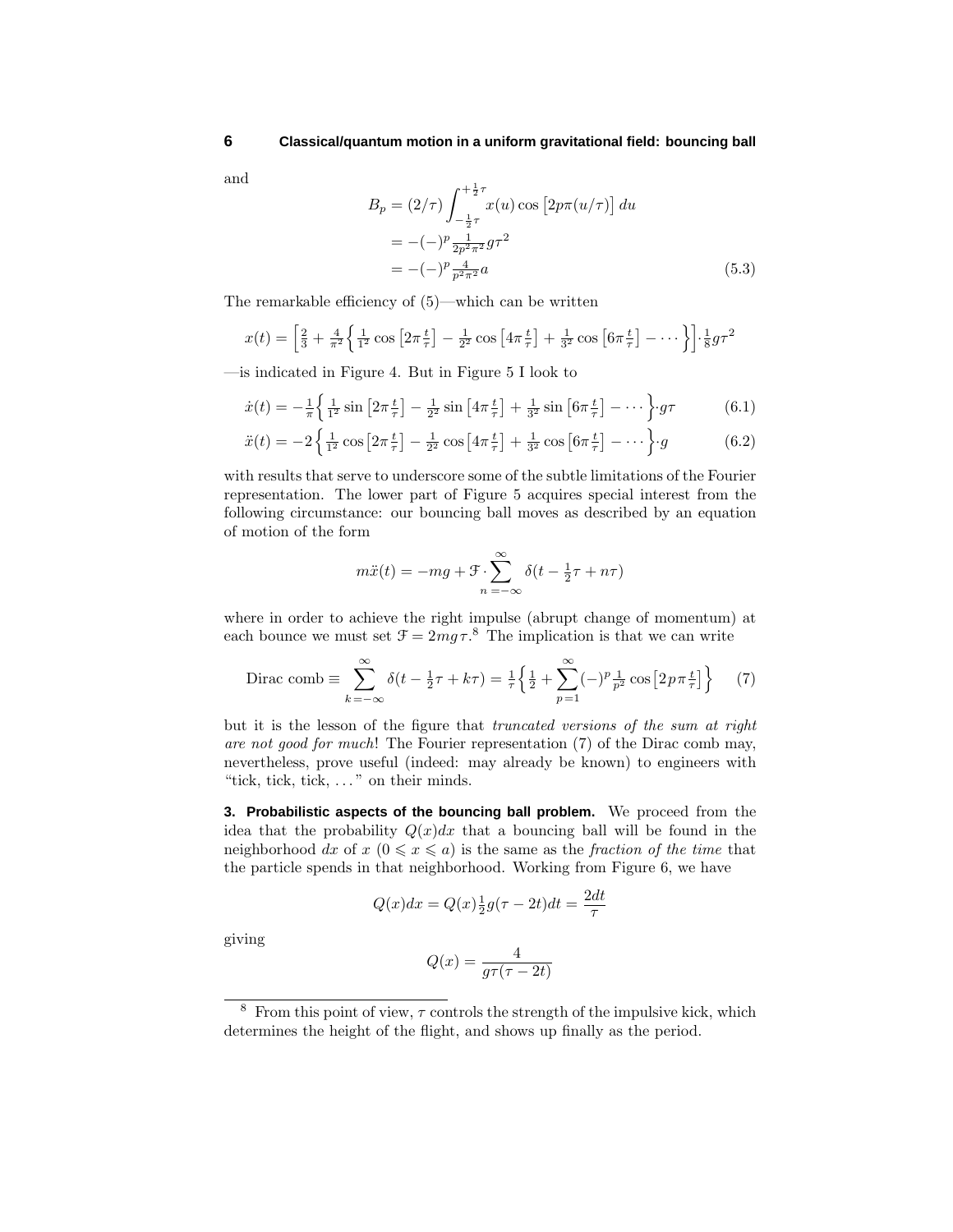

Figure 5: Shown above: the result (compare Figure 3) of retaining the first 30 terms in the Fourier representation  $(6.1)$  of  $\dot{x}(t)$ . Notice the overshoot ("Gibbs' phenomenon") at the beginning and end of each descending ramp. The Fourier representation of the sawtooth waveform is, of course, an device familiar to engineers. Below: the result of retaining the first 30 terms in the representation (6*.*2) of  $\ddot{x}(t)$ . The interesting feature of the figure is that it is a mess: 30 terms is far too few to capture the exquisitely fine detail written into the design of the "Dirac comb" that, for the reason explained in the text, we might have expected to see.

But  $2t(x) = \tau \pm \sqrt{(g\tau^2 - 8x)/g}$  so

$$
Q(x) = \frac{1}{2\sqrt{\frac{1}{8}g\tau^2}\sqrt{\frac{1}{8}g\tau^2 - x}}
$$

$$
= \frac{1}{2\sqrt{a}\sqrt{a-x}} \quad : \quad 0 \leq x \leq a \tag{8}
$$

This "ballistic distribution function" is plotted in Figure 7. Calculation confirms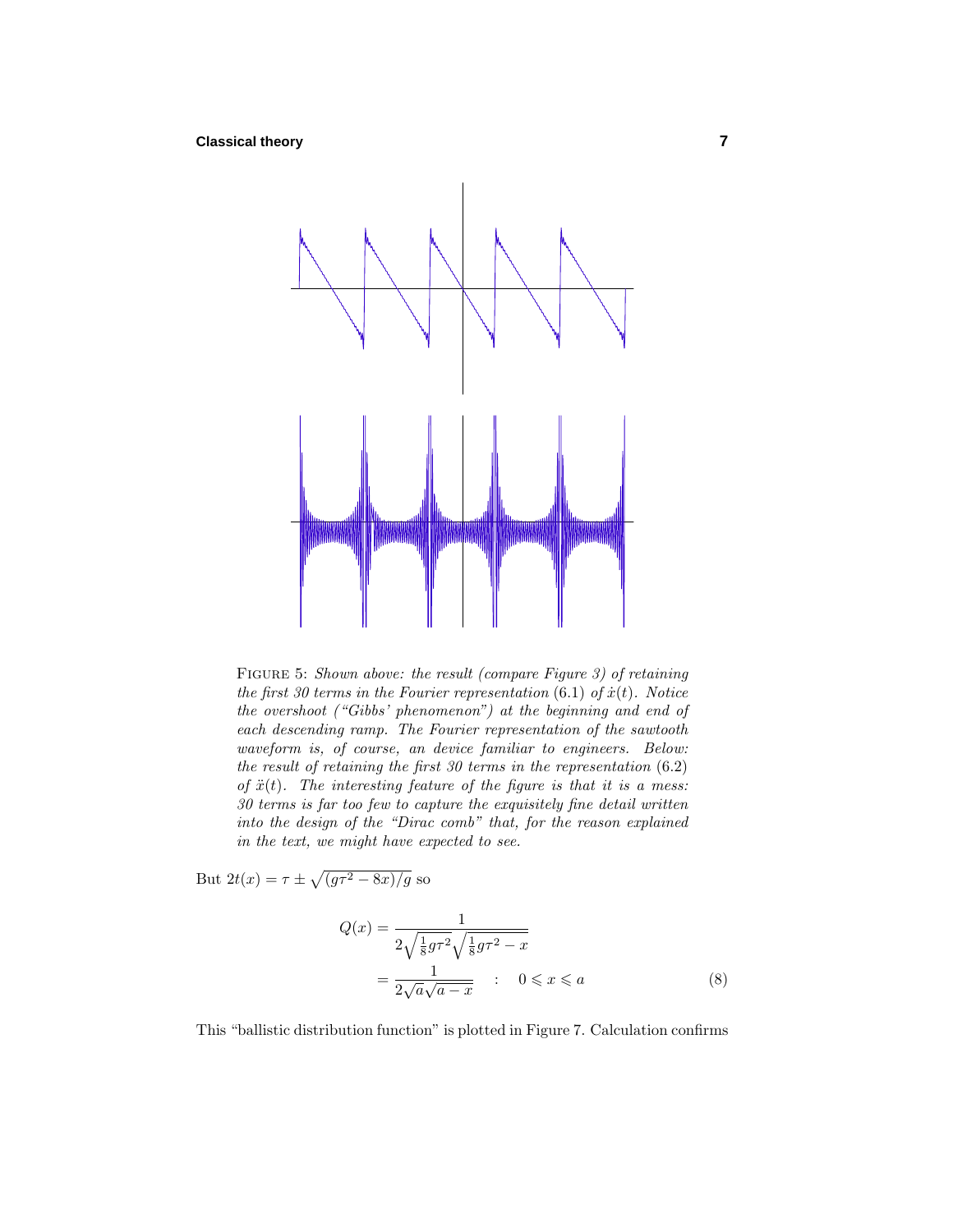**8 Classical/quantum motion in a uniform gravitational field: bouncing ball**



FIGURE 6: Construction used to compute  $Q(x)$ .



FIGURE 7: The "ballistic distribution function"  $Q(x)$ , displayed as a function of the dimensionless variable *x/a*. The singularity at  $x = a$  reflects the tendency of ballistic particles to linger at the apex of their flight.

that (as expected/required)

$$
\int_0^a Q(x) \, dx = 1
$$

On the other hand, momentum decreases uniformly during the course of a flight (see again Figure 3), ranging from  $+\frac{1}{2}mg\tau$  down to  $-\frac{1}{2}mg\tau$ , so the momentum distribution  $P(p)$  is flat on that interval, where it has constant value  $(mg\tau)^{-1}$ .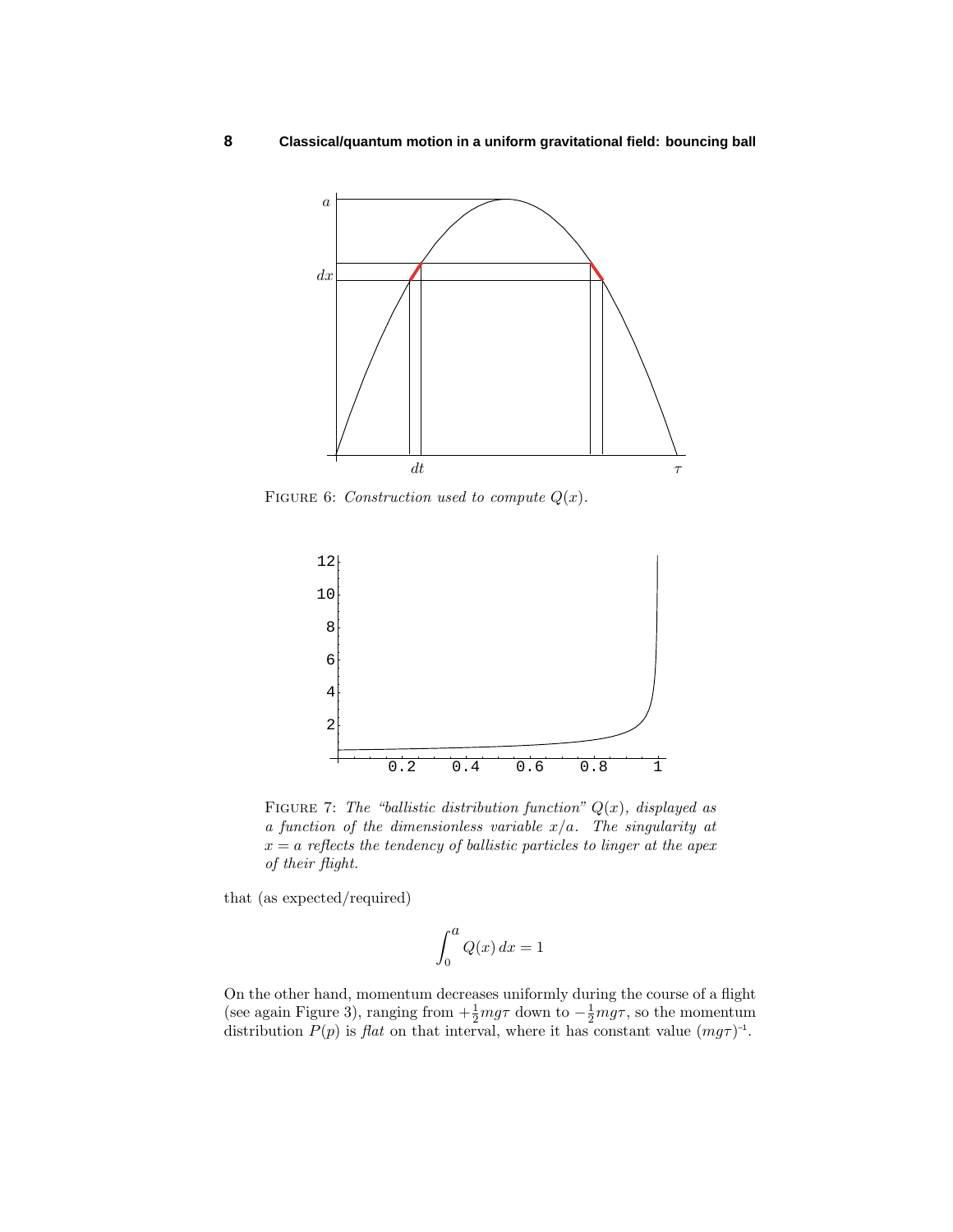# **Classical theory 9**

It follows from (8) that

$$
\langle x^{1} \rangle = \frac{2}{3}a
$$
  
\n
$$
\langle x^{2} \rangle = \frac{8}{15}a^{2}
$$
  
\n
$$
\langle x^{3} \rangle = \frac{16}{35}a^{3}
$$
  
\n
$$
\vdots
$$
\n(9)

Later we will want to compare these with their quantum counterparts.

**4. Action per bounce.** At (9A) we found the *free fall action function* to be given by

$$
S(x_1, t_1; x_0, t_0) = \frac{1}{2}m \left\{ \frac{(x_1 - x_0)^2}{t_1 - t_0} - g(x_0 + x_1)(t_1 - t_0) - \frac{1}{12}g^2(t_1 - t_0)^3 \right\}
$$
(10)

Since between one bounce and the next our bouncing ball is in free fall, we might expect to have

$$
S(0, \tau; 0, 0) = \text{value of the bounce-to-bounce action}
$$

$$
= \frac{1}{2}m \left\{-\frac{1}{12}g^2 \tau^3\right\}
$$

$$
= -\frac{1}{2} \cdot \frac{1}{12}mg^2 \tau^3
$$
(11)

But we can approach this issue also from another angle:

Between one bounce and the next the (ballistic) phase flow can be described

$$
x(t) = \frac{1}{2}gt(\tau - t)
$$
  

$$
p(t) = \frac{1}{2}mg(\tau - 2t)
$$

Eliminating *t* between those equations gives

$$
x = a[1 - (p/p_0)^2] \text{ with } p_0 \equiv \frac{1}{2}mg\tau \tag{12.1}
$$

which inscribes on phase space a parabola that opens to the left (Figure 8). Equivalently

$$
p(x) = p_0 \sqrt{1 - (x/a)}
$$
 (12.2)

It follows that the area of the region bounded by (12.2) can be described

enveloped area 
$$
A = \oint p dx = 2 \int_0^a p_0 \sqrt{1 - (x/a)} dx
$$
  
\n $= \frac{4}{3} p_0 a$   
\n $= \frac{4}{3} \cdot \frac{1}{2} m g \tau \cdot \frac{1}{8} g \tau^2$   
\n $= \frac{1}{12} m g^2 \tau^3$  (13)

It is a striking fact—and a fact for which I can account only imperfectly that (11) and (13) disagree, by a sign and a factor. It is no doubt significant that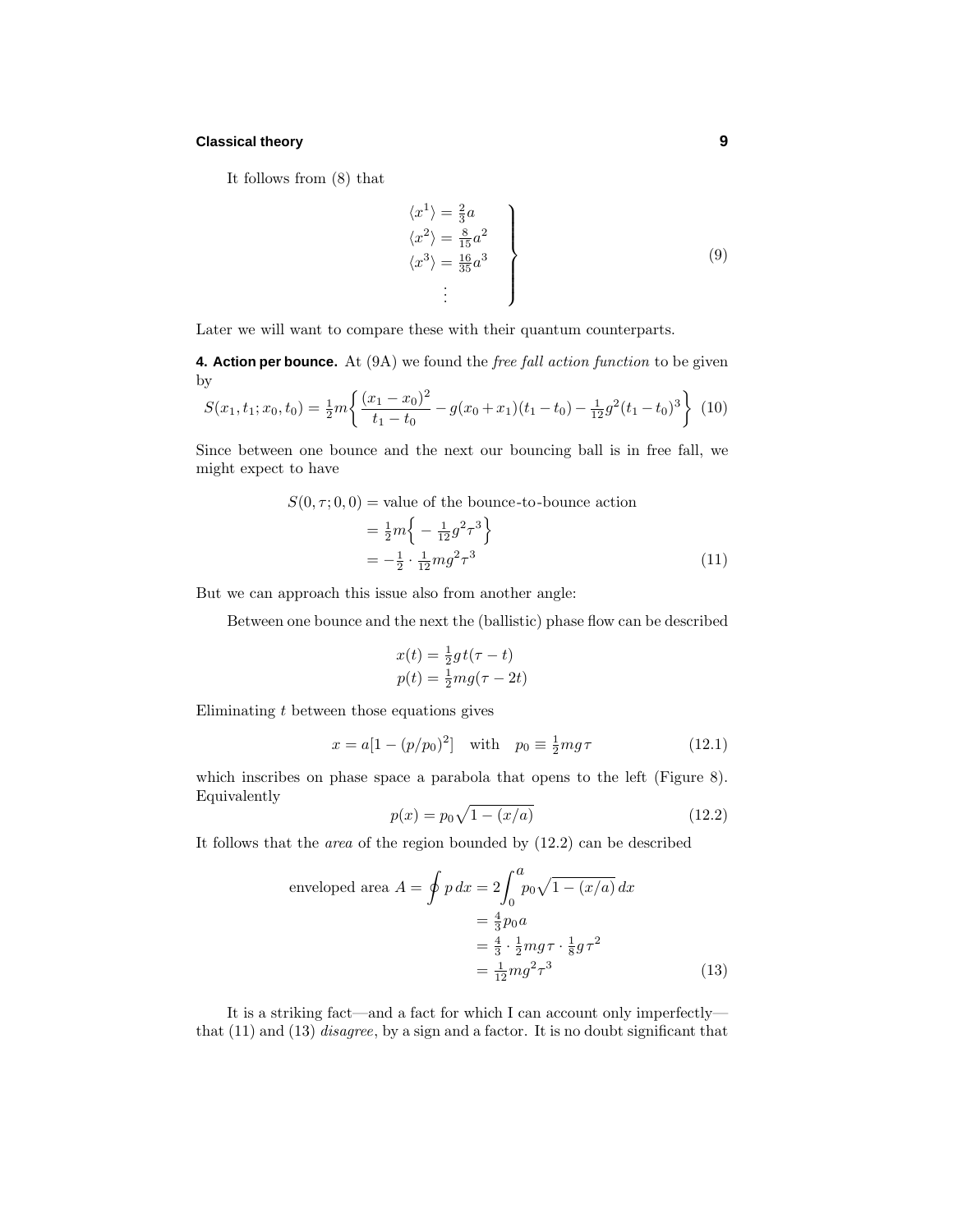

FIGURE 8: The phase space representation of bounce-bounce-bounce consists of going round  $\circlearrowright$  and round the parabolically bounded region shown. We have interest in the area of that region.

the argument that gave (11) contains no provision for a contribution to the action by the (instantaneous/impulsive) bounce process itself. Nor is it easy to see how, by physically convincing argument, this defect might be remedied. Moreover, the simpler case of a particle-in-a-box we also obtain disagreement: let the box be defined  $0 \leq x \leq \ell$  and use (10) to recover (in the limit  $g \downarrow 0$ ) the familiar free particle action function

$$
S_{\text{free}}(x_1, t_1; x_0, t_0) = \frac{1}{2}m \frac{(x_1 - x_0)^2}{t_1 - t_0}
$$

The back-and-forth oscillation of a confined particle with conserved momentum *p* has period  $\tau = 2m\ell/p$ . The argument that gave (11) now gives

action per cycle = 
$$
S_{\text{free}}(\ell, \frac{1}{2}\tau; 0, 0) + S_{\text{free}}(0, \tau; \ell, \frac{1}{2}\tau)
$$
  
=  $2m\ell^2/\tau$   
=  $p\ell$ 

while

$$
\oint p\,dx = 2p\ell
$$

These results have the same sign, but again differ by a factor.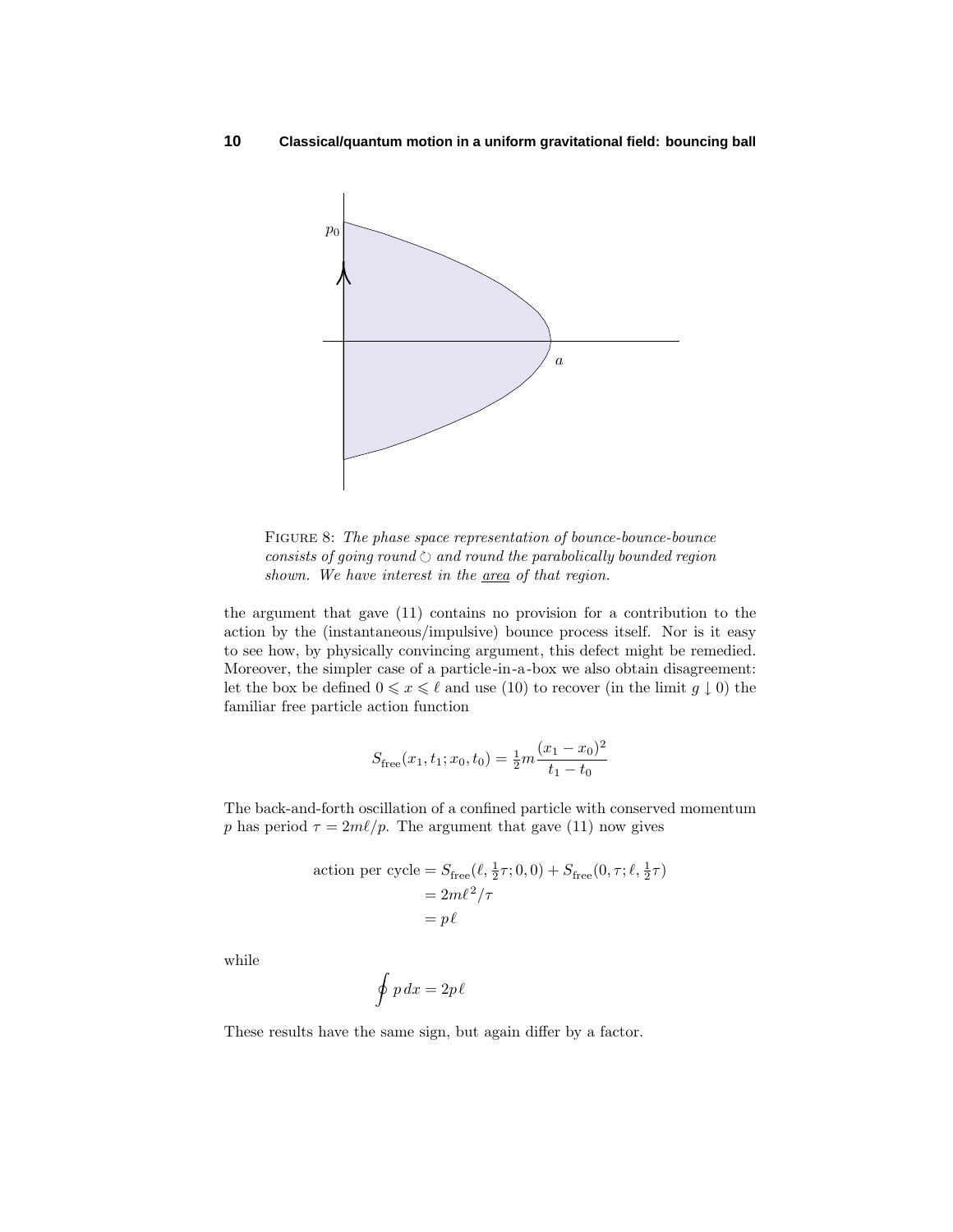

FIGURE 9: Two of the distinct bounce paths that link a specified pair of spacetime points. Implementation of Feynman quantization program would require us to ennumerate the totality of such paths, in the general case.

**5. Multiple paths & the path ennumeration problem.** It is clear from figures such as the one shown above that, in general, a finite multitude of bounce paths link  $(x_0, t_0) \longrightarrow (x_1, t_1)$ . To ennumerate the members of that population one has to discover all the values of  $\tau$  and  $\delta$  such that (see again (3.2))

$$
x(t; \tau, \delta) \equiv \frac{1}{2}g \sum_{n} \xi(t - n\tau + \delta) \cdot \text{UnitStep}[\xi(t - n\tau + \delta)]
$$

$$
\xi(t) \equiv t(\tau - t)
$$

conforms to the endpoint conditions

$$
x(t_0; \tau, \delta) = x_0
$$
 and  $x(t_1; \tau, \delta) = x_1$ 

Though the problem appears on its face to be difficult (intractable?), some key features of its solution can be obtained fairly easily:

$$
x(t; x_1, t_1; x_0, t_0) = \left\{ \frac{x_0 t_1 - x_1 t_0}{t_1 - t_0} - \frac{1}{2} g t_0 t_1 \right\} + \left\{ \frac{x_1 - x_0}{t_1 - t_0} + \frac{1}{2} g (t_0 + t_1) \right\} t - \frac{1}{2} g t^2 \tag{14}
$$

DIRECT PATH The specified endpoints can in every case be linked by the 0-bounce direct path  $(x_0, t_0) \longrightarrow (x_1, t_1)$  that we found at (4A) can be described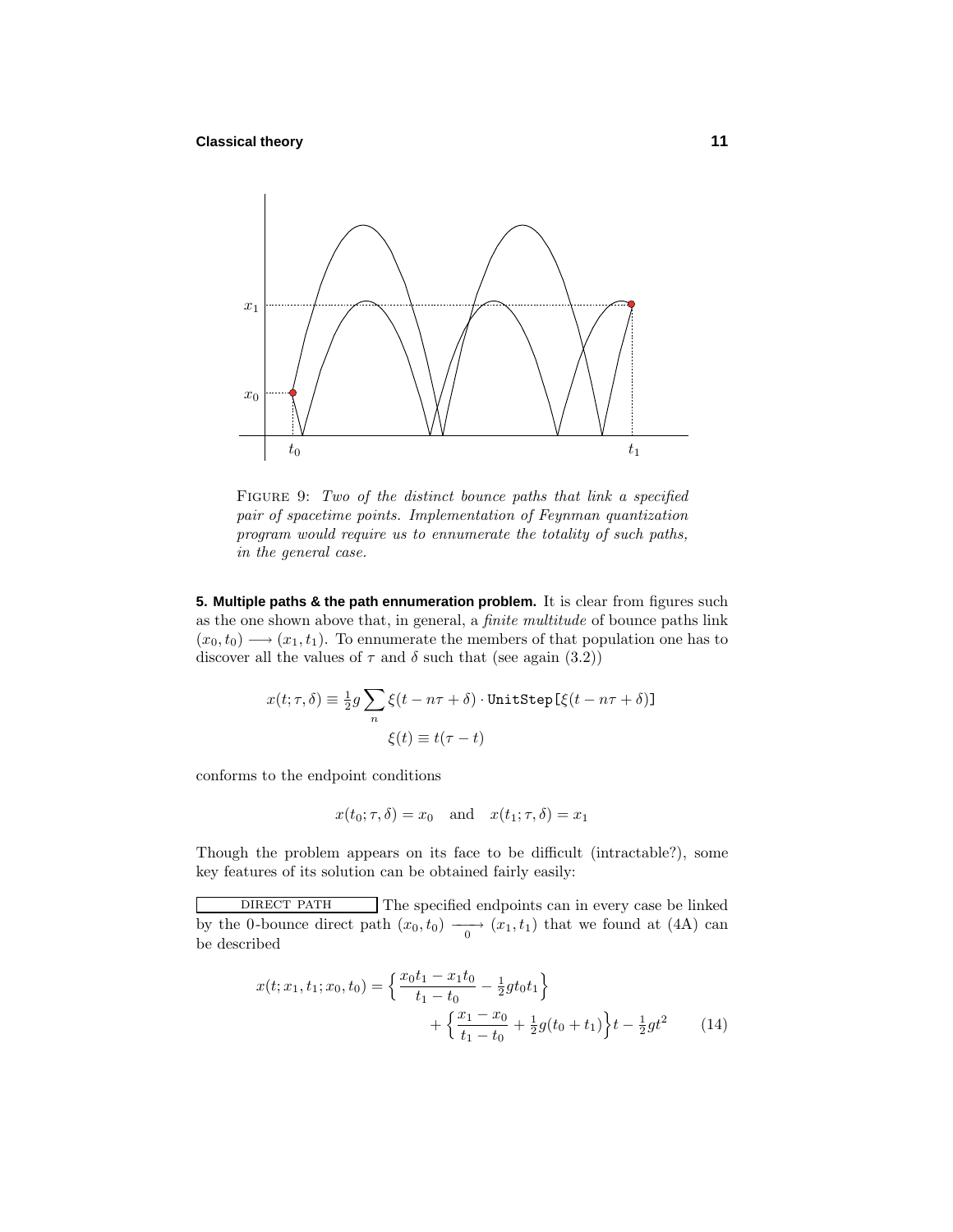In the present application it can be assumed not only that  $t_1 > t_0$  but also that  $x_0$  and  $x_1$  are both non-negative. From (14) it follows that  $x(t; x_1, t_1; x_0, t_0) = 0$ at times

$$
t_{\pm} = \frac{1}{2}(t_0 + t_1) + g^{-1}\frac{x_1 - x_0}{t_1 - t_0} \pm \sqrt{\text{complicated expression}}
$$

The arc therefore reaches its apex at

$$
t_{\text{apex}} = \frac{1}{2}(t_{+} + t_{-}) = \frac{1}{2}(t_{0} + t_{1}) + g^{-1}\frac{x_{1} - x_{0}}{t_{1} - t_{0}}
$$

at which time the ball will have ascended to height

$$
a = x(t_{\text{apex}}; x_1, t_1; x_0, t_0)
$$
  
= 
$$
\frac{(x_1 - x_0)^2}{2g(t_1 - t_0)^2} + \frac{1}{2}(x_0 + x_1) + \frac{1}{8}g(t_1 - t_0)^2
$$
 (15)

The associated period can, by (2), be described

$$
\tau^2 = \left[\frac{2(x_1 - x_0)}{g(t_1 - t_0)}\right]^2 + 4g^{-1}(x_0 + x_1) + (t_1 - t_0)^2 \tag{16}
$$

The same result could, with much greater labor, have been extracted from

$$
= (t_{+} - t_{-})^{2}
$$

Notice that  $\tau \geq (t_1 - t_0)$ , with equality if and only if  $x_0 = x_1 = 0$ . Notice also that the expressions on the right sides of (15) and (16) become singular in the limit  $g \downarrow 0$ , and that this makes physical good sense.

SINGLE-BOUNCE PATH It is perfectly clear that in the special case  $g = 0$ there are always exactly two paths  $(x_0, t_0) \longrightarrow (x_1, t_1)$ : a direct path and a "reflected" path that can be construed as a direct path to the *image*  $(-x_1, t_1)$ of the target point. A similar result pertains even when  $g \neq 0$ . To determine the "bounce time"  $t_{\text{bounce}}$  (from which all other path details easily follow: the *location* of the bounce is, of course, known in advance:  $x_{\text{bounce}} = 0$  we proceed in the spirit of Fermat's variational solution of the optical reflection problem: we construct

$$
S_1(t_{\text{bounce}}; x_1, t_1; x_0, t_0) \equiv S(x_1, t_1; 0, t_{\text{bounce}}) + S(0, t_{\text{bounce}}; x_0, t_0)
$$

and look for the value of  $\vartheta \equiv t_{\text{bounce}}$  that extremizes (minimizes)  $S_1$ . This, in the general case, is more easily said than done: *Mathematica* supplies

$$
\frac{\partial}{\partial \theta} S_1(\vartheta; x_1, t_1; x_0, t_0) = \frac{\text{polynomial of 5th degree in } \vartheta}{8(t_0 - \vartheta)^2(t_1 - \vartheta)^2}
$$

and is, indeed, prepared to provide explicit symbolic descriptions of the roots of the numerator (of which three are real, two are complex), but these are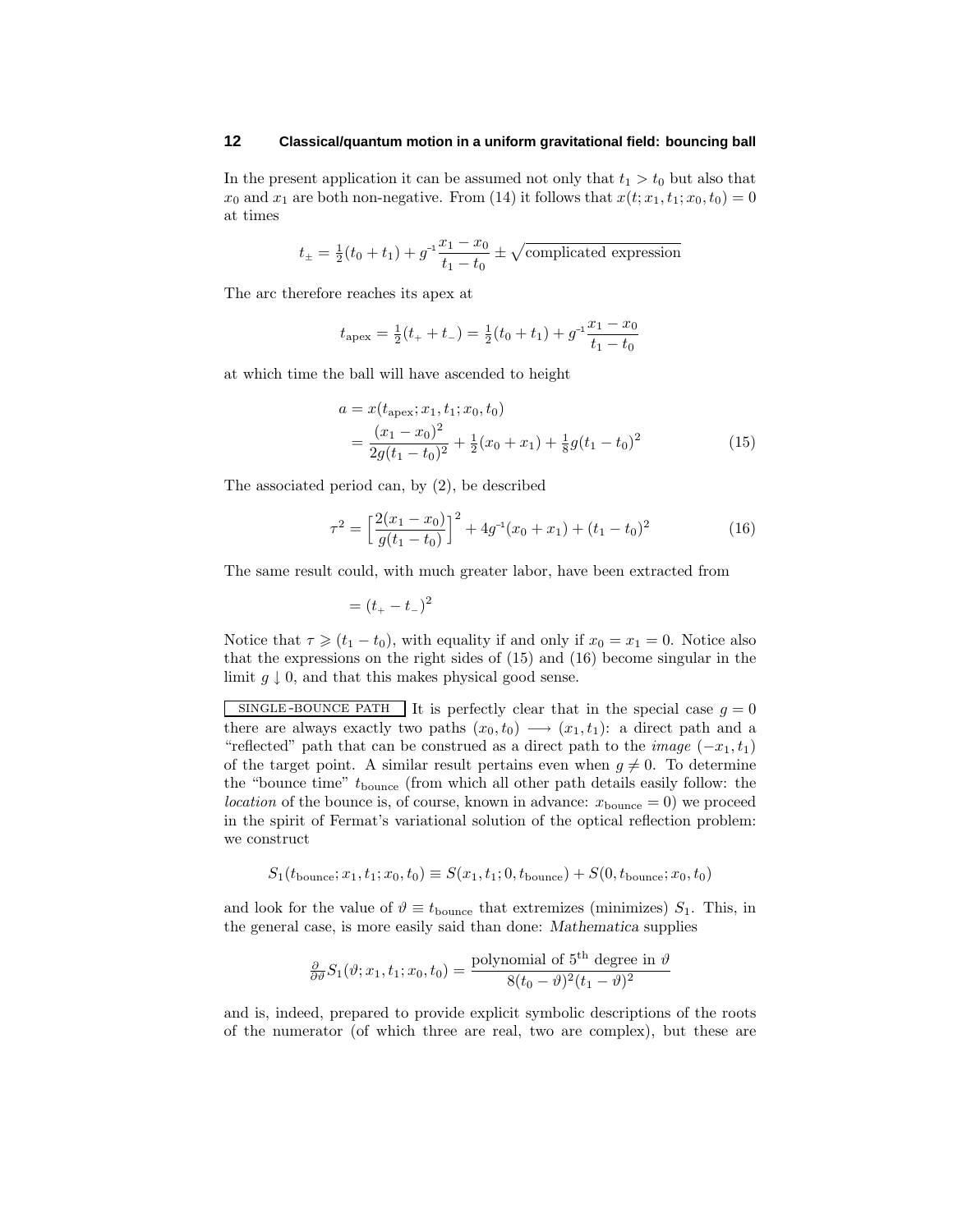**Classical theory 13**



FIGURE 10: Graph of  $S_1(\vartheta; 3, 1; 1, 0)$ , which evidently assumes its minimum value at  $\vartheta \approx 0.25$ .

too complicated to write out. Let us look, therefore, to an illustrative case: if—arbitrarily—we set  $(x_1, t_1; x_0, t_0) = (3, 1; 1, 0)$  then

$$
S_1(\vartheta; 3, 1; 1, 0) = \frac{1}{2}m \left\{ \frac{9}{1-\vartheta} - 3g(1-\vartheta) - \frac{1}{12}g^2(1-\vartheta)^3 \right\} + \frac{1}{2}m \left\{ \frac{1}{\vartheta - 0} - g(\vartheta - 0) - \frac{1}{12}g^2(\vartheta - 0)^3 \right\}
$$

which (with *m* and *g* both set to unity) is plotted in Figure 10. It is evident from the figure that  $S_1(\vartheta; 3, 1; 1, 0)$  is minimal at about  $\vartheta = 0.25$ . By further computation

$$
\frac{\partial}{\partial \theta} S_1(\vartheta; 3, 1; 1, 0) = \frac{-4 + 8\vartheta + 41\vartheta^2 - 20\vartheta^3 + 13\vartheta^4 - 2\vartheta^5}{8(\vartheta - 0)^2(\vartheta - 1)^2}
$$

the zeros of which are reported to lie at

$$
\vartheta_1 = -0.372281
$$
  
\n
$$
\vartheta_2 = 0.238123
$$
  
\n
$$
\vartheta_3 = 5.372280
$$
  
\n
$$
\vartheta_4 = 0.630939 + 1.949730 i
$$
  
\n
$$
\vartheta_4 = 0.630939 - 1.949730 i
$$

and of these only  $\vartheta_2$  lies on the physical interval  $t_0 \leq \vartheta \leq t_1$ . Feeding this information into the description (15) of  $a(x_1, t_1; x_0, t_0)$ , we obtain

$$
a(0, 0.238123; 1, 0) = 9.32508
$$
  

$$
a(3, 1; 0, 0.238123) = 9.32508
$$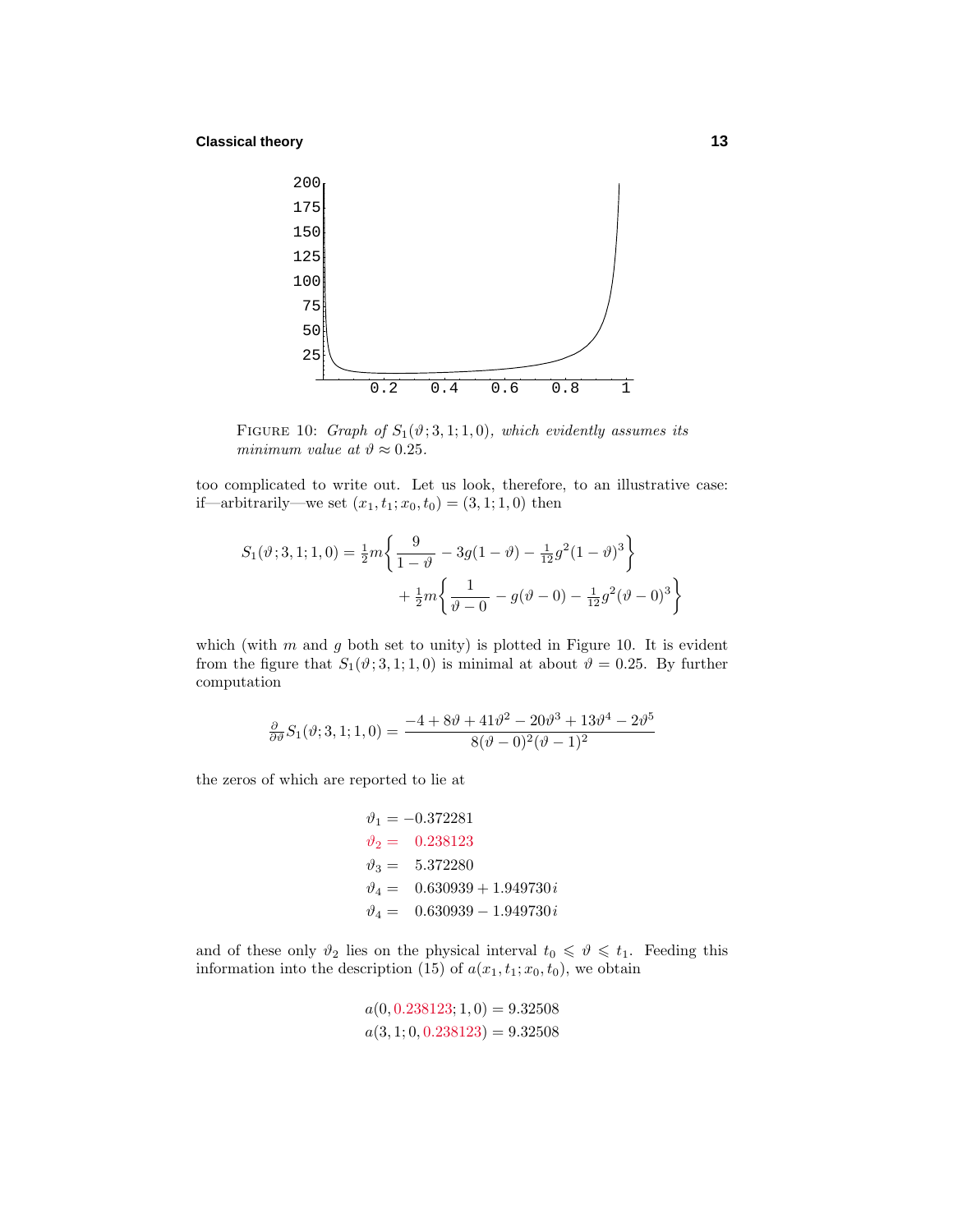

FIGURE 11: The paths  $(1,0) \longrightarrow (3,1)$  and  $(1,0) \longrightarrow (3,1)$ as computed in the text. Both *m* and *g* have been set to unity, and because gravitational effects are almost too slight to be seen the figure looks almost "optical."



FIGURE 12: *Expanded view of the single-bounce path shown in the* preceding figure. That the arcs rise to the same height stands as a check on the accuracy of the method.

In short: we find that the initial and final arcs would—if continued backward/ forward in time—achieve identical heights, and therefore have identical periods and energies *...* as, on physical grounds, we expect and require. From

$$
\tau = \sqrt{8a/g} = 8.63716 > t_1 - t_0 = 1
$$

we see that only one such bounce can occur within the allotted time interval. Shown above are graphical representations of the illustrative results just computed.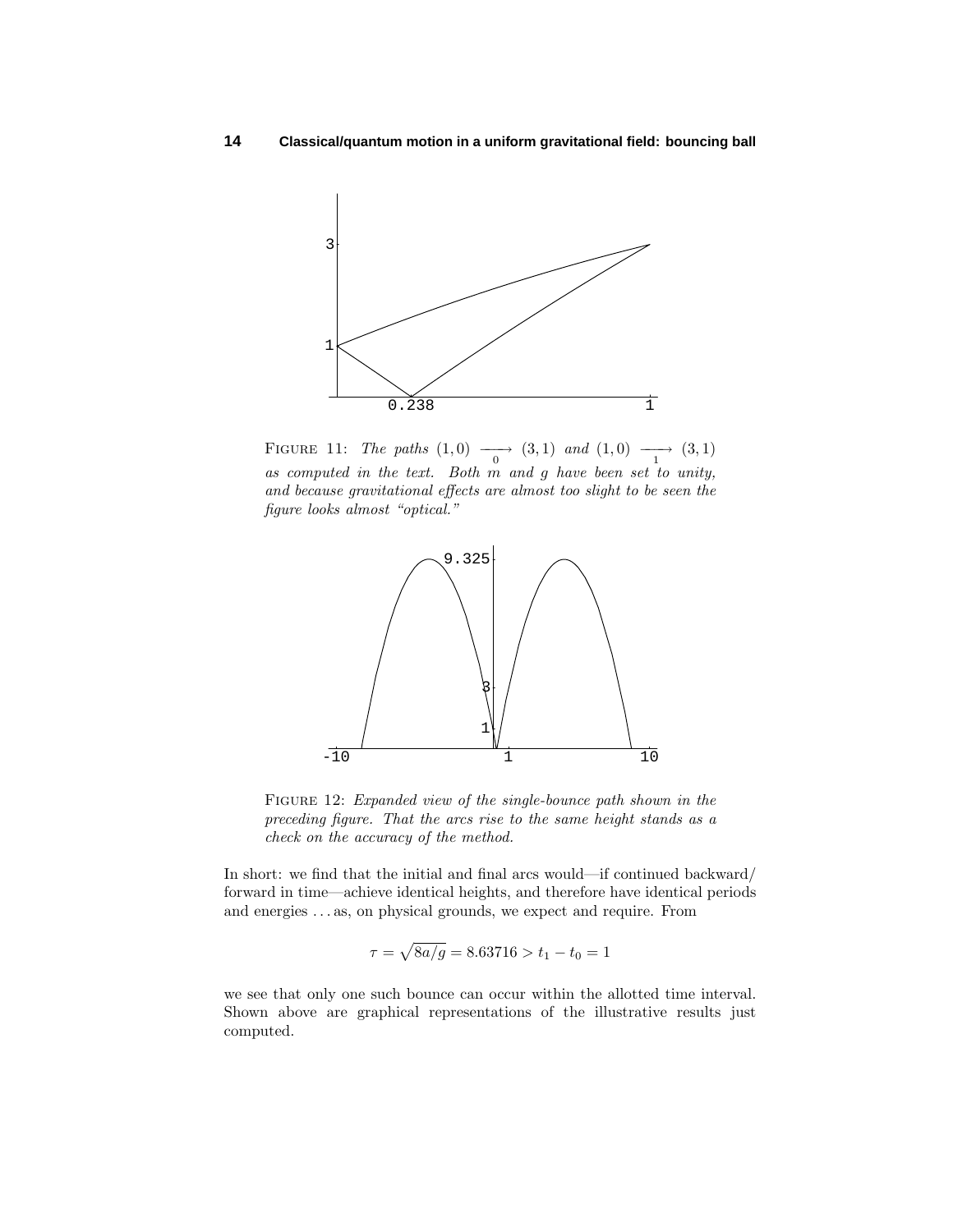$n \geq 2$ -BOUNCE PATHS To identify the 2-bounce path  $(x_0, t_0) \longrightarrow (x_1, t_1)$ (if it exists!) one might adopt the following search procedure:

- Assign a value to  $\tau_{\text{trial}} < t_1 t_0$ .
- Use the procedure just outlined to fit a 1-bounce path onto the interval  $(t_1 - t_0) - \tau_{\text{trial}}$
- Compute the  $\tau_{\rm implied}$  of that path.
- Adjust the value of  $\tau_{\text{trial}}$  so as to achieve  $\tau_{\text{trial}} = \tau_{\text{implicit}}$ , which will be possible only in some cases (see below) and tedious in almost all cases.

From this line of argument it follows that we must have

$$
\tau \geqslant \tau_{\min} \equiv \sqrt{\frac{8(\text{greater of } x_0, x_1)}{g}}
$$

and that

greatest possible number of bounces = 1 + integral part of 
$$
\frac{t_1 - t_0}{\tau_{\min}}
$$

It would evidently be difficult to describe the action of a multi-bounce path in analytically closed form.

# quantum dynamics of a bouncing ball

**6. Planck quantization.** Planck (1900), in order to account mechanically for the successful description of the blackbody radiation spectrum to which he had been led by other (interpolative thermodynamic) means, was forced to dismiss all classical oscillator motions except those that conformed to the quantization condition

$$
\oint p\,dx = nh \qquad : \quad n = 1, 2, 3, \dots \tag{17}
$$

Bringing that condition to the bouncing ball problem, we on the basis of (44) have

$$
\frac{1}{12}mg^2\tau^3 = nh
$$

according to which only bounces of certain discrete periods

$$
\tau_n = \left[12nh/mg^2\right]^{\frac{1}{3}} \quad : \quad n = 1, 2, 3, \dots
$$

are "allowed." This, by (2), is equivalent to the assertion that a ball can bounce only to certain discrete heights

$$
a_n = \frac{1}{8} g \tau_n^2 = \left[\frac{1}{8^3} g^3 12^2 n^2 (2\pi \hbar)^2 / m^2 g^4\right]^{\frac{1}{3}}
$$

$$
= \left(\frac{\hbar^2}{2m^2 g}\right)^{\frac{1}{3}} \left[\frac{3\pi}{2} n\right]^{\frac{2}{3}}
$$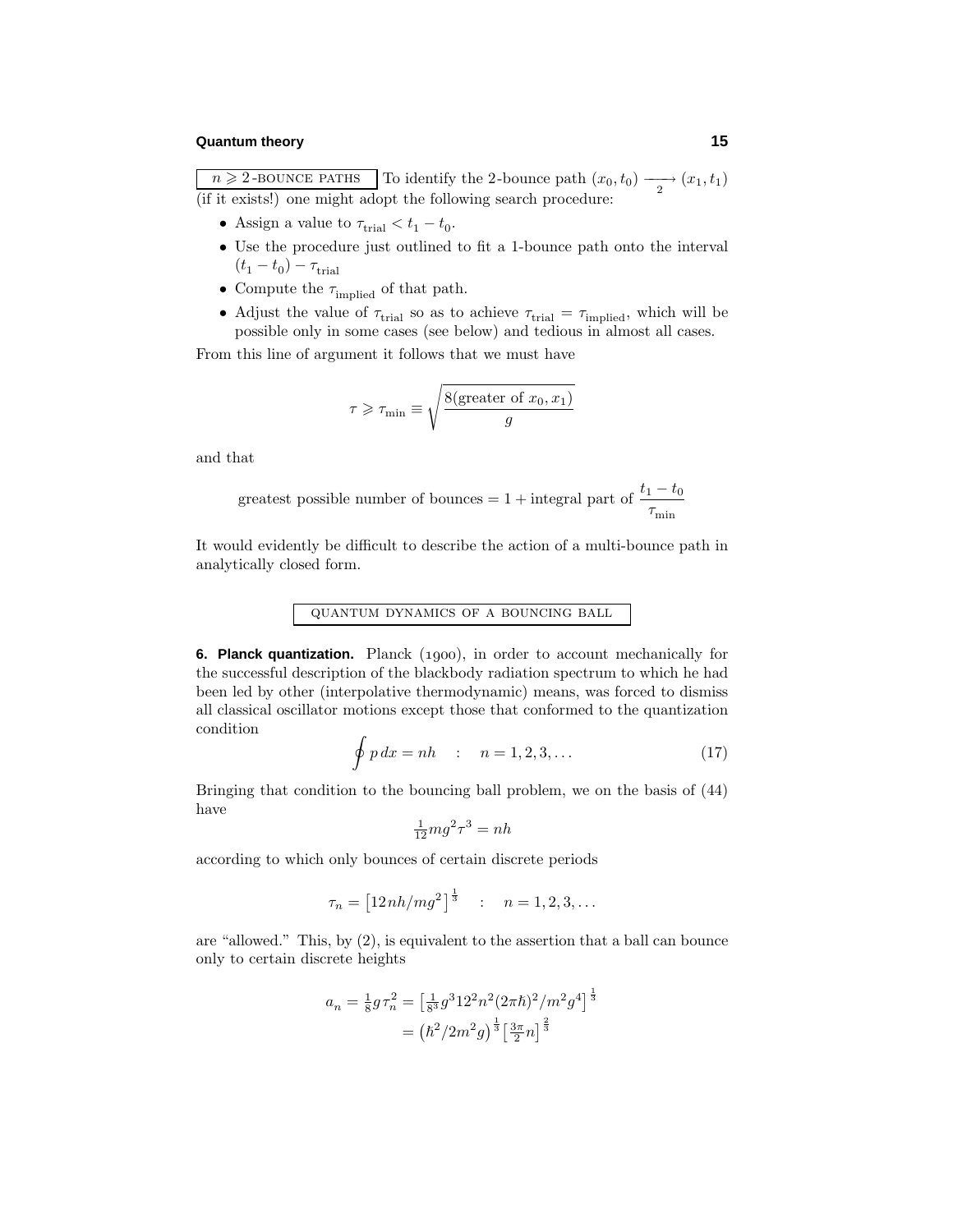with certain discrete energies

$$
E_n = mg a_n = \left(\frac{1}{2}mg^2\hbar^2\right)^{\frac{1}{3}} \left[\frac{3\pi}{2}n\right]^{\frac{2}{3}}
$$

In the notations introduced at (48A) these results of Planck quanatization become

$$
a_n = \ell \cdot \left[\frac{3\pi}{2}n\right]^{\frac{2}{3}}\tag{18.1}
$$

$$
E_n = \mathcal{E} \cdot \left[\frac{3\pi}{2}n\right]^{\frac{2}{3}}\tag{18.2}
$$

while

$$
\tau_n = \sqrt{8a_n/g} = \left(16\hbar/mg^2\right)^{\frac{1}{3}} \cdot \left[\frac{3\pi}{2}n\right]^{\frac{1}{3}}
$$
\n(18.3)

alerts us to the fact that—while in free fall physics it may be useful to speak of a "natural time"  $(2\hbar/mg^2)^{\frac{1}{3}}$  — in quantum bouncer physics it becomes more useful to speak of a "natural period"  $(16\hbar/mg^2)^{\frac{1}{3}}$ .

In §13A we looked to the numerical value assumed by  $\ell$  in some typical cases. We found that if *g* is assigned its terrestrial value then for electronic masses  $\ell = 0.880795$  mm, which gives

$$
a_1^{\text{electron}} = 2.47572 \,\text{mm}
$$

$$
\tau_1^{\text{electron}} = 0.08470 \,\text{s}
$$

Notice that  $a_1$  scales as  $m^{-\frac{2}{3}}$  while  $\tau_1$  scales as  $m^{-\frac{1}{3}}$ : increasing the mass by a factor of  $10^6$  would reduce  $a_1$  by a factor of  $10^{-4}$  and  $\tau_1$  by a factor of  $10^{-2}$ , but even when thus reduced the numbers remain remarkably large.

**7. Basic bouncer theory according to Schrodinger. ¨** The quantum mechanical free fall and bouncer problems take identical Schrödinger equations

$$
\left\{-\frac{\hbar^2}{2m}\left(\frac{\partial}{\partial x}\right)^2 + mgx\right\}\Psi(x,t) = i\hbar\frac{\partial}{\partial t}\Psi(x,t)
$$
\n(19)

as their points of departure. But in the latter case we require

$$
\Psi(x<0,t)=0 \quad : \quad \text{all } t
$$

This amounts to a requirement that the

probability current = 
$$
i \frac{\hbar^2}{2m} (\Psi_x^* \Psi - \Psi_x \Psi^*)\Big|_{x=0} = 0
$$
 : all t

which we achieve by imposing the boundary condition

$$
\Psi(0,t) = 0 \qquad \text{all } t \tag{20}
$$

It is the presence of that boundary condition that serves to distinguish the one problem from the other, and it makes all the difference: it renders the energy spectrum discrete, and the eigenfunctions normalizable, and endows the system with the ground state that in the case of free fall was found—remarkably—to be lacking.<sup>9</sup> For all those reasons, the bouncer problem is in many respects easier than the free fall problem, in many respects more "physical."

<sup>9</sup> See again page 26A.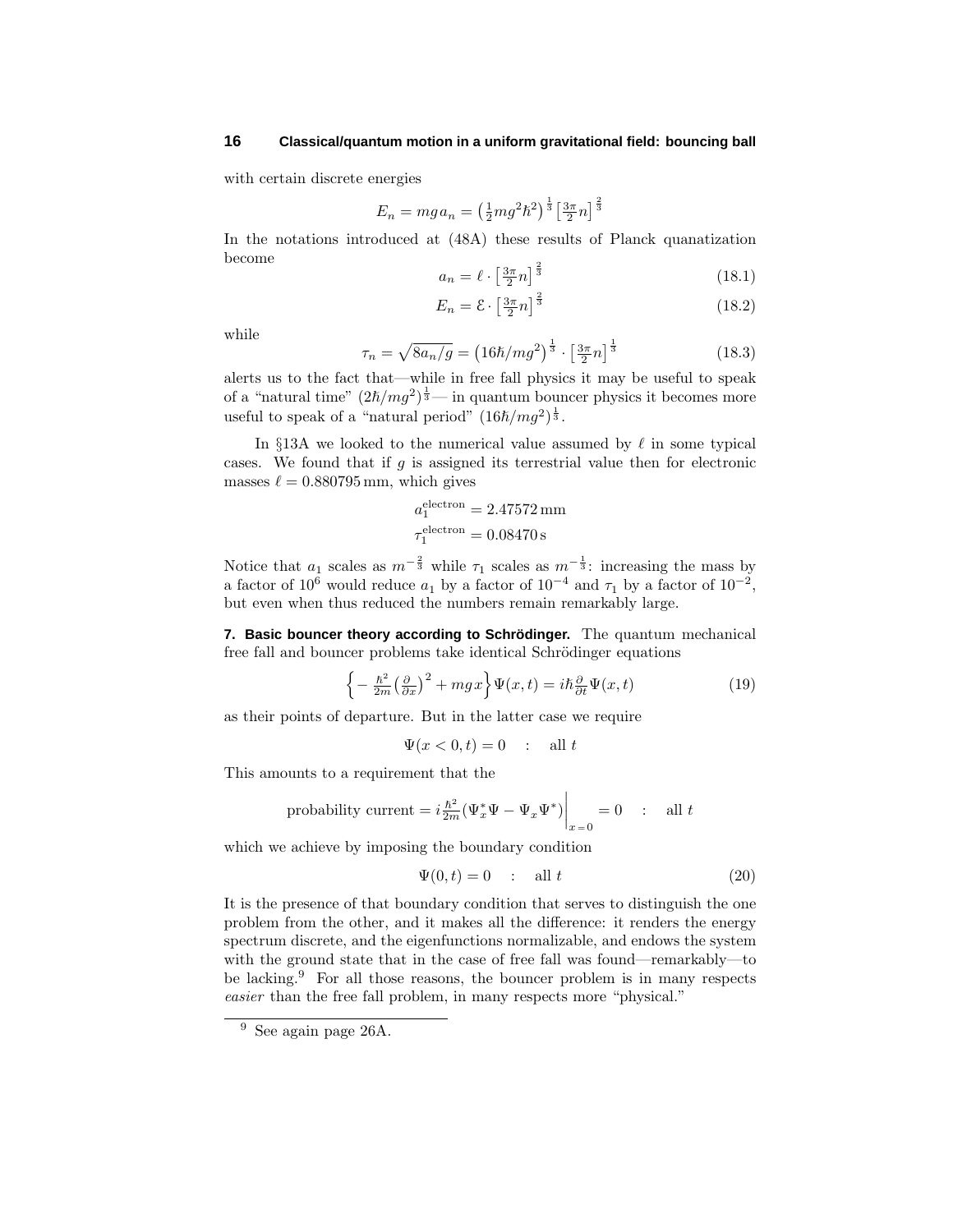We proceed not from (19) but from its *t*-independent companion

$$
\left\{-\frac{\hbar^2}{2m}\left(\frac{\partial}{\partial x}\right)^2 + mgx\right\}\Psi(x) = E\Psi(x) \tag{21}
$$

It is established in §14A that if we write

$$
y = k(x - \frac{E}{mg}) = k(x - a)
$$
 with  $k \equiv (\frac{2m^2 g}{\hbar^2})^{\frac{1}{3}} = \ell^{-1}$ 

and  $\Psi(x) \equiv \sqrt{k} \cdot \psi(y)$  then (21) assumes the form

$$
\psi''(y) = y\psi(y)
$$

of Airy's differential equation, the physically acceptable solutions of which are proportional to the Airy function $10$ 

$$
Ai(y) \equiv \frac{1}{\pi} \int_0^\infty \cos\left(yu + \frac{1}{3}u^3\right) du\tag{22}
$$

The normalizable solutions of (21) have therefore the form

 $\Psi(x) = (\text{normalization factor}) \cdot \text{Ai}(k(x-a))$ 

and to achieve compliance with the boundary condition (20) we must assign to  $a \equiv E/mg$  such a value as to render

$$
-ka = a \text{ zero of the Airy function} \tag{23}
$$

From the graph (Figure 13) of  $Ai(z)$  it becomes obvious that the zeros of the Airy function are all negative: they will be notated

 $\cdots < -z_3 < -z_2 < -z_1 < 0$ 

We have in this notation to set *a* equal to one or another of the values

$$
a_n = z_n/k = \ell \cdot z_n \tag{24}
$$

and are led thus to the energy eigenvalues

$$
E_n = mg\ell \cdot z_n \qquad : \quad n = 1, 2, 3, \dots \tag{25}
$$

The associated eigenfunctions are

$$
\Psi_n(x) = \mathcal{N}_n \cdot \text{Ai}(kx - z_n) \tag{26}
$$

where  $N_n$  is a normalization factor, defined by the condition

$$
\int_0^\infty \left[\Psi_n(x)\right]^2 dx = \mathcal{N}_n^2 \cdot \int_0^\infty \left[\text{Ai}(kx - z_n)\right]^2 dx
$$

$$
= \mathcal{N}_n^2 \cdot k^{-1} \int_0^\infty \left[\text{Ai}(z - z_n)\right]^2 dz = 1 \tag{27}
$$

Here (compare(54A)) we have found it natural to introduce the dimensionless

<sup>&</sup>lt;sup>10</sup> The linearly independent solution Bi(y) blows up as  $y \uparrow \infty$ , so is rendered inappropriate in the present context.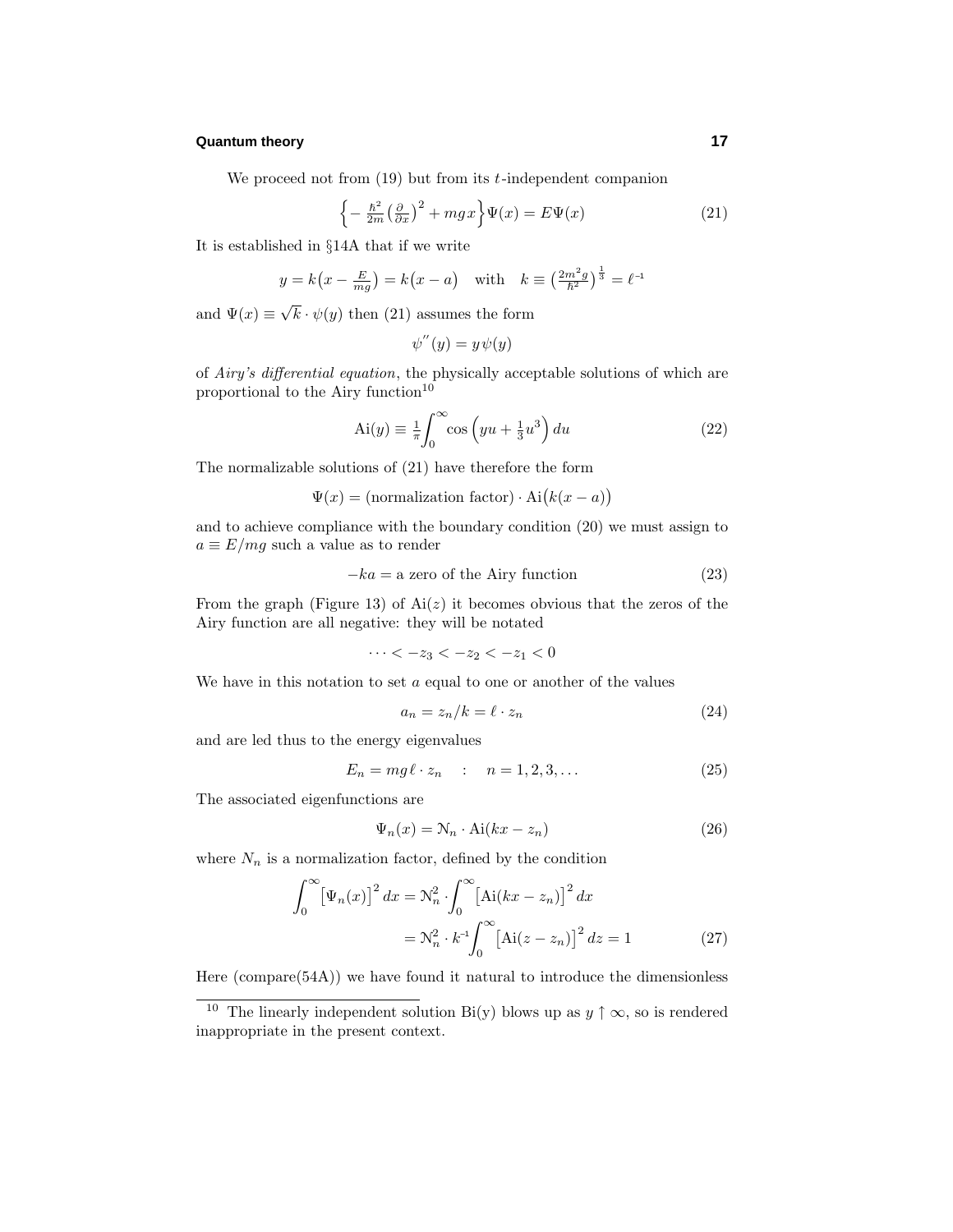

FIGURE 13: Graph of the Airy function  $Ai(z)$ , showing all the zeros (except the one at  $z = \infty$ ) to be negative.

variable  $z \equiv kx$ . If we write

$$
N_n \equiv \left[ \int_0^\infty \left[ \text{Ai}(z - z_n) \right]^2 dz \right]^{-\frac{1}{2}}
$$
\n(28)

then (27) becomes

$$
\mathcal{N}_n = \sqrt{k} N_n \qquad ; \quad [\mathcal{N}_n] = (\text{length})^{-\frac{1}{2}}
$$

which serves at (26) to bestow upon  $\Psi_n(x)$  the proper physical dimension.

**7. Zeros of the Airy function.** Reading rough estimates of the locations of the zeros of  $Ai(z)$  from Figure 13, we feed that data into *Mathematica* commands of the form FindRoot[AiryAi[*z*],{*z,* −2}] and obtain the data tabulated in the first column on the following page. The first ten entries could alternatively have been taken from Table **10.13** in Abramowitz & Stegun,<sup>11</sup> who at **10.4.105** report that

$$
z_n = Z\left\{1 + \frac{5}{48}Z^{-3} - \frac{5}{36}Z^{-6} + \frac{77125}{82944}Z^{-9} - \dots\right\}
$$

$$
Z \equiv Z(n) \equiv \left[\frac{3\pi}{2}\left(n - \frac{1}{4}\right)\right]^{\frac{2}{3}}
$$

Looking to the third column in the following table, we see that  $Z\left\{1+\frac{5}{48}Z^{-3}\right\}$ is accurate to at least 8 places if  $n \geq 9$ , while from data in the second column we learn that *Z* by its unadorned self gives a result that is accurate to 0*.*02% already at  $n = 5$ . It is for this reason that Gea-Banacloche<sup>4</sup> is content to work in the approximation

$$
z_n \approx \left[\frac{3\pi}{2}\left(n - \frac{1}{4}\right)\right]^{\frac{2}{3}}\tag{29}
$$

<sup>&</sup>lt;sup>11</sup> Handbook of Mathematical Functions  $(1964)$ .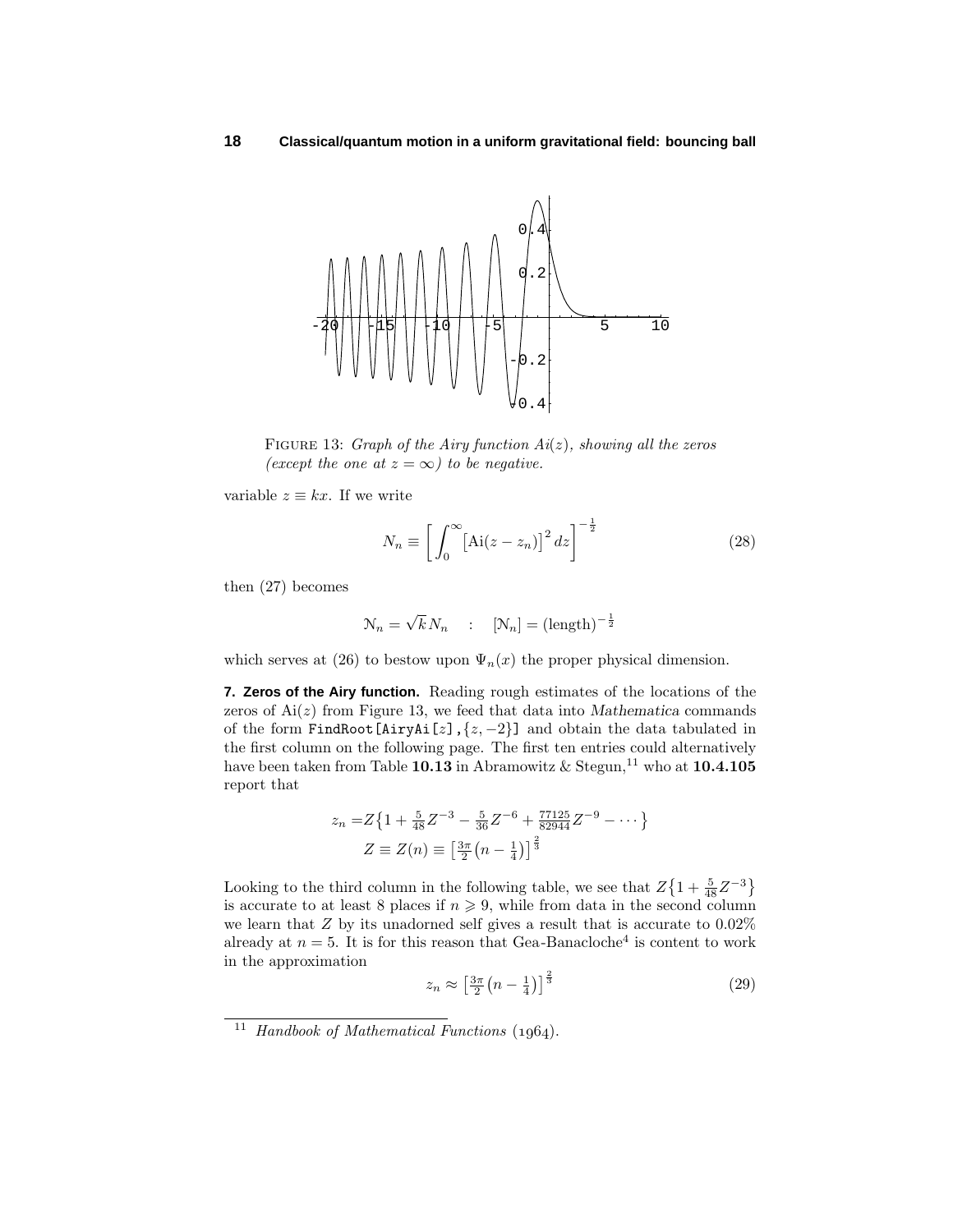| $\boldsymbol{n}$ | $z_n$     | Ζ         | $Z\left\{1+\frac{5}{48}Z^{-3}\right\}$ |
|------------------|-----------|-----------|----------------------------------------|
| 1                | 2.338107  | 2.320251  | 2.339600                               |
| $\overline{2}$   | 4.087949  | 4.081810  | 4.088062                               |
| 3                | 5.520560  | 5.517164  | 5.520586                               |
| $\overline{4}$   | 6.786708  | 6.784454  | 6.786718                               |
| 5                | 7.944134  | 7.942487  | 7.944138                               |
| 6                | 9.022651  | 9.021373  | 9.022653                               |
| 7                | 10.040174 | 10.039142 | 10.040176                              |
| 8                | 11.008524 | 11.007665 | 11.008525                              |
| 9                | 11.936016 | 11.935285 | 11.936016                              |
| 10               | 12.828777 | 12.828144 | 12.828777                              |
| 11               | 13.691489 | 13.690934 | 13.691489                              |
| 12               | 14.527830 | 14.527337 | 14.527830                              |
| 13               | 15.340755 | 15.340313 | 15.340755                              |
| 14               | 16.132685 | 16.132285 | 16.132685                              |
| 15               | 16.905634 | 16.905270 | 16.905634                              |
| 16               | 17.661300 | 17.660966 | 17.661300                              |
| 17               | 18.401133 | 18.400825 | 18.401133                              |
| 18               | 19.126381 | 19.126096 | 19.126381                              |
| 19               | 19.838130 | 19.837865 | 19.838130                              |
| 20               | 20.537333 | 20.537086 | 20.537333                              |

table of the leading zeros of the airy function AND OF LEADING APPROXIMATIONS, WITH MINUS SIGNS OMITTED

In the approximation (29) we from (25) obtain

SCHRÖDINGER : 
$$
E_n \approx mg\ell \cdot \left[\frac{3\pi}{2}\left(n - \frac{1}{4}\right)\right]^{\frac{2}{3}}
$$
 (30)

while at (18.2) we had

$$
\text{PLANCK} : E_n = mg\ell \cdot \left[\frac{3\pi}{2}n\right]^{\frac{2}{3}}
$$

Planck was led by the semi-classical methods of the "old quantum theory" to a conclusion that becomes more and more accurate as *n* becomes large—at "high quantum number" in the old phraseology*...* which is to say: in the classical limit. To establish the point analytically we have only to notice that  $12$ 

$$
n^{\frac{2}{3}} - \left(n - \frac{1}{4}\right)^{\frac{2}{3}} = \frac{1}{6} \left(\frac{1}{n}\right)^{\frac{1}{3}} + \frac{1}{144} \left(\frac{1}{n}\right)^{\frac{4}{3}} + \frac{1}{1296} \left(\frac{1}{n}\right)^{\frac{7}{3}} + \cdots
$$

<sup>&</sup>lt;sup>12</sup> Ask *Mathematica* to "expand about  $n = \infty$ ."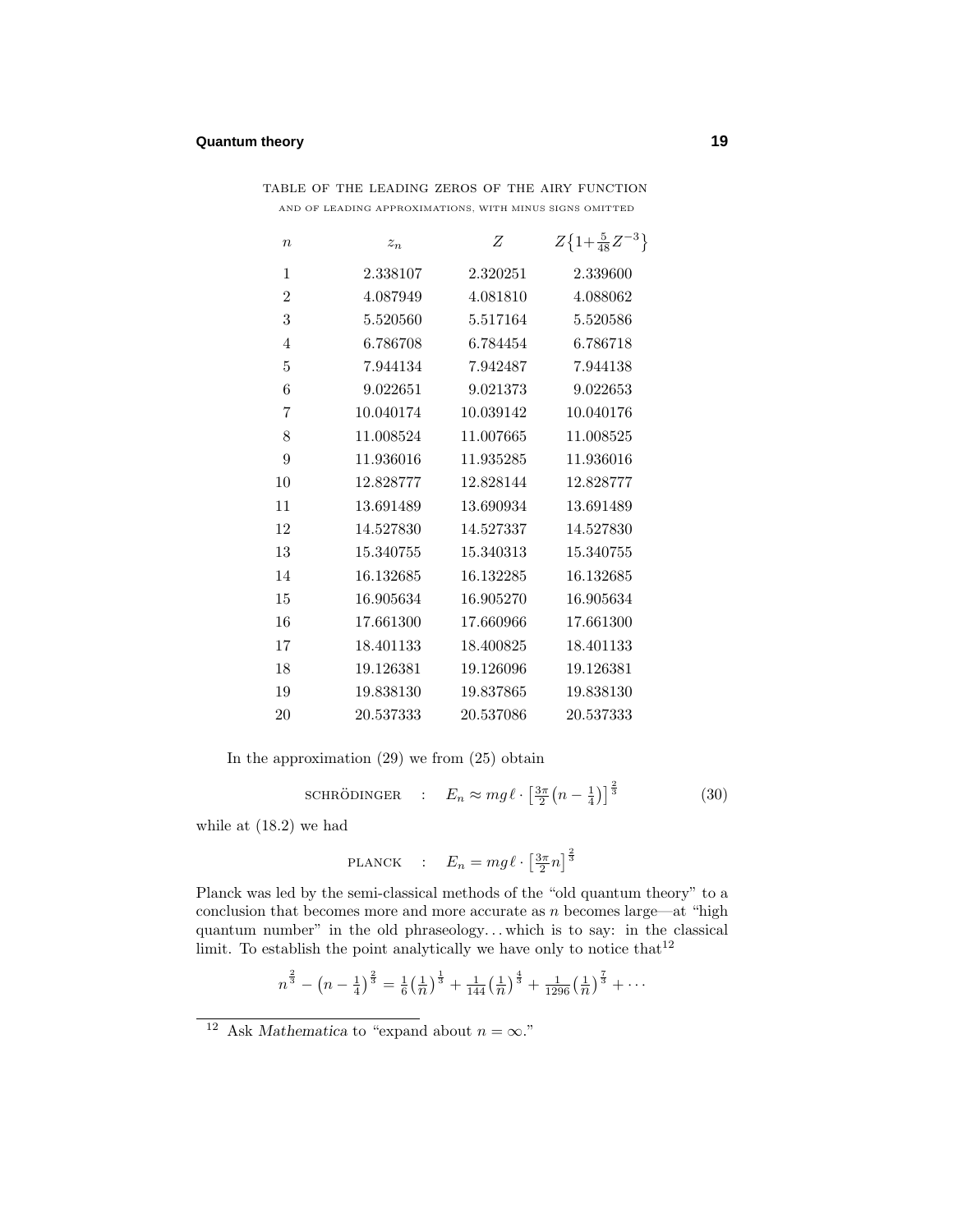**8. Orthogonality of eigenfunctions: normalization factors.** General quantum mechanical principles require

$$
\int \Psi_m^*(x)\Psi_n(x)\,dx = 0 \quad : \quad m \neq n
$$

which by  $(26)$  becomes a statement about the Airy function:

$$
\int_0^\infty Ai(z - z_m)Ai(z - z_n) dz = 0 \quad : \quad m \neq n \tag{31}
$$

This, from an analytical point of view, seems implausible on its face, $^{13}$  but is supported by numerical integration: looking, for example, to  $\int \Psi_1^* \Psi_2 dx$  we find that NIntegrate[AiryAi[z-2.338107]AiryAi[z-4.087949], $\{z,0,\infty\}$ ] returns the value  $1.08364 \times 10^{-8}$ , and that such results are greatly improved when we use more accurate descriptions of  $z_m$ ,  $z_n$ . We return later to description of a remarkable analytical proof of (31).

Taking *zn*-values from the first column on the preceding page and working numerically from the definition (28) of  $N_n$  we obtain the data recorded in the first column of the table on the following page. Gea-Banacloche<sup>4</sup>—remarkably, it seems to me—was led from such data by "a little guess-work" to the observation that the normalization factors are well-approximated by the simple expression

$$
N(n) \equiv \left[\frac{\pi}{\sqrt{z_n}}\right]^{\frac{1}{2}} \approx \left[\frac{\pi}{\left[\frac{3}{2}\pi(n-\frac{1}{4})\right]^{\frac{1}{3}}}\right]^{\frac{1}{2}} = \left[\frac{8\pi^2}{3(4n-1)}\right]^{\frac{1}{6}}
$$
(32)

—the accuracy of which can be gauged from data in the second column of the table.

Gea-Banacloche remarks that he was unable to find any such formula in the literature, and in his Appendix sketches "the details of the 'derivation' [in the hope that] they might inspire somebody to find a better approximation." Gea-Banacloche's hope was very promptly fulfilled: his paper was published in the September issue of the American Journal of Physics  $(1999)$ , and by the  $28<sup>th</sup>$  of that month David Goodmanson's short note<sup>4</sup>—establishing the *precise* accuracy of (32), and much else besides—had been received by the editors, who on the  $18<sup>th</sup>$  of the next month received also a note from Olivier Vallée,<sup>4</sup> who revealed himself to be (yet another condensed matter theorist, but one who was) expert in the area applied Airy functions, about which he had (together with M. Soarès) written an entire monograph.<sup>14</sup> Vallée was able to trace  $(32)$ to its simple foundations, and to cite historical references. Goodmanson's work will be taken up in §10.

<sup>&</sup>lt;sup>13</sup> Or at any rate would if we were unfamiliar with the remarkable information reported at (58A).

<sup>&</sup>lt;sup>14</sup> Les Fonctions Airy Pour la Physique (1998). See http://www.univ-orleans. fr/SCIENCES/LASEP/OVallee/. Google reports 26,800 "Airy function" sites.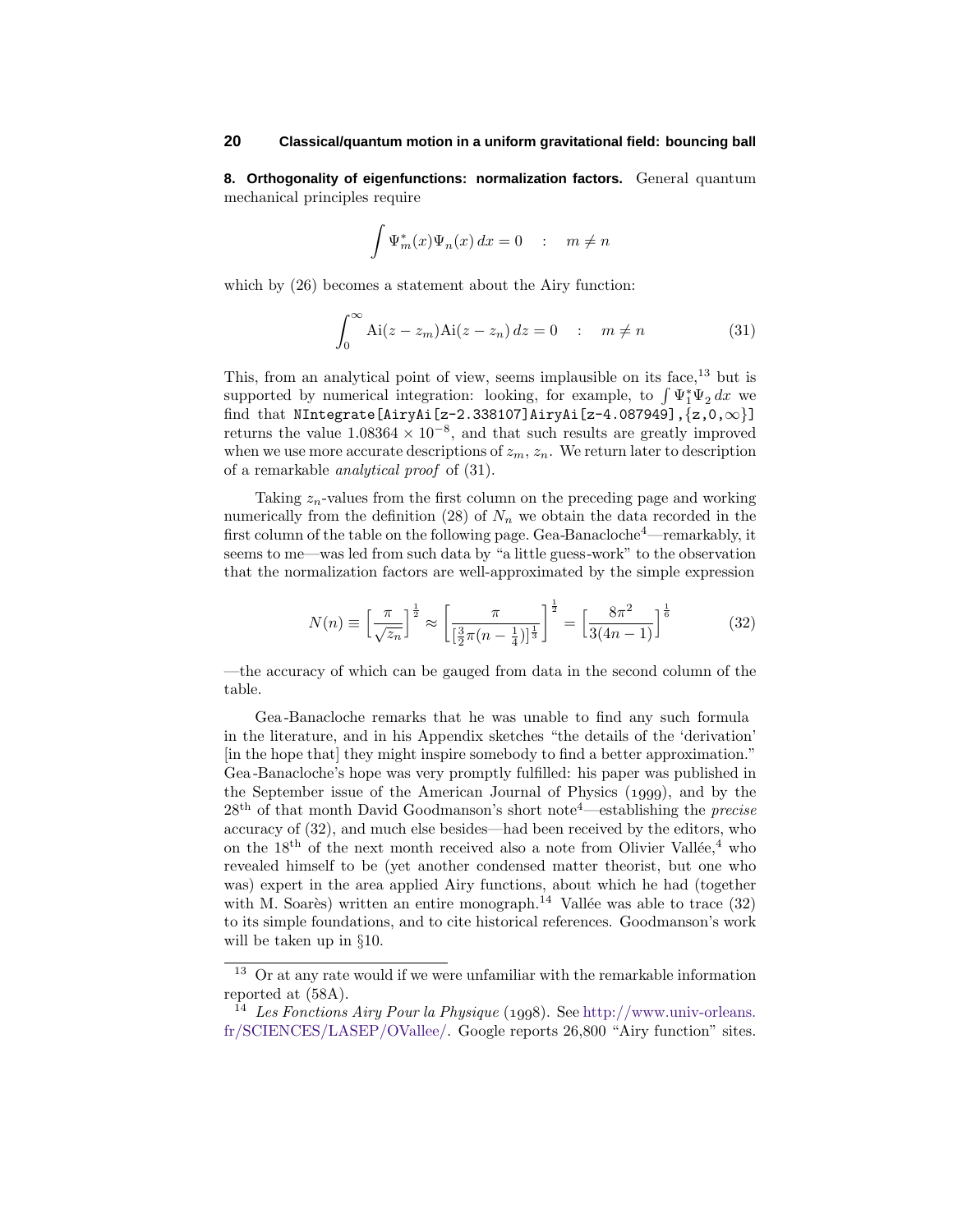# table of numerical/conjectured normalization factors

| $\eta$                   | $N_{n}$  | N(n)     |
|--------------------------|----------|----------|
| 1                        | 1.426105 | 1.423372 |
| $\overline{2}$           | 1.245157 | 1.246518 |
| 3                        | 1.155797 | 1.156323 |
| $\overline{\mathcal{A}}$ | 1.097875 | 1.098146 |
| 5                        | 1.055592 | 1.055755 |
| 6                        | 1.022576 | 1.022684 |
| 7                        | 0.995649 | 0.995725 |
| 8                        | 0.993020 | 0.973067 |
| 9                        | 0.953543 | 0.953586 |

We arrive thus at the following short list of orthonormal functions:

$$
f_1(z) = 1.426105 \text{ Ai}(z - 2.338107)
$$
  
\n
$$
f_2(z) = 1.245157 \text{ Ai}(z - 4.087949)
$$
  
\n
$$
f_3(z) = 1.155797 \text{ Ai}(z - 5.520560)
$$
  
\n
$$
f_4(z) = 1.097875 \text{ Ai}(z - 6.786708)
$$
  
\n
$$
f_5(z) = 1.055592 \text{ Ai}(z - 7.944134)
$$
  
\n
$$
f_6(z) = 1.022576 \text{ Ai}(z - 9.022651)
$$
  
\n
$$
f_7(z) = 0.995649 \text{ Ai}(z - 10.040174)
$$
  
\n
$$
f_8(z) = 0.973010 \text{ Ai}(z - 11.008524)
$$
  
\n
$$
f_9(z) = 0.953543 \text{ Ai}(z - 11.936016)
$$
  
\n
$$
\vdots
$$

For large *n* we can, in excellent approximation, write

$$
f_n(z) = \left[\frac{8\pi^2}{3(4n-1)}\right]^{\frac{1}{6}} \text{Ai}\left(z - \left[\frac{3\pi}{2}\left(n - \frac{1}{4}\right)\right]^{\frac{2}{3}}\right) \tag{34}
$$

On the next two pages I show graphs of the eight such functions of lowest order.

**9. Comparison of quantum with classical probability density.** Assign to *n* a value large enough to make the point at issue, yet not so large as to be computationally burdensome or graphically opaque:  $n = 20$  will do nicely. Drawing upon  $(34)$ we then have

$$
f_{20}(z) = (0.832607) \,\mathrm{Ai}(z - 20.5371)
$$

To pursue this discussion it will be convenient to adopt units in which  $k = 1$ , so that the distinction between *x* and  $z \equiv kx$ , as between  $\Psi_n(x)$  and  $f_n(z)$ ,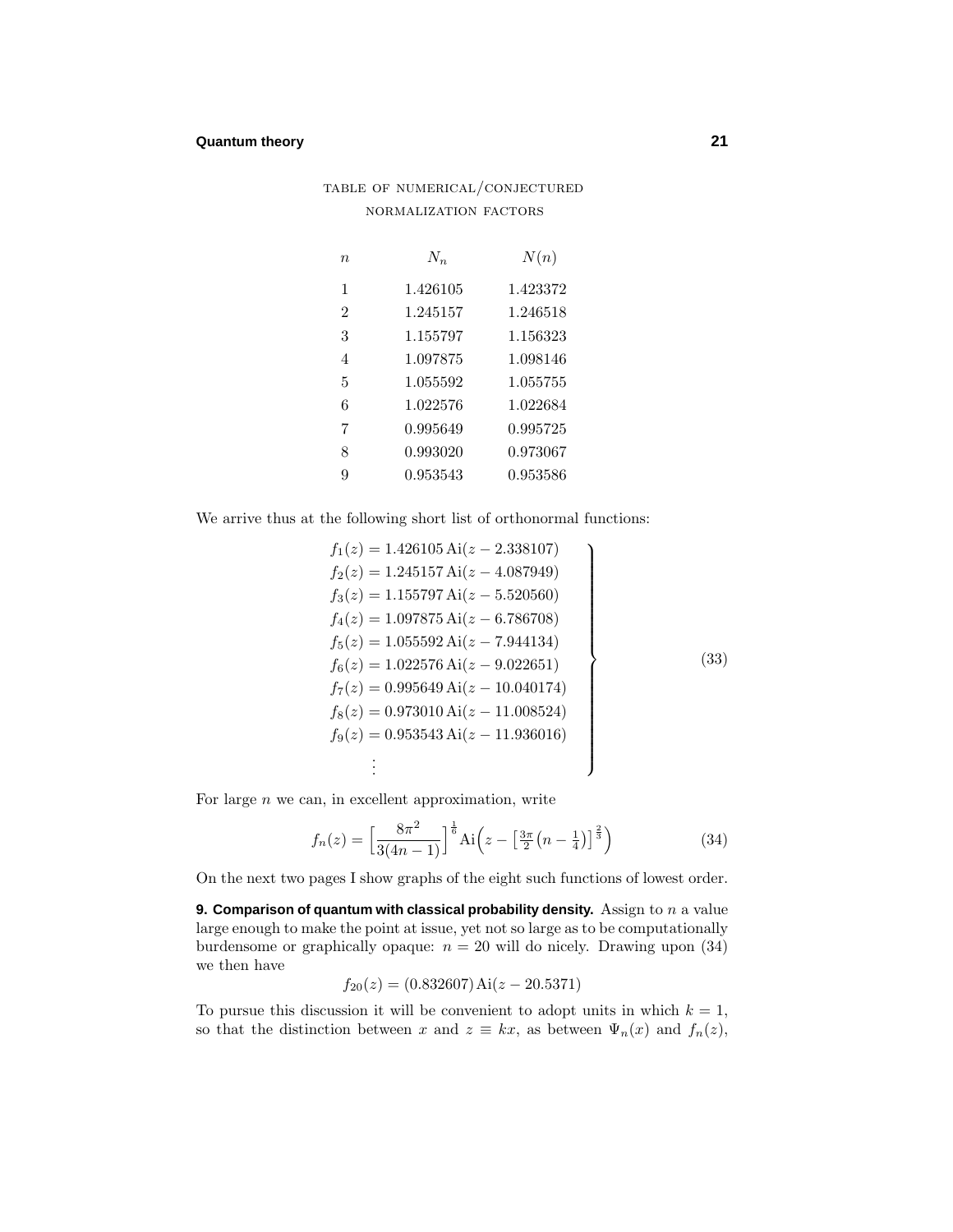

FIGURE 14: Graphs of (reading top to bottom)  $f_1(\xi)$ ,  $f_2(\xi)$ ,  $f_3(\xi)$ and  $f_4(\xi)$ . Notice that

 $order = number of zero crossings +1$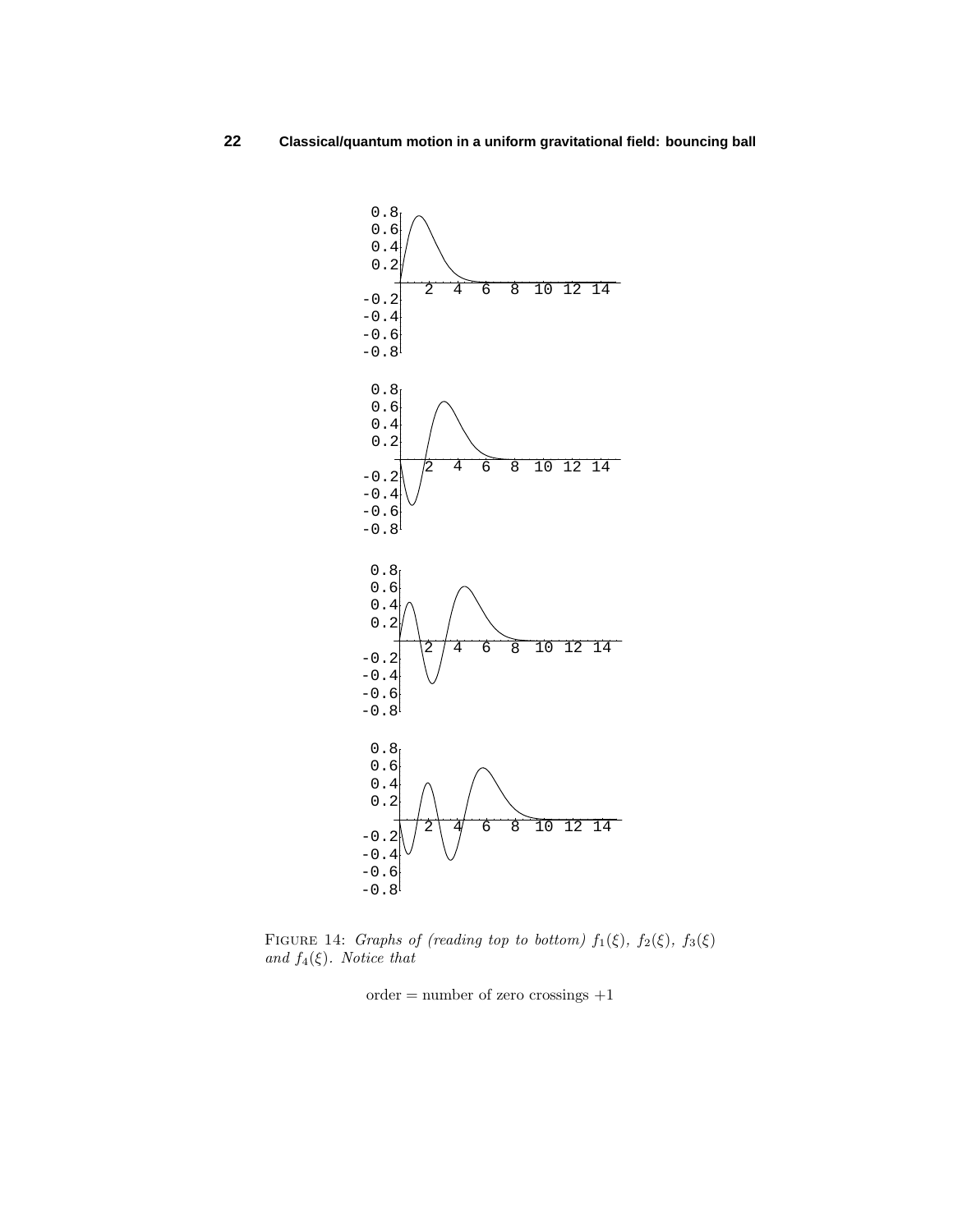

FIGURE 15: Graphs of (reading top to bottom)  $f_5(\xi)$ ,  $f_6(\xi)$ ,  $f_7(\xi)$ and  $f_8(\xi)$ .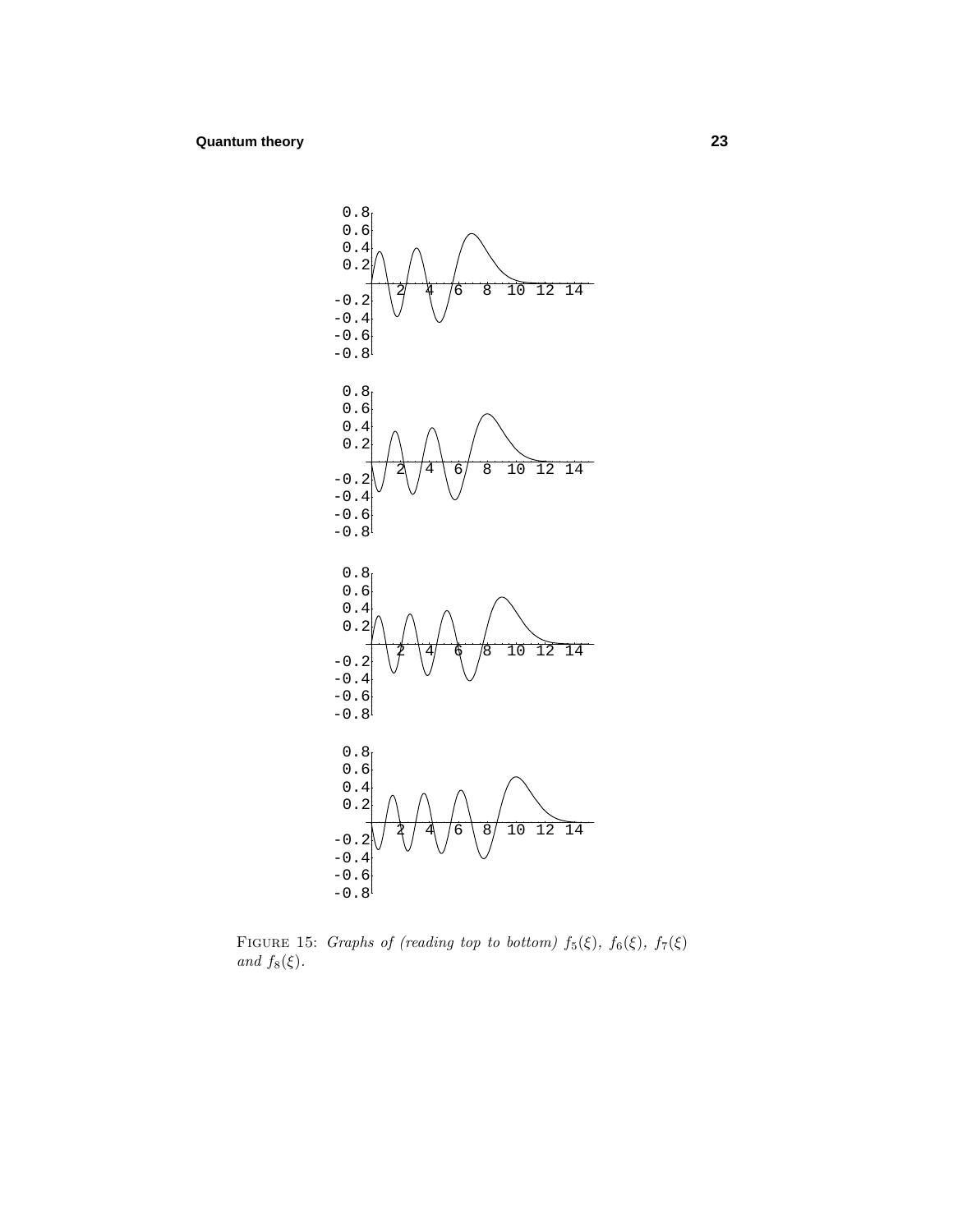disappears. This done, the classical turning point can be said to lie in this instance at  $a = z_{20} = 20.537$  and the classical distribution  $Q(x)$ —the classical counterpart to  $|\Psi_{20}(x)|^2$ , as it was described at  $(8)$ —is given by

$$
Q(z) = \begin{cases} \frac{1}{2\sqrt{20.537}\sqrt{20.537 - z}} & : & 0 \leq z \leq 20.537 \\ 0 & : & 20.537 < z \end{cases}
$$

Superimposed graphs of the classical and quantum distributions are shown in the following figure:



FIGURE 16: Superposition of the graphs of  $|f_{20}(z)|^2$  and of its classical counterpart. Such figures are more commonly encountered in accounts of the theory of harmonic oscillators ( see, for example, Figure 2.5b on page 42 in David Griffiths' Introduction to Quantum Mechanics), but the lesson is the same: the classical distribution appears to be a locally averaged or "dithered" version of the quantum distribution.

The likelihood that the particle will be found *farther from the origin than* is classically allowed is in this instance given by

$$
\int_{20.537}^{\infty} |\psi_{20}(x)|^2 dx = 0.04644
$$

which is to say: we have in this instance a 4*.*6% quantum violation of what we might classically expect. Pretty clearly: as *n* increases the "quantum violation" decreases, which is the upshot of the familiar assertion that "classical mechanics is not so much 'quantum mechanics in the (necessarily only formal!) limit  $\hbar \downarrow 0'$  as it is 'quantum mechanics in the limit that the quantum numbers have become large.'" The same point emerged, in another connection (a spectral connection), at the bottom of page 19.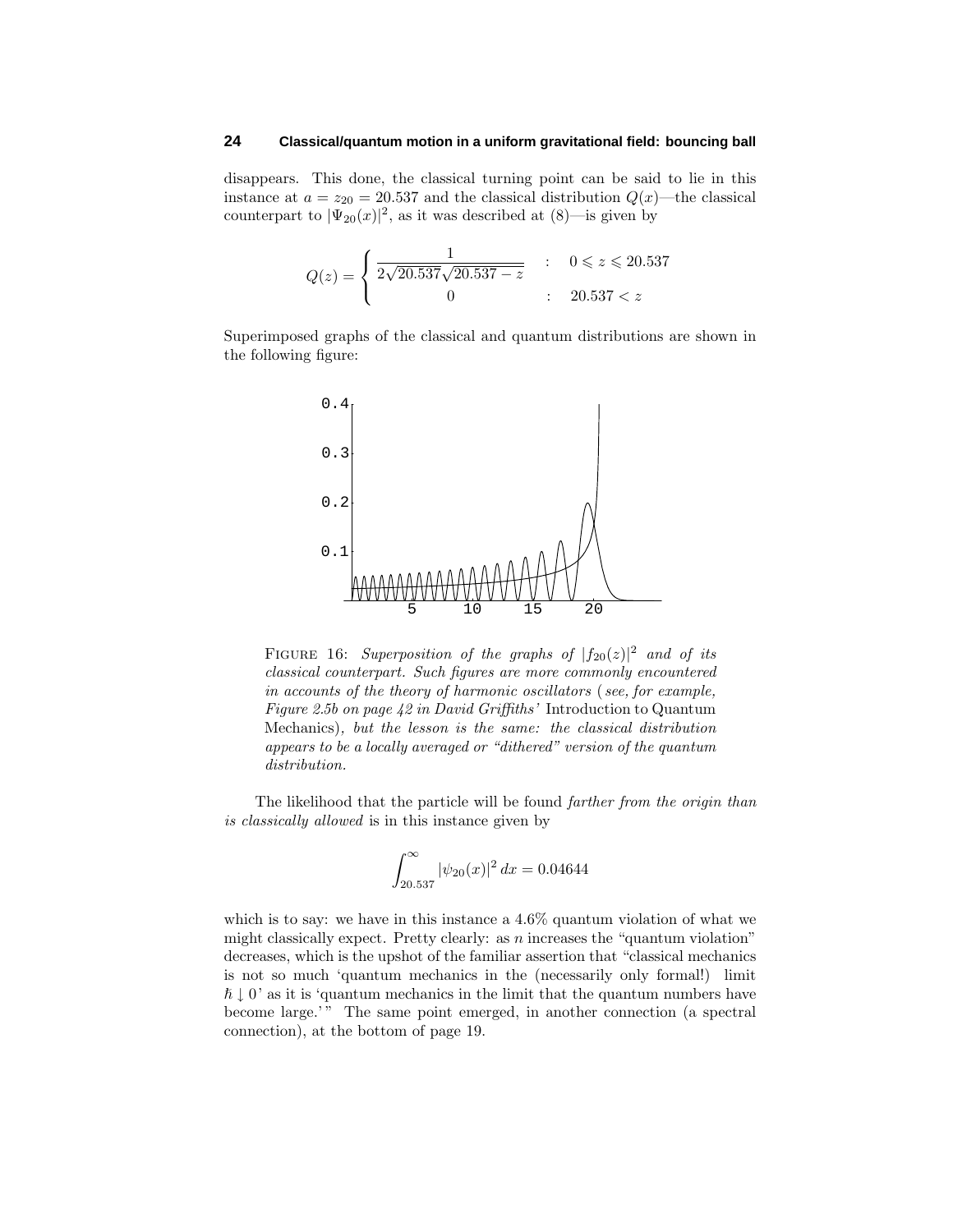Bringing (9) to the illustrative problem at hand, we have

$$
\langle x^1 \rangle_{20}^{\text{classical}} = \frac{2}{3} (z_{20})^1 = 13.6914
$$
  
 $\langle x^2 \rangle_{20}^{\text{classical}} = \frac{8}{15} (z_{20})^2 = 224.9453$ 

while by numerical integration we find

$$
\langle x^1 \rangle_{20}^{\text{quantum}} = 13.6916
$$

$$
\langle x^2 \rangle_{20}^{\text{quantum}} = 224.9493
$$

So precise is the agreement that we expect to be able to say sharp things about Airy integrals of the form

$$
\int_0^\infty \left[ \text{Ai}(z - z_n) \right]^2 z^p \, dz
$$

That indeed one can was shown very cleverly by David Goodmanson, and it is to an account of his work that I now turn:

**10. Goodmanson's analytical proof/extension of Gea-Banacloche's emperical** discoveries. My source here is the short paper<sup>15</sup> by David M. Goodmanson to which I have already made several allusions. I find it convenient to adopt a slight modification of Goodmanson's notation.

Let the zeros of Ai(*z*) be denoted  $-z_n : \cdots - z_3 < -z_2 < -z_1 < 0$  as before. Define

$$
A_n(z) \equiv \text{Ai}(z - z_n) \quad : \quad \begin{cases} \text{translated Airy function with} \\ n^{\text{th}} \text{ zero sitting at the origin} \end{cases}
$$

and agree to work on the "bouncer half-line"  $z \geqslant 0$ : all  $\int$ 's will be understood therefore to mean  $\int_0^\infty$ . Ai(*z*) is a solution of Airy's differential equation

$$
Ai''(z) = z Ai(z)
$$

so we have

$$
A_n''(z) = (z - z_n)A_n(z)
$$
\n(35.1)

and

$$
A_n(z_n) = 0 \tag{35.2}
$$

Notice that equations (35) do not require that the  $z_n$  be explicitly known.

<sup>15</sup> Short paper with a long title: "A recursion relation for matrix elements of the quantum bouncer. Comment on 'A quantum bouncing ball,' by Julio Gea-Banacloche [Am. J. Phys. **67** (9), 776–782 (1999)]," AJP **68**, 866 (2000). Goodmanson reports no institutional affiliation, reports only that his home address is Mercer Island, Washington. I wrote him to express my admiration of his work, and in his response he informed me that he took his PhD from the University of Colorado, taught briefly at Whitman College, and presently works as an engineer in Boeing's Electromagnetic Effects & Antennas department. In his spare time he pursues a number of my own favorite subjects.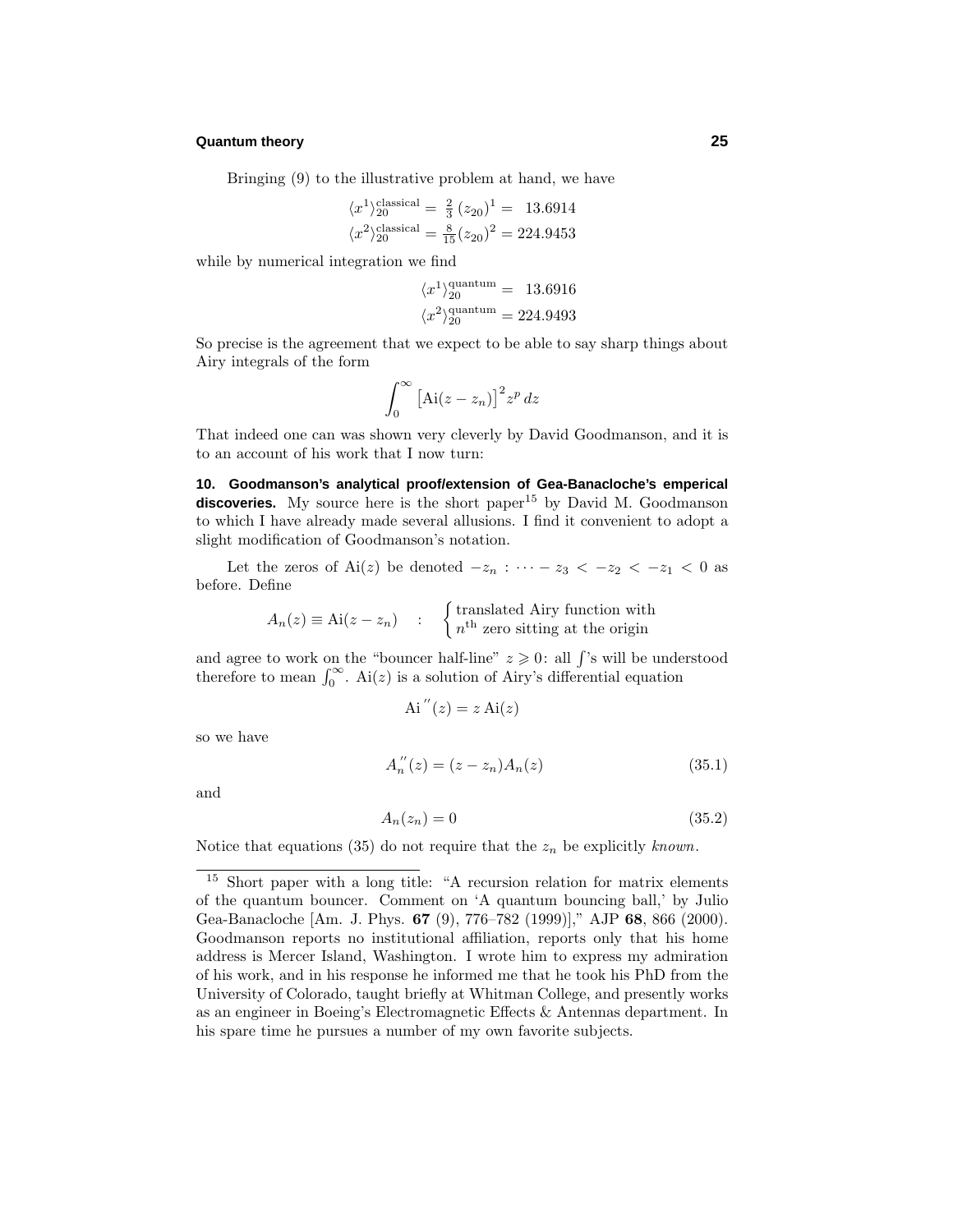Goodmanson's ingenious point of departure is the trivial identity

$$
\[ -f''(A_m A_n)' + 2f' A'_m A'_n \]_0^{\infty} = \int_0^{\infty} \left[ -f''(A_m A_n)' + 2f' A'_m A'_n \right]' dz \quad (36)
$$

where  $f(z)$  is a generic placeholder that will acquire enforced properties as we proceed: our interest will attach ultimately to the cases  $f(z) = z^p : p \ge 0$ .

Look to the integrand on the right: we have

$$
\left[ -f''(A_mA_n)' + 2f'A'_mA'_n \right]' = -f'''(A_mA_n)' + f''\left[ 2A'_mA'_n - (A_mA_n)'' \right] + 2f'(A''_mA'_n + A'_mA''_n)
$$

Using  $(35.1)$  to eliminate all the  $A''$ -terms, we obtain

$$
= - f'''(A_m A_n)' - f'' A_m A_n (2z - z_m - z_n)
$$
  
+ 2f' [A\_m A'\_n(z - z\_m) + A\_n A'\_m(z - z\_n)]

Integration by parts gives

$$
\int_0^{\infty} \left[ -f'''(A_m A_n)' \right] dz = -f'''(A_m A_n) \Big|_0^{\infty} + \int_0^{\infty} f'''' A_m A_n dz
$$

where the leading term on the right drops away because  $A_n(0) = A_n(\infty) = 0$ . We now have

left side of (36) = 
$$
\int_0^\infty A_m A_n [f'''' - 2(z - z_{ave}) f''] dz
$$
 (37)  
+ 
$$
\int_0^\infty 2f' [A_m A'_n(z - z_m) + A_n A'_m(z - z_n)] dz
$$

where with Goodmanson we have written

$$
(2z - z_m - z_n) = 2\left(z - \frac{z_m + z_n}{2}\right) \equiv 2(z - z_{ave})
$$

The resourceful Dr. Goodmanson uses the identity

$$
ab + cd = \frac{1}{2}(a+c)(b+d) + \frac{1}{2}(a-c)(b-d)
$$

to bring the second of the preceding integrals to the form

$$
\int_0^{\infty} \left[ 2f'(A_m A_n)'(z - z_{ave}) - f'(A_m A'_n - A_n A'_m)(z_m - z_n) \right] dz
$$

and after an integration by parts obtains

$$
\int_0^{\infty} \left\{ A_m A_n \left[ -2f''(z - z_{ave}) - 2f' \right] + f(A_m A_n'' - A_n A_m'')(z_m - z_n) \right\} dz
$$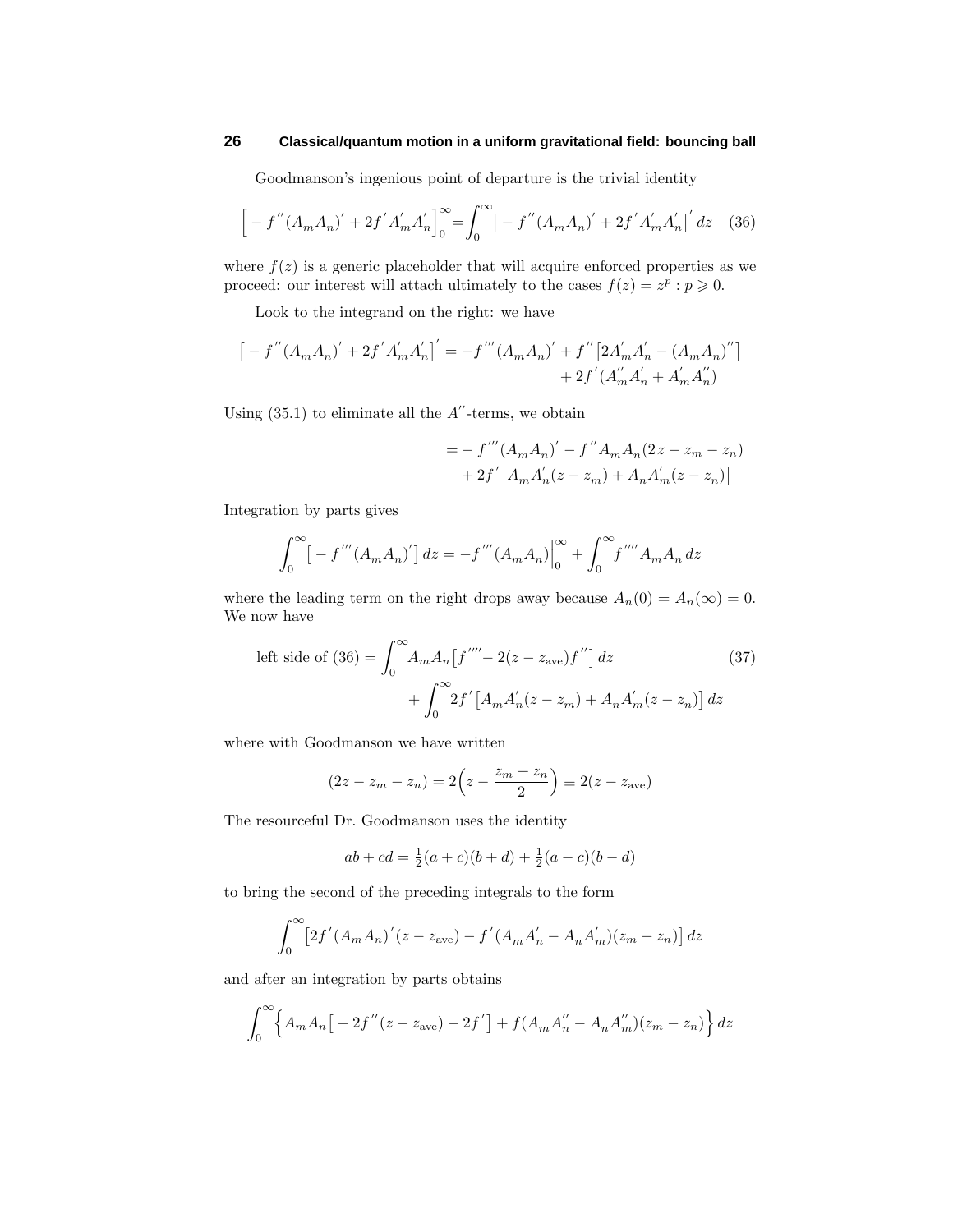which, if we again use  $(35.1)$  to eliminate the  $A''$ -terms, becomes

$$
\int_0^{\infty} A_m A_n \big[ -2f''(z - z_{ave}) - 2f' + f(z_m - z_n)^2 \big] dz
$$

Returning with this information to (37) we have what I will call "Goodmanson's identity"

$$
\[ -f''(A_mA_n)' + 2f'A'_m A'_n \]_0^{\infty}
$$
\n
$$
= \int_0^{\infty} A_m A_n [f'''' - 4(z - z_{ave})f'' - 2f' + (z_m - z_n)^2 f] dz
$$
\n(38)

It is from (38) that Goodmanson extracts all of his remarkable conclusions:

Set 
$$
m = n
$$
 and  $f(z) = z$  Then (38) reads  
\n
$$
\left[2A'_{n}A'_{n}\right]_{0}^{\infty} = \int_{0}^{\infty} A_{n}A_{n}[-2] dz
$$

which by  $A'_n(\infty) = 0$  becomes

$$
\int_0^\infty A_n^2(z) dz = \left[ A_n'(0) \right]^2
$$

(which, as it happens, is precisely Vallée's equation  $(1)$ ). The normalized bouncer eigenfunctions can therefore be described<sup>16</sup>

$$
\psi_n(z) = N_n A_n(z)
$$
  
\n
$$
N_n = (|A'_n(0)|)^{-1} \equiv (|A'(-z_n)|)^{-1} \quad \text{(exactly!)} \tag{39}
$$

But we are informed by Abramowitz & Stegun (**10.4.96**) that

$$
A'(-z_n) = (-)^{n-1} f_1 \left[ \frac{3\pi}{8} (4n - 1) \right]
$$
  

$$
f_1(q) \equiv \pi^{-\frac{1}{2}} q^{\frac{1}{6}} \left( 1 + \frac{5}{48} q^{-2} - \frac{1525}{4608} q^{-4} + \cdots \right)
$$

so in leading order we have

$$
N_n = \left[\frac{3}{8\pi^2}(4n - 1)\right]^{-\frac{1}{6}} \equiv N(n)
$$

In thus accounting for Gea-Banacloche's emperical formula (32) Goodmanson has greatly improved upon it *...* and at the same time fulfilled the hope that inspired Gea-Banacloche to write his Appendix. But Goodmanson at a single stroke also accomplished much more:

<sup>&</sup>lt;sup>16</sup> Let us, in service of clarity, agree to write  $\psi_n(z)$  where formerly we wrote  $f_n(z)$ : *f* has become a busy letter, and is about to get busier.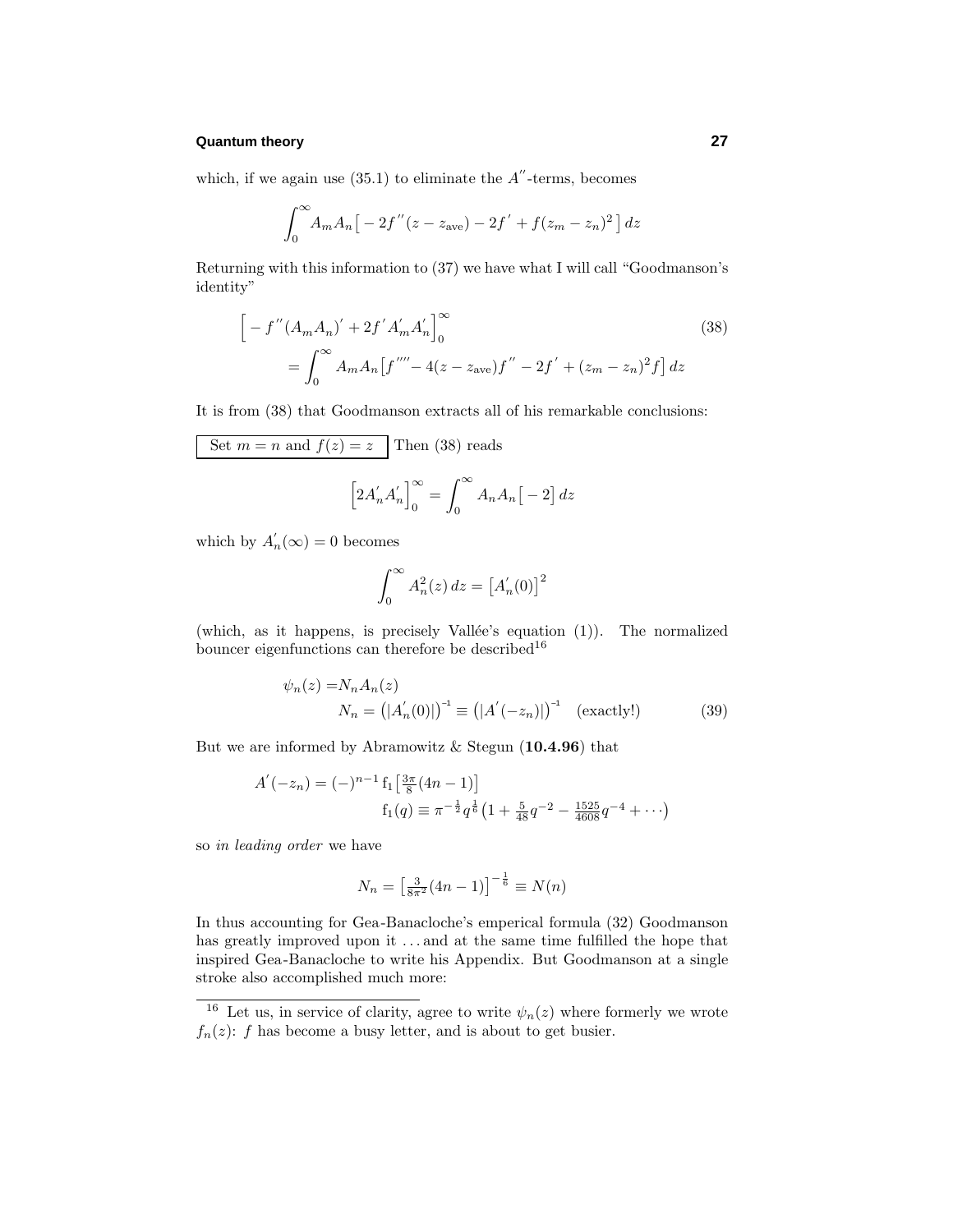Multiply (38) by  $N_mN_n$  to obtain

$$
\begin{aligned}\n&\left[-f''(\psi_m \psi_n)' + 2f' \psi'_m \psi'_n\right]_0^{\infty} \\
&= \int_0^{\infty} \psi_m \psi_n \left[f''' - 4(z - z_{\text{ave}})f'' - 2f' + (z_m - z_n)^2 f\right] dz \\
&= \langle m | \left[f''' - 4(z - z_{\text{ave}})f'' - 2f' + (z_m - z_n)^2 f\right] |n \rangle\n\end{aligned}
$$

and notice that

 $\left[-f''(\psi_m\psi_n)'\right]_0^\infty = \left[2f'\psi_m'\psi_n'\right]^\infty = 0$  by established properties of  $\psi_n(z)$ 

So we have

$$
\langle m| [f'''' - 4(z - z_{ave})f'' - 2f' + (z_m - z_n)^2 f] |n\rangle = -2f' \psi'_m \psi'_n \Big|_0 \tag{40}
$$

Set  $f(x) = x^p$  with  $p \ge 0$  and notice that the expression on the right side of  $(40)$  now vanishes unless  $p = 1$ . In this specialized instance of  $(40)$  we have

$$
p(p-1)(p-2)(p-3)\langle m|z^{p-4}|n\rangle
$$
  
+4p(p-1)z<sub>ave</sub> $\langle m|z^{p-2}|n\rangle$   
-2p(2p-1) $\langle m|z^{p-1}|n\rangle$   
+ $(z_m - z_n)^2 \langle m|z^{p-0}|n\rangle = -2\delta_{1p}\psi'_m(0)\psi'_n(0)$   
=  $2\delta_{1p}(-)^{m-n+1}$  (41)

where the factor  $(-)^{m-n} = (-)^{m+n}$  arose from the "dangling Abramowitz & Stegun signs" that were discarded when we constructed  $N_n$ , and where it is understood that terms of the form  $\langle m | z^{\text{negative power}} | n \rangle$  are to be abandoned. It is as implications of (41) that Goodmanson obtains his results:

Set  $m = n$  and  $p = 0, 1, 2, 3, \ldots$  and read off statements which after easy serial simplifications become

$$
p=0\quad:\quad 0=0
$$

$$
p = 1 \qquad ; \quad \langle n | n \rangle = 1 \tag{42.0}
$$

$$
p = 2 \qquad ; \qquad \langle n|z|n \rangle = \frac{2}{3}z_n \tag{42.1}
$$

$$
p = 3 \quad : \quad \langle n|z^2|n\rangle = \frac{4}{5}z_n \langle n|z|n\rangle = \frac{8}{15}z_n^2 \tag{42.2}
$$

. . .

Of these,  $(42.0)$  reasserts the normalization of the bouncer state  $|n\rangle$ ,  $(42.1)$ reproduces a result to which Gea-Banacloche was led "experimentally" on the basis of a classical guess,  $17 \ldots$  as doubtless he would have been led also to (42.2) if he had had any *interest* in  $\langle n|z^2|n\rangle$ .

<sup>&</sup>lt;sup>17</sup> See again the top of page 25.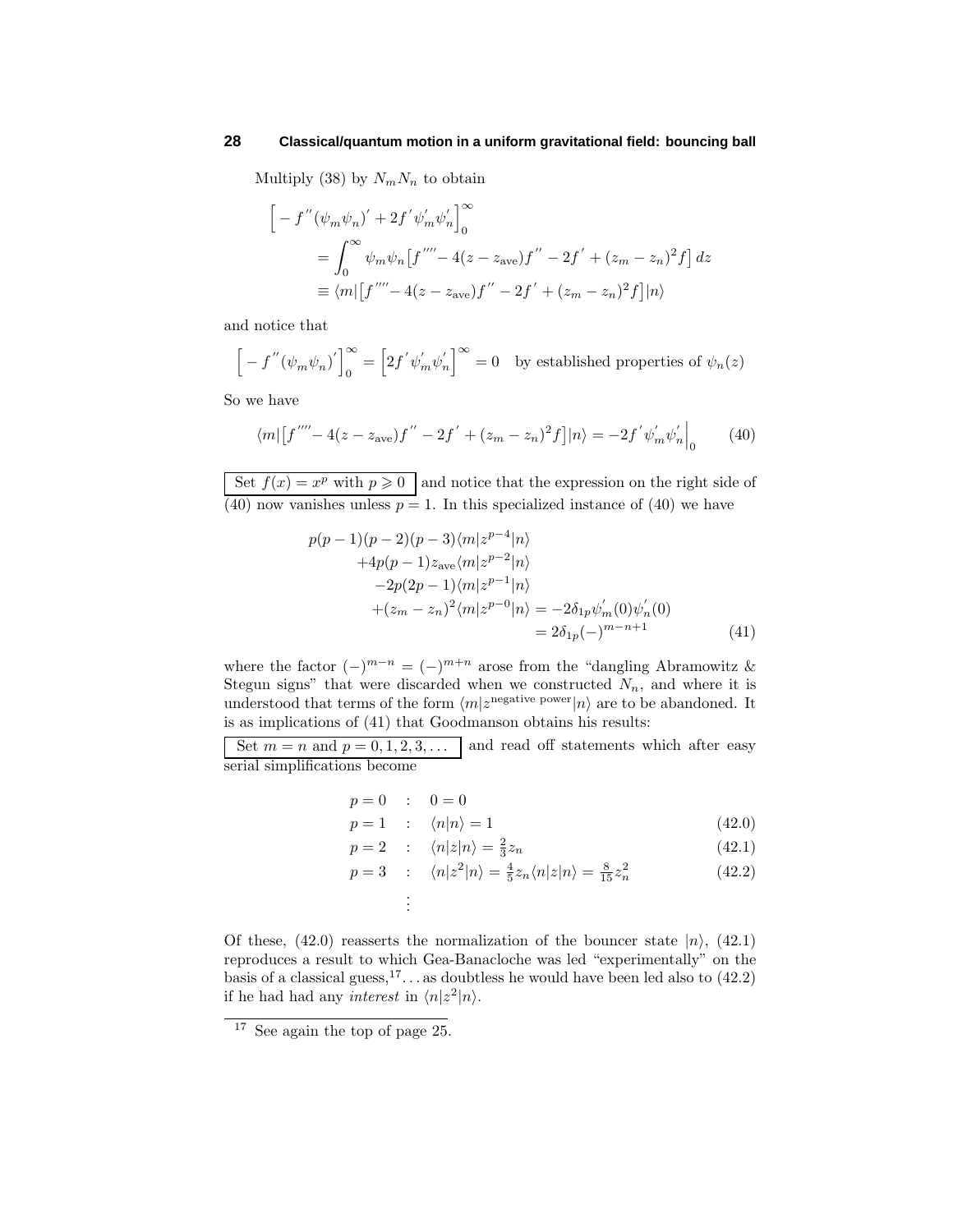Set  $m \neq n$  and  $p = 0, 1, 2, 3, \ldots$  Goodmanson is led to

. .

$$
p = 0 \qquad ; \quad \langle m | n \rangle = 0 \tag{43.0}
$$

$$
p = 1 \qquad ; \quad \langle m|z|n\rangle = 2(-)^{m-n+1}(z_m - z_n)^{-2} \tag{43.1}
$$

$$
p = 2 : \langle m|z^2|n\rangle = 12\langle m|x|n\rangle(z_m - z_n)^{-2}
$$
  
= 24(-)<sup>m-n+1</sup>(z\_m - z\_n)<sup>-4</sup> (43.2)

Of these, (43.0) asserts the orthogonality of the bouncer eigenstates, (43.1) establishes the exactness of a relation that Gea-Banacloche had discovered experimentally and *guessed* to be exact, and  $(43.2)$  is new.

Goodmanson has managed by a cunning argument—an argument that, however, employs only the simplest of technical means (integration by parts) to establish an infinitude of exact formulæ that involve the transcendental zeros of the Airy function but do not presume those  $z_n$  to be explicitly known. His argument appears to hinge essentially on the simplicity of Airy's differential equation, and would not appear to be applicable within a wider context—would not appear to have things to say about (say) the functions defined

$$
J_n(z) \equiv J_0(z - z_n) \quad \text{where} \quad J_0(z_n) = 0
$$

were the  $z_n$ 's are zeros of the Bessel function  $J_0(z)$ —so it seems unlikely that he adapted his argument from some established source: how he managed to come up with (36) as a point of departure remains therefore a mystery.

**11. Why the "bounced Gaussian" presents a problem.** PROBLEM  $#1$  is  $How$ to describe the initial wavepacket? One might be tempted, in imitation of (59A), to write

$$
\Psi(x,0) = \frac{1}{\sqrt{s\sqrt{2\pi}}}e^{-\frac{1}{4}\left[\frac{x-a}{s}\right]^2}
$$
\n(44)

But that function (i) does not vanish at  $x = 0$ , and (ii) is normalized on the wrong base (which is to say: on  $(-\infty, \infty)$  instead of on  $(0, \infty)$ ). On account of  $(i)$  the Gaussian  $(44)$  does not describe a possible *state* of the bouncer, though it *nearly* does if  $a \gg s$ : for example, if  $a = 10s$  then  $\Psi(0,0) = 1.39 \times 10^{-11} \Psi(a,0)$ .

We might resolve point both difficulties by writing

$$
\psi(x,0) = N \cdot \left\{ e^{-\frac{1}{4} \left[ \frac{x-a}{s} \right]^2} - e^{-\frac{1}{4} \left[ \frac{x+a}{s} \right]^2} \right\}
$$
(45.1)

and setting

$$
N = \left[s\sqrt{2\pi}\left(1 - e^{-\frac{1}{2}[a/s]^2}\right)\right]^{-\frac{1}{2}}
$$
(45.2)  

$$
\downarrow
$$
  

$$
= \begin{cases} \frac{1}{\sqrt{s\sqrt{2\pi}}} & \text{for } a \gg s; i.e., \text{ as } a \uparrow \infty \\ \infty & \text{for } a \ll s; i.e., \text{ as } a \downarrow 0 \end{cases}
$$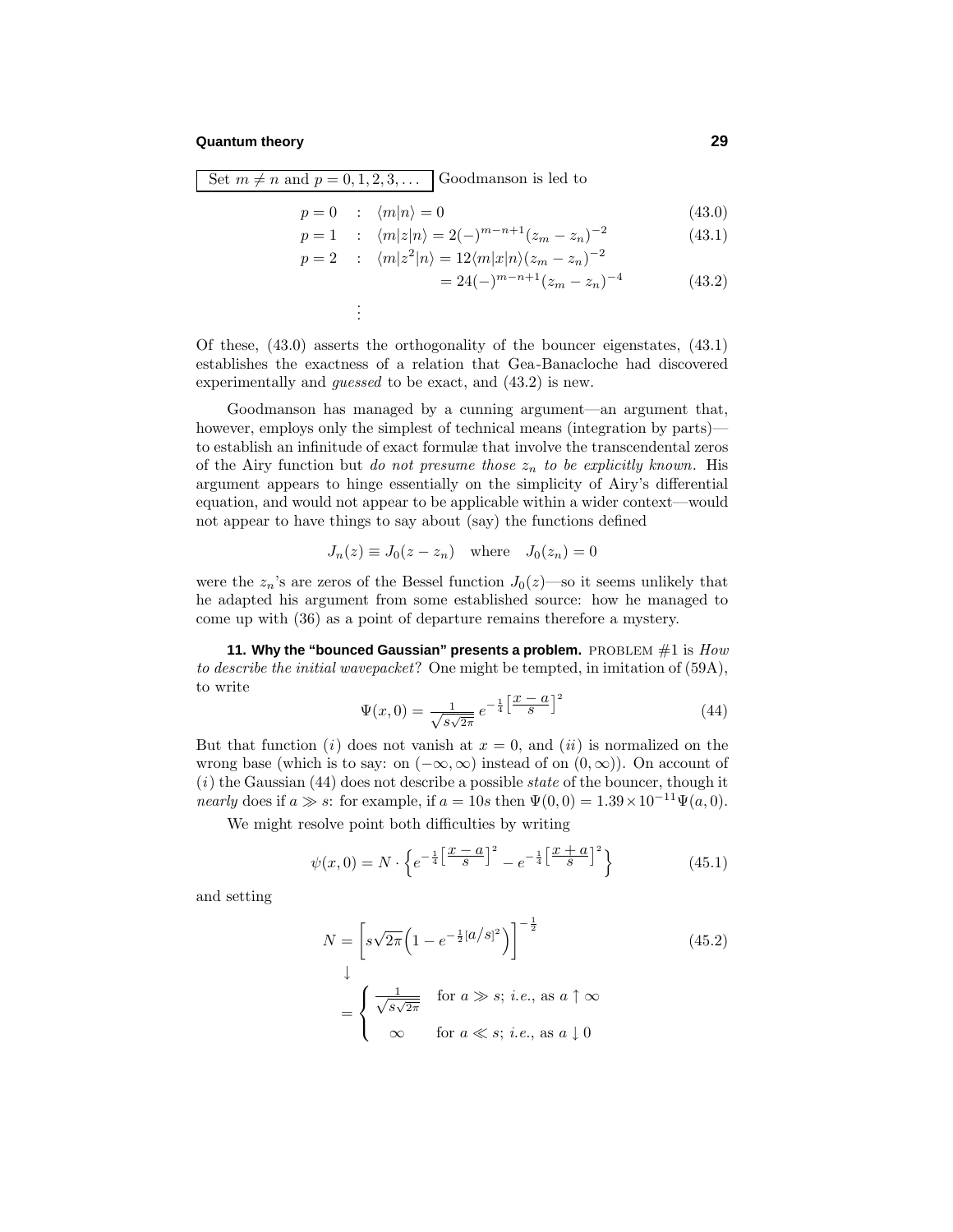

FIGURE 17: "Pinched Gaussian" wavepackets obtained from (45), in which I have set  $s = 1$  and  $a = 0, 2, 4, 6, 8, 10, 15, 20$ .

On its face, (45) appears to assume the improper form  $\infty \cdot 0$  at  $a = 0$ , but by l'Hôspital's Rule we are led actually to the quite unpathological function

$$
\lim_{a \downarrow 0} \Psi(x, 0) = \left[\frac{2}{\pi}\right]^{\frac{1}{4}} \left[\frac{1}{S}\right]^{\frac{3}{2}} x e^{-\frac{1}{4} \left[x/s\right]^2} \tag{46}
$$

and confirm that indeed  $\int_0^\infty (\text{etc.})^2 dx = 1$ . Some typical "pinched Gaussian" wavepackets are shown above.

It should be noted that J. Gea-Banacloche<sup>4</sup> omits the preceding discussion: he is content to proceed from (44) and to work in the approximation  $a \gg s$ (i.e., to assume that the wavepacket is dropped from a height large compared to its width).

problem #2: To describe the <u>dynamically evolved wavepacket</u> we have in principle—only to write

$$
\Psi(x,t) = \sum_{n} c_n \Psi_n(x) e^{-\frac{i}{\hbar} E_n t} \tag{47.1}
$$

$$
c_n = \int_0^\infty \Psi_n(\xi) \Psi(\xi, 0) d\xi \tag{47.2}
$$

but this is more easily said than done: the program presumes

- that we possess exact descriptions of all eigenfunctions/eigenvalues; *i.e.*, of all the zeros of  $Ai(x)$ , and all normalization factors;
- that we are able to perform the  $\int$ 's;
- that we are able to perform the final  $\sum_n$ .

Reverse the order of integration and summation. One then has

$$
\Psi(x,t) = \int_0^\infty K(x,t;\xi,0)\Psi(\xi,0)\,d\xi\tag{48.1}
$$

$$
K(x, t; \xi, 0) = \sum_{n} e^{-\frac{i}{\hbar} E_n t} \Psi_n(x) \Psi_n(\xi)
$$
 (48.2)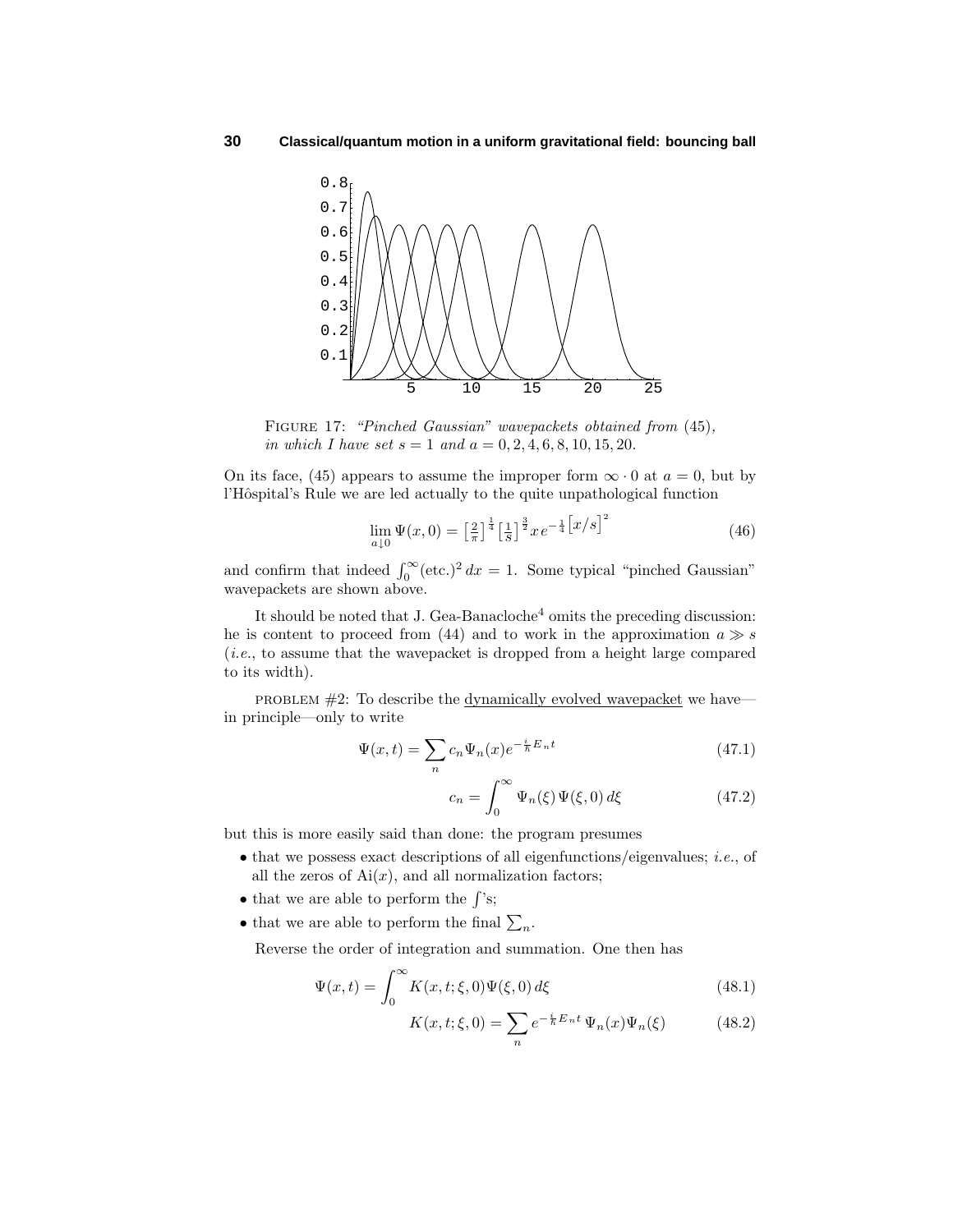and sees that those same difficulties beset the spectral construction and use of the propagator.

problem #3: We have no alternative but to resort to various approximation schemes, but confront then the problem of distinguishing real/physical results from artifacts, and here it is easy to stumble. For example: from  $(47.1)$  it follows that the frequencies present in the motion of

$$
|\Psi(x,t)|^2=\sum_{m,n}c_m^*c_n\Psi_m(x)\,\Psi_n(x)e^{\frac{i}{\hbar}(E_m-E_n)\,t}
$$

are given (see again (25)) by

$$
\omega_{mn} \equiv \frac{1}{\hbar} \mathcal{E} \cdot z_{mn} \quad \text{with} \quad z_{mn} \equiv z_m - z_n
$$

where now  $\mathcal{E} \equiv mg\ell = \left(\frac{1}{2}mg^2\hbar^2\right)^{\frac{1}{3}}$ . But the numbers

$$
\begin{array}{cccc}\nz_{12} & z_{13} & z_{14} & \dots \\
 & z_{23} & z_{24} & \dots \\
 & & z_{34} & \dots \\
 & & & \dots\n\end{array}
$$

are (I assert in the absence of proof) *irrational multiples of one another*.<sup>18</sup> It becomes therefore a little difficult to understand howthe "revivals" that will soon concern us can be understood as resonance phenomena.

**12. Approximate development of a Gaussian wavepacket as a superposition of bouncer eigenfunctions.** For the purposes of this discussion I will take the bouncer eigenfunctions to be given  $bv^{19}$ 

$$
\Psi_1(x) = \sqrt{k} (1.4261) \text{ Ai}(kx - 2.3381)
$$
  
\n
$$
\Psi_2(x) = \sqrt{k} (1.2452) \text{ Ai}(kx - 4.0879)
$$
  
\n
$$
\Psi_3(x) = \sqrt{k} (1.1558) \text{ Ai}(kx - 5.5206)
$$
  
\n
$$
\Psi_4(x) = \sqrt{k} (1.0979) \text{ Ai}(kx - 6.7867)
$$
  
\n
$$
\Psi_5(x) = \sqrt{k} (1.0556) \text{ Ai}(kx - 7.9441)
$$

and, for  $n > 5$ , by

$$
\Psi_n(x) = \sqrt{k} \left[ \frac{8\pi^2}{3(4n-1)} \right]^{\frac{1}{6}} \text{Ai}\left( kx - \left[ \frac{3\pi}{8} (4n-1) \right]^{\frac{2}{3}} \right)
$$

<sup>&</sup>lt;sup>18</sup> In this respect the quantum bouncer problem differs profoundly from the harmonic oscillator  $(E_n \sim n)$ , the particle-in-a-box  $(E_n \sim n^2)$  and the Kepler  $(E_n \sim n^{-2})$  problems.

 $19$  We work with the aid of (26) from (33) and (34), taking care to "turn on the asymptotic approximation" only when *n* is large enough for it to have become reliable.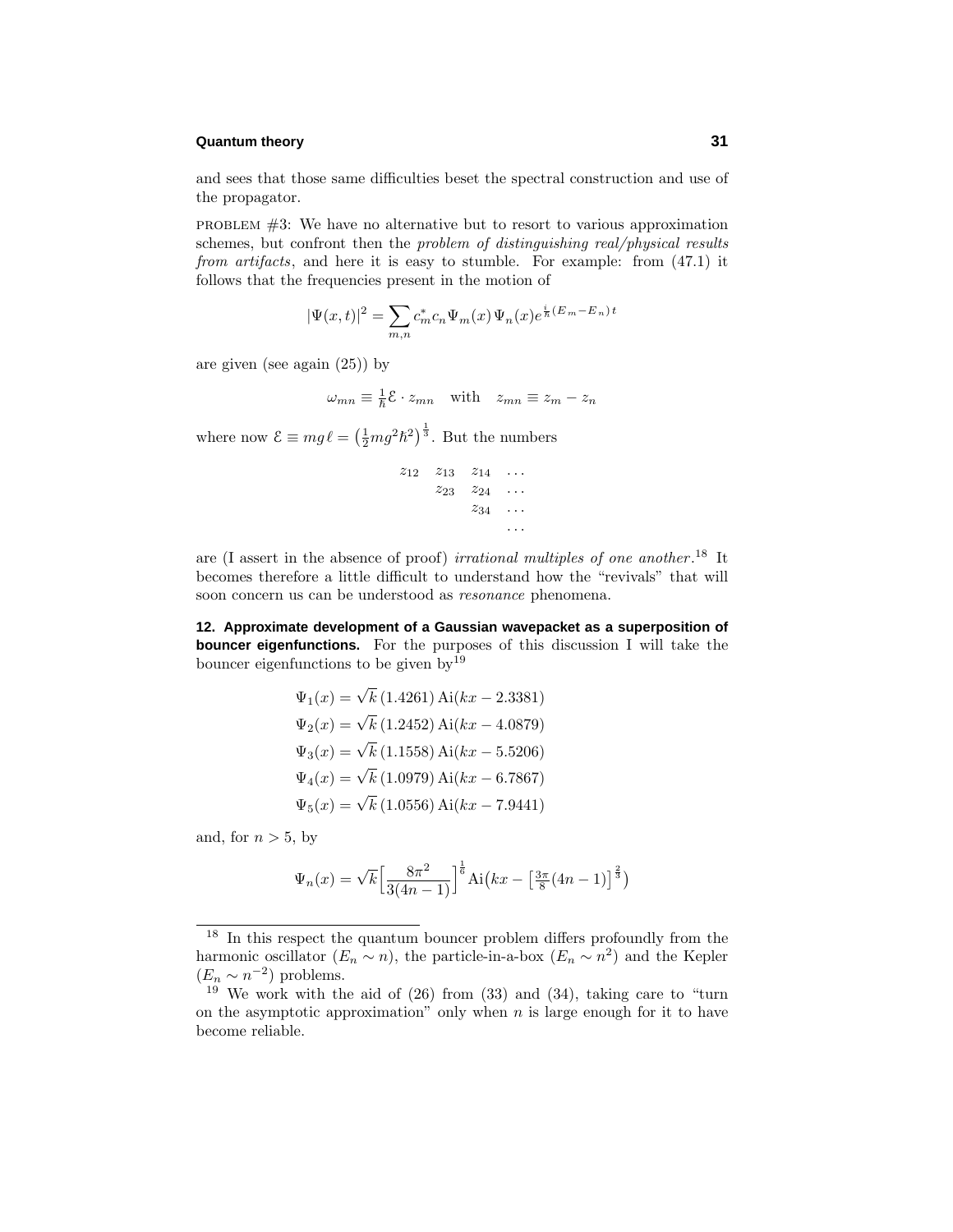To describe our initial Gaussian wavepacket we adopt a "bouncer adapted" version of (44), writing

$$
\Psi(x,0;a,s) = \frac{1}{\sqrt{s\sqrt{2\pi}}}e^{-\frac{1}{4}\left[\frac{x-a}{s}\right]^2} \quad : \quad a \gg s
$$
\n
$$
= \sqrt{k}\frac{1}{\sqrt{\sigma\sqrt{2\pi}}}e^{-\frac{1}{4}\left[\frac{z-a}{\sigma}\right]^2} \equiv \sqrt{k}\cdot\psi(z,0;\alpha,\sigma)
$$

with  $x \equiv \ell z$ ,  $a \equiv \ell \alpha$ ,  $s \equiv \ell \sigma$  and  $k \equiv \ell^{-1}$ .

The figure on the following page indicates why we might expect the integrals  $c_n$  to be relatively small unless  $E_n/mg \approx a \pm s$ : if  $E_n/mg \ll a - s$ then the integrand never departs much from zero because it is the product of a pair of functions (eigenfunction and Gaussian) that do not overlap much, while if  $E_n/mg \gg a+s$  then the Gaussian is "buzzed to death." Moreover, we expect the  $c_n$  to be most sharply peaked at  $c_{\text{max}}$  when  $\sigma \approx z_1 - z_2$ : if  $\sigma \ll z_1 - z_2$ then many eigenfunctions will be needed to capture the detail written into the Gaussian, while if  $\sigma \gg z_1 - z_2$  then many eigenfunctions will enjoy significant overlap. Those are our broad expectations. The question is: Howdo they square with the details of the situation?

Look to some illustrative numerical evidence. Take

Gaussian wavepacket =  $\psi(z, 0; 15, 1.75)$ 

where I have set  $\sigma = 1.75 \approx z_1 - z_2 = -2.3381 + 4.0879 = 1.7498$ . *Mathematica* responds to the command

# $N$ Integrate[Evaluate[ $\psi(z, 0; 15, 1.75) * \psi_n(z), \{z, 0, \infty\}$ ]]

with complaints<sup>20</sup> and this data:

| $c_1 = 0.0000$                     | $c_{14} = 0.3902$ |
|------------------------------------|-------------------|
| $c_2 = 0.0001$                     | $c_{15} = 0.3233$ |
| $c_3 = 0.0008$                     | $c_{16} = 0.2427$ |
| $c_4 = 0.0034$                     | $c_{17} = 0.1653$ |
| $c_5 = 0.0113$                     | $c_{18} = 0.1021$ |
| $c_6 = 0.0300$                     | $c_{19} = 0.0572$ |
| $c_7 = 0.0664$                     | $c_{20} = 0.0290$ |
| $c_8 = 0.1251$                     | $c_{21} = 0.0132$ |
| $c_9 = 0.2041$                     | $c_{22} = 0.0054$ |
| $c_{10} = 0.2920$                  | $c_{23} = 0.0020$ |
| $c_{11} = 0.3703$                  | $c_{24} = 0.0006$ |
| $c_{12} = 0.4191$                  | $c_{25} = 0.0002$ |
| $c_{13} = 0.4259 = c_{\text{max}}$ |                   |
|                                    |                   |

 $20$  "Underflow occurred in computation," "NIntegrate failed to converge to prescribed accuracy after 7 recursive bisections *...* "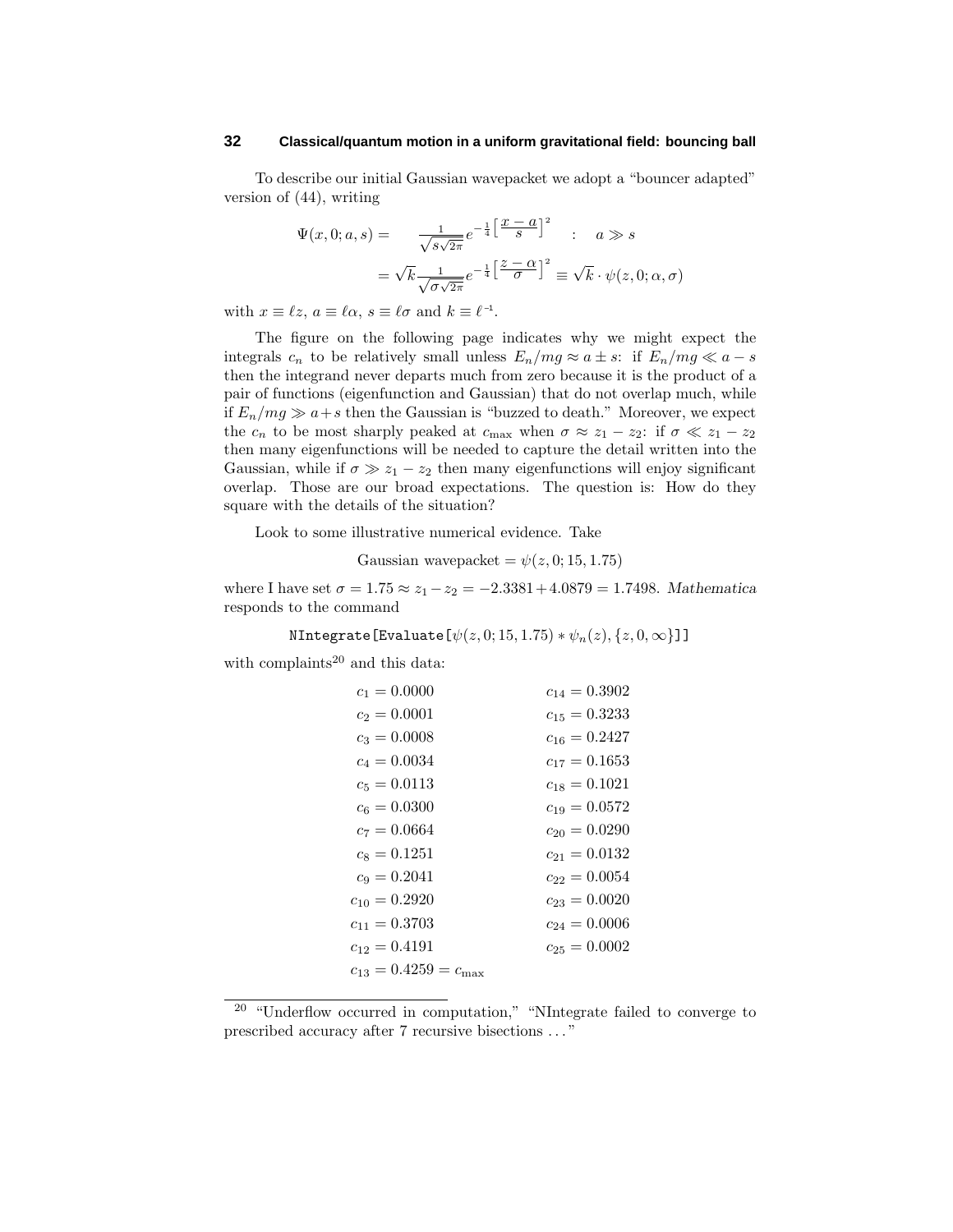

FIGURE 18: *Graphical indication of why—for distinct reasons—we* expect the  $c_n$  to be small if either  $z_n \ll \alpha$  or  $z_n \gg \alpha$ .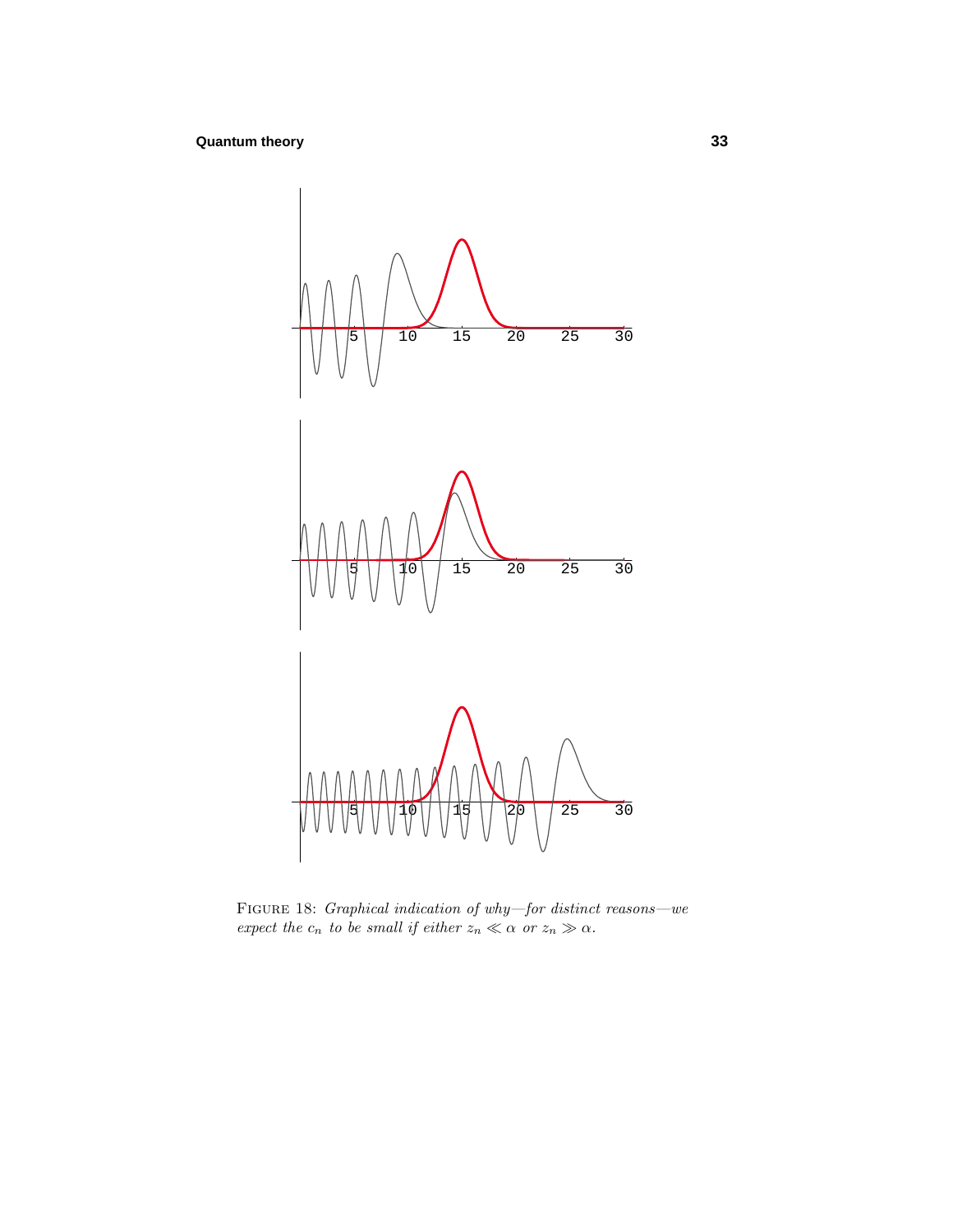

FIGURE 19: ListPlot display of the data tabulated on page 32. The  $c_n$ 's  $\bullet$  that contribute significantly to the representation of that particular Gaussian wavepacket are seen to have

 $4 = 13 - 9 \leqslant n \leqslant 13 + 9 = 22$ 

The data tabulated on page 32 is plotted above (note the roughly normal distribution), and that **it works!** is convincingly demonstrated below.<sup>21</sup> In Figures 21 I display data taken from another pair of Gaussians—one fatter, one thinner than the case  $\sigma = 1.75$  discussed above. The result is in one respect surprising, as noted in the caption.



Figure 20: Superimposed graphs of

$$
\psi(z, 0; 15, 1.75)
$$
 and  $\sum_{n=4}^{22} c_n \psi_n(z)$ 

with *c*'s taken from the data displayed in Figure 19. The difference is impreceptible.

<sup>21</sup> I am encouraged on this evidence to think that *Mathematica* supplies good data even when she complains.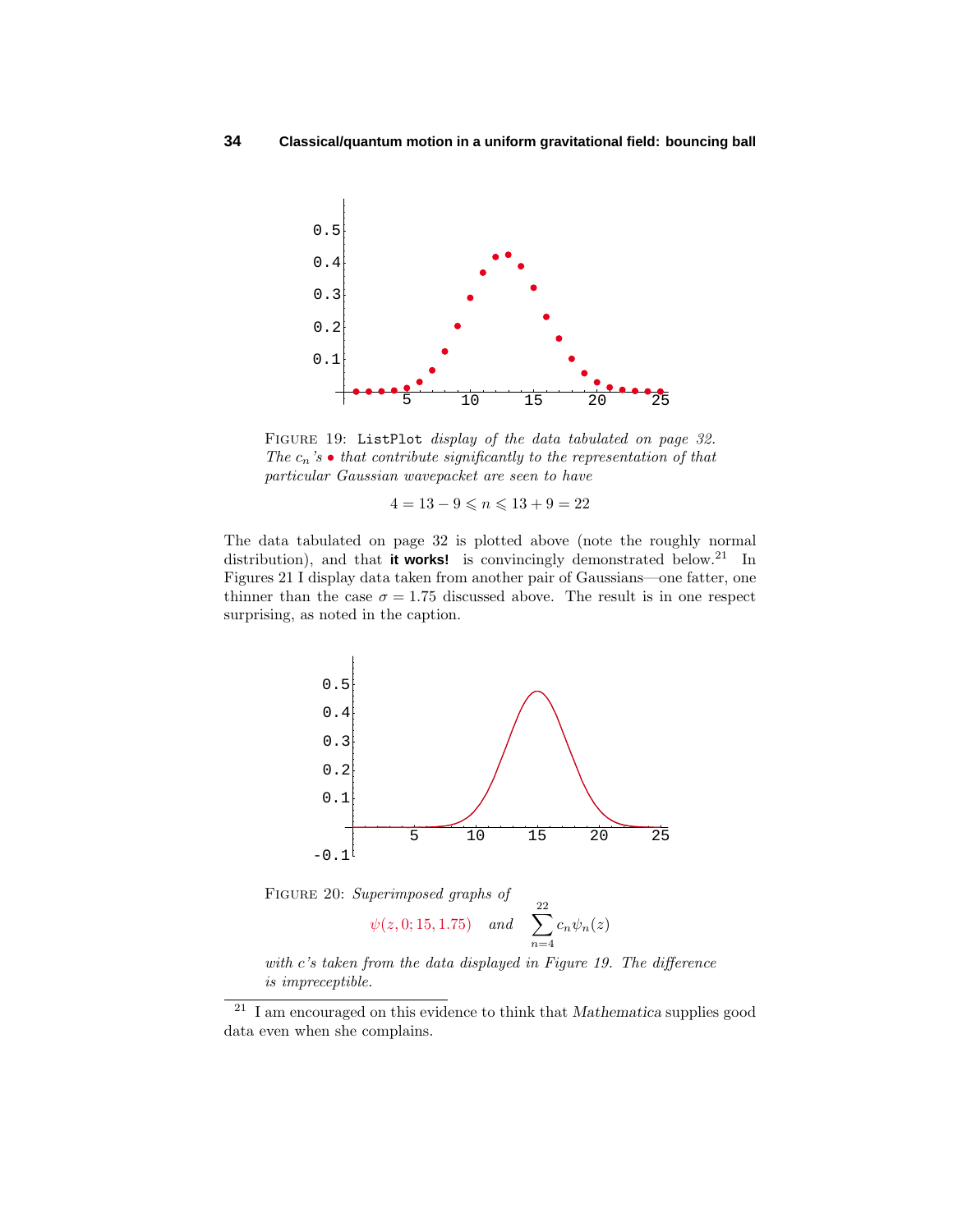

FIGURE 21 (UPPER): Here superimposed upon the data  $\bullet$  of the preceding figures is data  $\bullet$  associated with the relatively fatter Gaussian  $\sigma = 2.5$ : the *c*'s are more broadly distributed about  $c_{\text{max}}$ —precisely as anticipated.

FIGURE 21 (LOWER): Here the superimposed data  $\bullet$  is associated with the relatively sharper Gaussian  $\sigma = 1.0$ . Contrary to what we anticipated, the *c*'s are now still more narrowly distributed about *c*max.This is a development that awaits explanation.

We have proceeded thus far numerically. I turn now to discussion of some analytical aspects of the situation.<sup>22</sup> Drawing upon the integral representation (22) of the Airy function, we by (47.2) have

$$
c_n = \frac{1}{\pi} N_n \frac{1}{\sqrt{\sigma \sqrt{2\pi}}} \int_0^\infty \left\{ \int_0^\infty \cos\left( [y - z_n]u + \frac{1}{3}u^3 \right) e^{-\frac{1}{4} \left[ \frac{y - \alpha}{\sigma} \right]^2} du \right\} dy
$$

Reverse the order of integration, and (on the assumption that  $\alpha \gg \sigma$ ) replace

<sup>&</sup>lt;sup>22</sup> The pattern of the argument was sketched already by Gea-Banacloche near the end of his §2.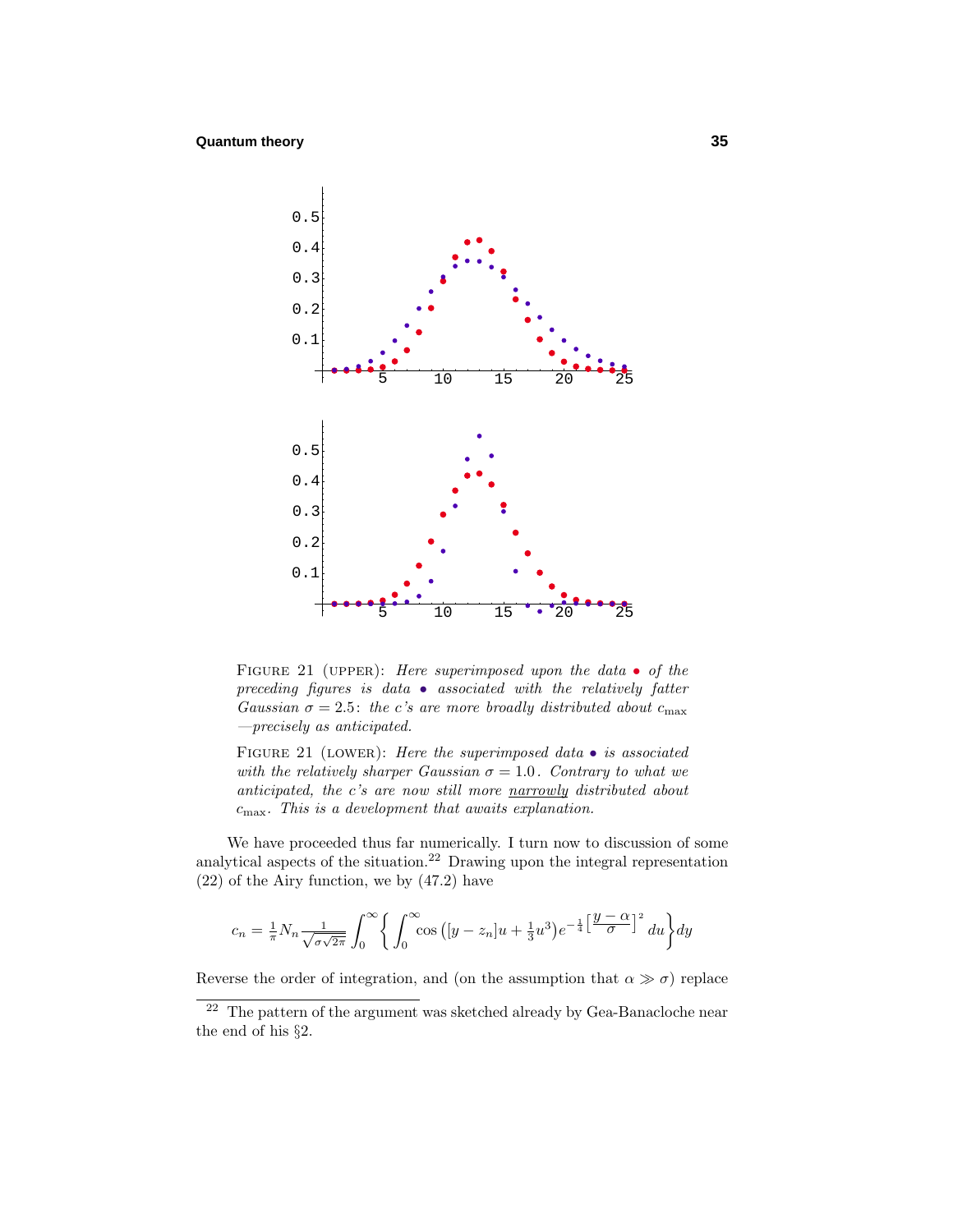$\int_0^{+\infty} dy$  by  $\int_{-\infty}^{+\infty} dy$ : *Mathematica* then supplies

$$
\left\{\text{etc.}\right\} = 2\sigma\sqrt{\pi} e^{-\sigma^2 u^2} \cos\left([\alpha - z_n]u + \frac{1}{3}u^3\right)
$$

whence

$$
c_n = \left[\frac{4\sigma}{\pi\sqrt{2\pi}}\right]^{\frac{1}{2}} N_n \int_0^\infty e^{-\sigma^2 u^2} \cos\left([\alpha - z_n]u + \frac{1}{3}u^3\right) du\tag{49}
$$

As a check on the accuracy of this result I set  $\alpha = 15$ ,  $\sigma = 1.75$  and  $n = 13$ (whence  $N_{13} = 0.8956$  and  $z_{13} = 15.3403$ ) and by numerical evaluation of the integral obtain  $c_{13} = 0.4529$ , in precise agreement with the value tabulated on page 32. I am confident that one would enjoy the same success with other values of *n*.

If  $\sigma \gg 1$ —which is (in dimensioned physical variables) to say: if

$$
a\gg s\equiv \ell\sigma\gg \ell\equiv\left(\tfrac{\hbar^2}{2m^2g}\right)^\frac{1}{3}
$$

—then the Gaussian *e*−*σ*2*u*<sup>2</sup> dies so fast that only small *u*-values contribute to the  $\int$  in (49): to exploit the implications of this fact we adopt the abbreviation  $A \equiv \alpha - z_n$  and write

$$
\cos (Au + \frac{1}{3}u^3) = \cos Au \cdot \frac{\cos (Au + \frac{1}{3}u^3)}{\cos Au}
$$
  
=  $\cos Au \cdot \left\{ 1 - \frac{1}{3}u^3 \tan Au - \frac{1}{18}u^6 + \frac{1}{162}u^9 \tan Au + \cdots \right\}$ 

*Mathematica* nowsupplies

$$
\int_0^\infty e^{-\sigma^2 u^2} \cos Au \, du = \frac{\sqrt{\pi}}{2\sigma} e^{-\frac{1}{4}A^2/\sigma^2}
$$

$$
-\int_0^\infty e^{-\sigma^2 u^2} \frac{1}{3} u^3 \sin Au \, du = \frac{\sqrt{\pi}}{2\sigma} e^{-\frac{1}{4}A^2/\sigma^2} \cdot \frac{A^3 - 6A\sigma^2}{24\sigma^6}
$$

. . . subsequent integrals are also "elementary"

on which basis we have

$$
c_n = \frac{1}{\sqrt{\sigma\sqrt{2\pi}}} N_n e^{-\left[\alpha - z_n\right]^2/4\sigma^2} \cdot \left\{ 1 + \frac{\left[\alpha - z_n\right]^3 - 6\left[\alpha - z_n\right]\sigma^2}{24\sigma^6} + \dots \right\} \tag{50}
$$

This result accounts nicely for the Gaussian patterns evident in Figure 19 and Figure 21 (upper), and provides insight into the circumstance responsible for the slight deviations from "Gaussianness" evident in Figure 21 (lower).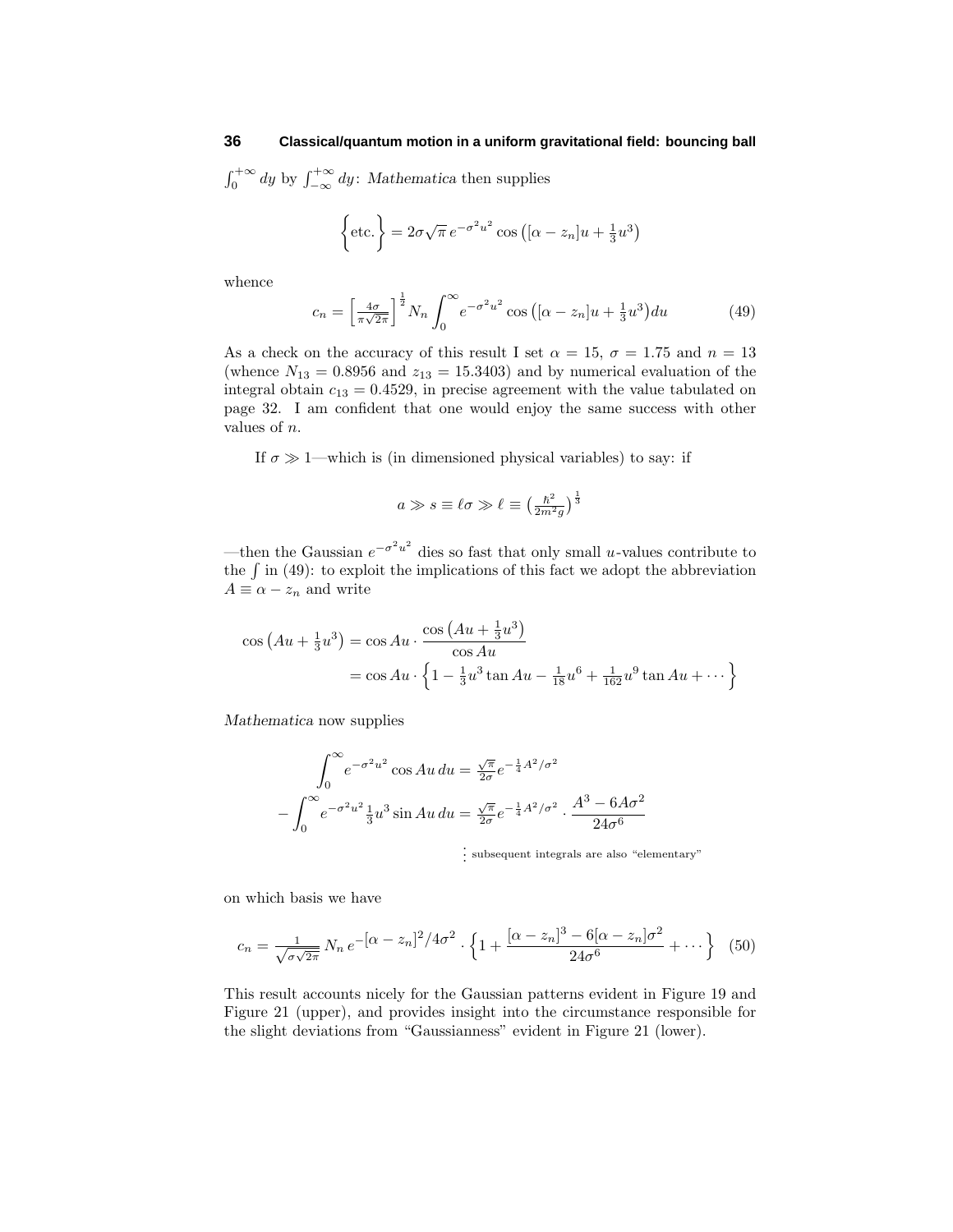**13. See the dropped wavepacket bounce: motion of the mean and of other low-order moments.** Generally, to launch

$$
\Psi(x,0) = \sum_{n} c_m \Psi_n(x)
$$

into dynamical motion we have only to let the individual eigenfunctions start buzzing, each with its own characteristic eigenfrequency  $\omega_n = E_n/\hbar$ :

$$
\Psi(x,t) = \sum_{n} c_m \Psi_n(x) e^{-i\omega_n t}
$$
\n(51)

We have special interest in the motion of the associated probability density<sup>23</sup>

$$
|\Psi(x,t)|^2 = \sum_{m} \sum_{n} c_m c_n \Psi_m(x) \Psi_n(x) e^{i(\omega_m - \omega_n)t}
$$
  
= 
$$
\sum_{m} \sum_{n} c_m c_n \Psi_m(x) \Psi_n(x) \cos \omega_{mn} t \text{ with } \omega_{mn} \equiv \omega_m - \omega_n
$$
  
= 
$$
\sum_{n} [c_n \Psi_n(x)]^2 + 2 \sum_{m>n} \sum_{n} c_m c_n \Psi_m(x) \Psi_n(x) \cos \omega_{mn} t
$$
 (52)

Notice that if only two eigenstates enter into the construction of  $\Psi(x,0)$ 

$$
\Psi(x,0) = c_1 \Psi_1(x) + c_2 \Psi_2(x)
$$

then (52) becomes

$$
|\Psi(x,t)|^2 = [c_1\Psi_1(x)]^2 + [c_2\Psi_2(x)]^2 + 2c_1c_2\Psi_1(x)\Psi_2(x)\cos\{(\omega_1 - \omega_2)t\}
$$

Such motion is necessarily periodic. But if three (or more) eigenstates enter into the construction of  $\Psi(x,0)$  then the description of  $|\Psi(x,t)|^2$  involves terms proportional to each of the following

$$
\cos\left\{(\omega_1 - \omega_2)t\right\} \qquad \cos\left\{(\omega_1 - \omega_3)t\right\}
$$

$$
\cos\left\{(\omega_2 - \omega_3)t\right\}
$$

and will, in general, be aperiodic: periodicity in such a circumstance requires the existence of integers  $p$ ,  $q$  and  $r$  such that it is possible to write

$$
(\omega_1 - \omega_2)\tau = p \cdot 2\pi
$$
  
\n
$$
(\omega_1 - \omega_3)\tau = q \cdot 2\pi
$$
  
\n
$$
(\omega_2 - \omega_3)\tau = r \cdot 2\pi
$$
 with some appropriately selected  $\tau$ 

Which is to say:

$$
\frac{\omega_1 - \omega_2}{\omega_1 - \omega_3}
$$
,  $\frac{\omega_1 - \omega_2}{\omega_2 - \omega_3}$  and  $\frac{\omega_1 - \omega_3}{\omega_2 - \omega_3}$  must all be rational numbers

<sup>&</sup>lt;sup>23</sup> The applications of specific interest to us present only real  $\psi_n$ 's and real *cn*'s, so I omit all of the anticipated <sup>∗</sup>'s from my equations.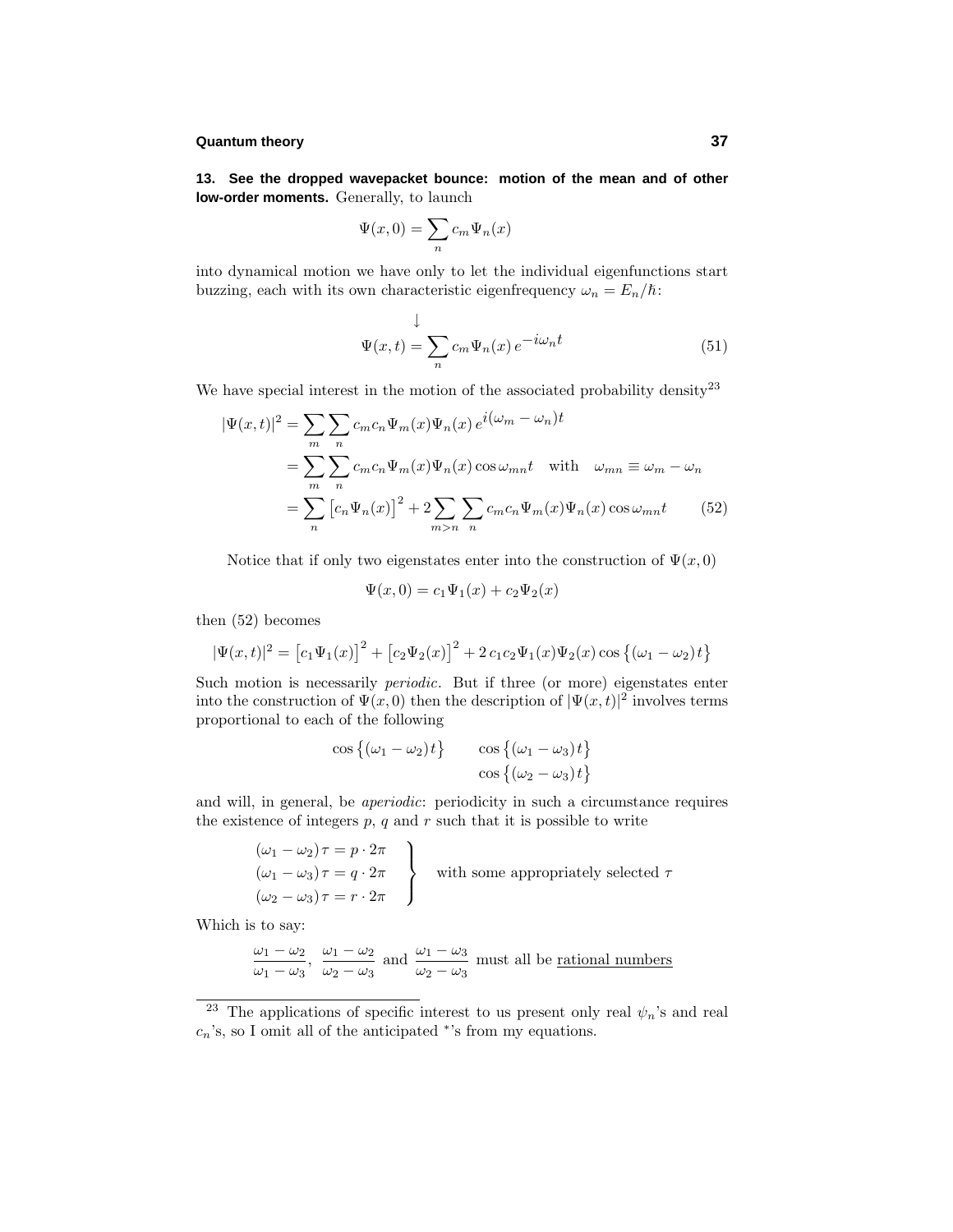Of course, if two of those ratios are rational then the rationality of the third is automatic, but that does not diminish the force of the preceding periodicity condition.<sup>24</sup>

Returning now from generalities to the bouncer: At (25) we had

$$
E_n = mg \left(\frac{\hbar^2}{2m^2 g}\right)^{\frac{1}{3}} z_n
$$
: BOUNCER EIGENVALUES

so

$$
\omega_n = \left(\frac{mg^2}{2\hbar}\right)^{\frac{1}{3}} z_n \tag{53}
$$

gives

$$
\frac{\omega_p-\omega_q}{\omega_r-\omega_s}=\frac{z_p-z_q}{z_r-z_s}
$$

I have no idea how to prove<sup>25</sup> so must be content to

**CONJECTURE** : All ratios 
$$
\frac{z_p - z_q}{z_r - z_s}
$$
 are irrational (54)

and on this basis to conclude that the motion of  $|\Psi(x,t)|^2$  is (except in trivial cases of the sort described above) aperiodic.<sup>26</sup> The recurrent "collapses" and "revivals" which are the subject of Gea-Banacloche's §4 must evidently be subtle phenomena, related only distantly to the familiar "periodicity of a bouncing ball" ... but I get ahead of myself: we must first *expose* those (surprising) phenomena before it will make sense to try to understand them.

From (52) it follows that

$$
\langle x \rangle_{\text{at time } t} = \sum_{m} \sum_{n} c_{m} c_{n} \langle x \rangle_{mn} \cos \omega_{mn} t
$$
\n
$$
\langle x \rangle_{mn} \equiv \int_{0}^{\infty} \Psi_{m}(x) x \Psi_{n}(x) dx
$$
\n(55)

Generally, we look to  $\langle x \rangle$  because it is an object of direct physical/intuitive interest, and because its *t*-dependence is something we can graph (whereas to graph  $|\Psi(x,t)|^2$  we must run a movie, and the graphical display of  $\Psi(x,t)$  is

<sup>24</sup> Generally, for what it's worth: from *ν* frequencies one can construct  $N \equiv \frac{1}{2}\nu(\nu - 1)$  frequency differences (together with their negatives), and from those one can construct  $\frac{1}{2}N(N-1)$  ratios (together with their reciprocals). From a properly selected  $(N-1)$  of those ratios (it suffices to select ratios all of which have the same denominator) one can construct all the others, and if those  $(N-1)$  are rational then so are all the others, but not otherwise.

<sup>25</sup> I will pay \$100 for either a proof or a counterexample!

<sup>&</sup>lt;sup>26</sup> Of course, the ratios  $(z_p - z_q)/(z_r - z_s)$  are *always* rational when the zeros are described only to finitely many decimal places. As in practice they always will be. The implication is that we must be alert to the psuedo-periodicity which is an artifact of numerical calculation.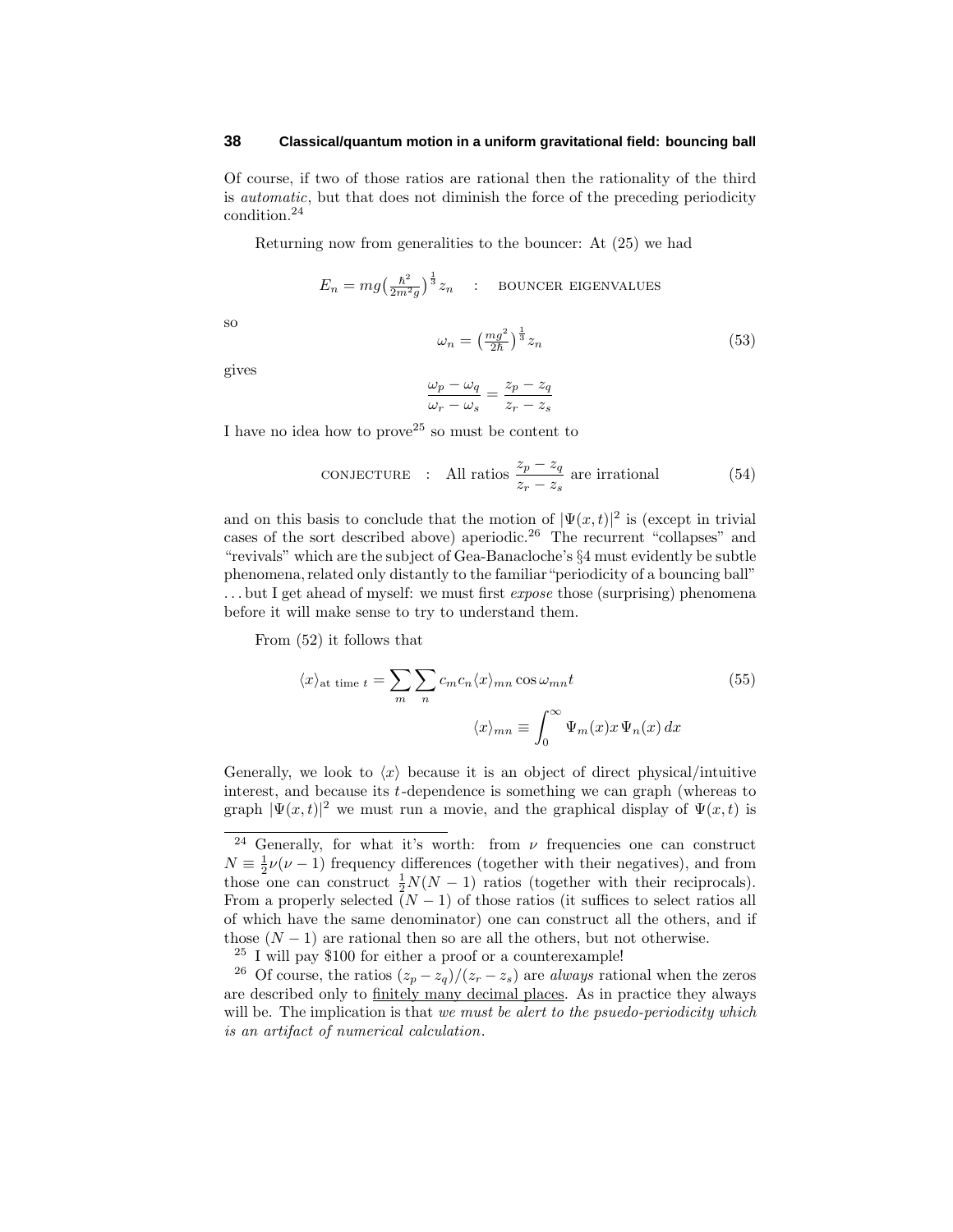even more awkward). We might in the same spirit look to the *t*-dependence of  $\Delta x \equiv \sqrt{\langle (x - \langle x \rangle)^2 \rangle}$ , and have diminishing interest also in the moving higher moments of  $|\Psi(x,t)|^2$ . Thus, in the case of the bouncer, do we acquire interest in integrals (or "matrix elements") of the form

$$
\langle x^p \rangle_{mn} = k \int_0^\infty \text{Ai}(kx - z_m) \text{Ai}(kx - z_n) x^p dx
$$

 $\dots$  which I will discuss in the case  $k = 1$  and (compare page 25) notate

$$
\langle z^p \rangle_{mn} = \int_0^\infty \text{Ai}(z - z_m) \, \text{Ai}(z - z_n) \, z^p \, dz \tag{56}
$$

These are precisely the objects concerning which Goodmanson—building upon the inspired conjectures of Gea-Banacloche—had at (42) and (43) such sharp things to say.

Recall, before we get down to work, that at (6) we found that the classical motion of a ball that at time  $t = 0$  is dropped from height  $a = \frac{1}{8}g\tau^2$  can be described

$$
x(t) = \left[\frac{2}{3} + \frac{4}{\pi^2} \left\{ \frac{1}{1^2} \cos \left[ 2\pi \frac{t}{\tau} \right] - \frac{1}{2^2} \cos \left[ 4\pi \frac{t}{\tau} \right] + \frac{1}{3^2} \cos \left[ 6\pi \frac{t}{\tau} \right] - \dotsb \right\} \right] \cdot a \quad (57)
$$

and that by Ehrenfest's theorem<sup>27</sup> we might anticipate that the motion lent to  $\langle x \rangle_t$  by (55) will reproduce that of  $x(t)$ : this, however, turns out to be very distinctly and dramatically not the case.

Our immediate assignment is to bring (55) to a form that can be readily digested by *Mathematica*, for we have no choice but to proceed by numerical analysis of illustrative cases. We will take our initial wavepacket to be the Gaussian  $\Psi(x, 0; 15, 1.75)$  concerning which we developed a lot of information in §12: it will be dropped from a height  $a = 15\ell$ , and has  $s = 1.75\ell \ll a$ . We know from Figure 20 that we can write

$$
\Psi(x,0;15,1.75) = \sum_{n=4}^{22} c_n \Psi_n(x) \text{ in good approximation}
$$

where the relevant  $c_n$ -values were computed and tabulated on page  $32^{28}$  and the relevant Airy zeros  $z_n$  are tabulated on the next page. Drawing upon  $(53)$ we will write

$$
\omega_{mn}t = (z_m - z_n)\theta \quad \text{with} \quad \theta \equiv \left(\frac{mg^2}{2\hbar}\right)^{\frac{1}{3}}t \; : \; \text{dimensionless} \tag{58}
$$

$$
\sum_{4}^{22} (c_n)^2 = 0.9999 \approx 1.0000
$$

<sup>&</sup>lt;sup>27</sup> See L. E. Ballentine, *Quantum Mechanics* (1990), page 296; David Bohm, Quantum Theory (1951), §9.26; J. J. Sakurai, Modern Quantum Mechanics  $(1994)$ , page 126.

<sup>&</sup>lt;sup>28</sup> The accuracy/sufficiency of that list, implicit already in Figure 20, is further supported by the observation that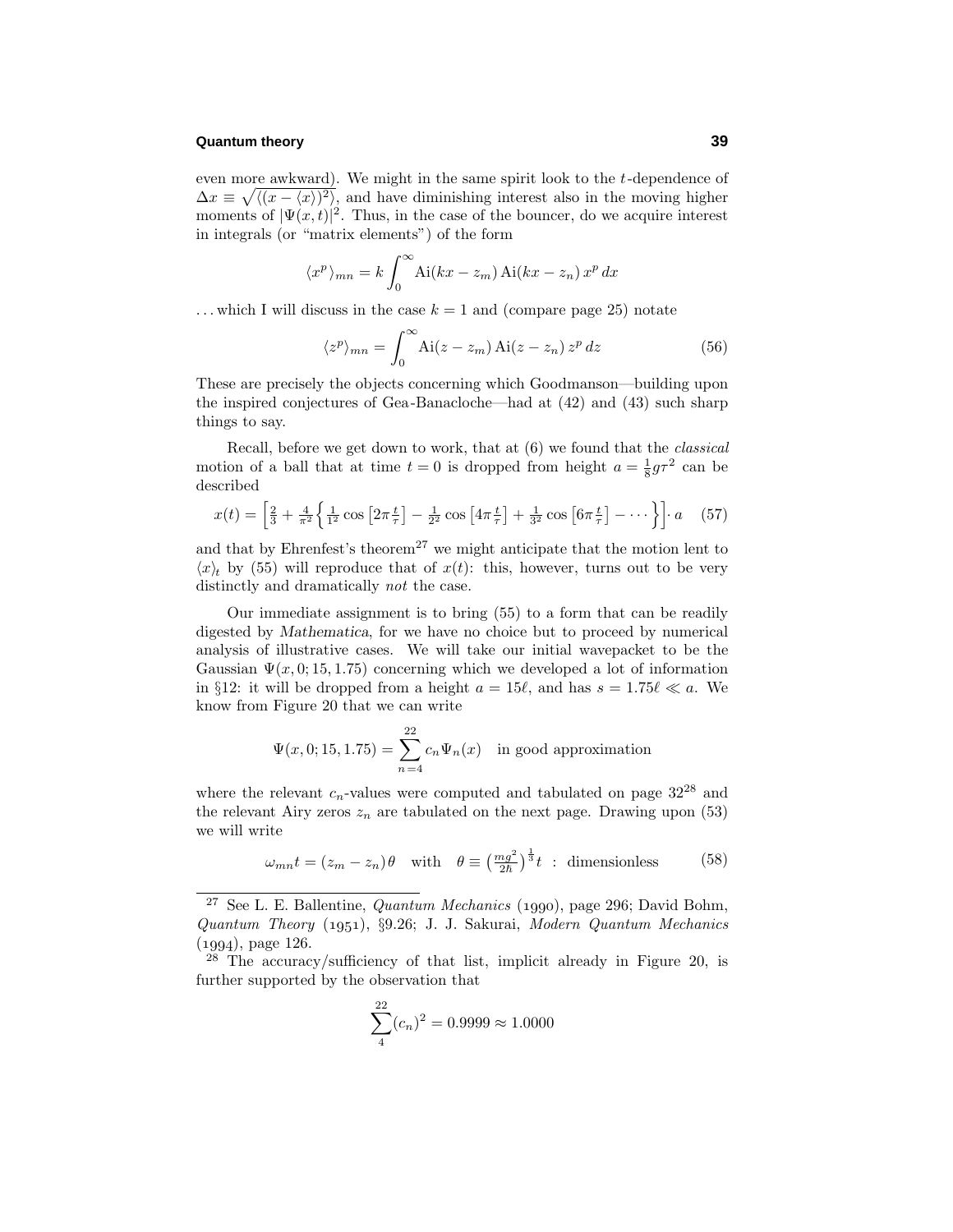| $z_4 = 6.7867$     | $z_{14} = 16.1327$ |
|--------------------|--------------------|
| $z_5 = 7.9441$     | $z_{15} = 16.9056$ |
| $z_6 = 9.0227$     | $z_{16} = 17.6613$ |
| $z_7 = 10.0402$    | $z_{17} = 18.4011$ |
| $z_8 = 11.0085$    | $z_{18} = 19.1264$ |
| $z_9 = 11.9360$    | $z_{19} = 19.8381$ |
| $z_{10} = 12.8288$ | $z_{20} = 20.5373$ |
| $z_{11} = 13.6915$ | $z_{21} = 21.2248$ |
| $z_{12} = 14.5278$ | $z_{22} = 21.9014$ |
| $z_{13} = 15.3408$ |                    |

we will use (not physical time  $t$  but) "dimensionless time"  $\theta$  to parameterize the progress of moving points.

Making use now of Goodmanson's relations (42.1) and (43.1)—relations that Gea-Banacloche was clever enough to extract speculatively from numerical data—we find that (55) can be rendered

$$
\langle z \rangle_{\theta} = \frac{2}{3} \sum_{4}^{22} c_n c_n z_n - 4c_4 \sum_{5}^{22} (-)^{n-4} c_n \frac{\cos[(z_n - z_4)\theta]}{(z_n - z_4)^2} - 4c_5 \sum_{6}^{22} (-)^{n-5} c_n \frac{\cos[(z_n - z_5)\theta]}{(z_n - z_5)^2} - \dots + 4c_{21} c_{22} \frac{\cos[(z_{22} - z_{21})\theta]}{(z_{22} - z_{21})^2}
$$
(59)

For purposes of comparison we return in this light to (57), the classical counterpart of the preceding equation: we write  $x = z\ell$ ,  $a = 15\ell$  and notice that a ball dropped from initial height  $15\ell$  bounces with physical period (or "*t*-period")

$$
\tau = \sqrt{\frac{8}{g}15\ell} = \sqrt{120 \left(\frac{\hbar^2}{2m^2 g^4}\right)^{\frac{1}{3}}}
$$

and that therefore

$$
t/\tau = \frac{1}{\sqrt{120}} \left(\frac{2m^2 g^4}{\hbar^2}\right)^{\frac{1}{6}} \left(\frac{2\hbar}{mg^2}\right)^{\frac{1}{3}} \theta = \frac{1}{\sqrt{60}} \theta \equiv \frac{\theta}{\text{``$\theta$-period''}}
$$

Thus does (57) become

$$
z(\theta) = \left[\frac{2}{3} + \frac{4}{\pi^2} \left\{ \frac{1}{1^2} \cos \left[ 2\pi \frac{\theta}{\sqrt{60}} \right] - \frac{1}{2^2} \cos \left[ 4\pi \frac{\theta}{\sqrt{60}} \right] + \frac{1}{3^2} \cos \left[ 6\pi \frac{\theta}{\sqrt{60}} \right] - \dots \right\} \right] \cdot 15
$$

It is, however, computationally more efficient to work from the dropped-insteadof-lofted variant of (3): from

$$
x(t) = a - \frac{1}{2}gt^2 = a\left[1 - 4(t/\tau)^2\right] \quad : \quad -\frac{1}{2}\tau < t < +\frac{1}{2}\tau
$$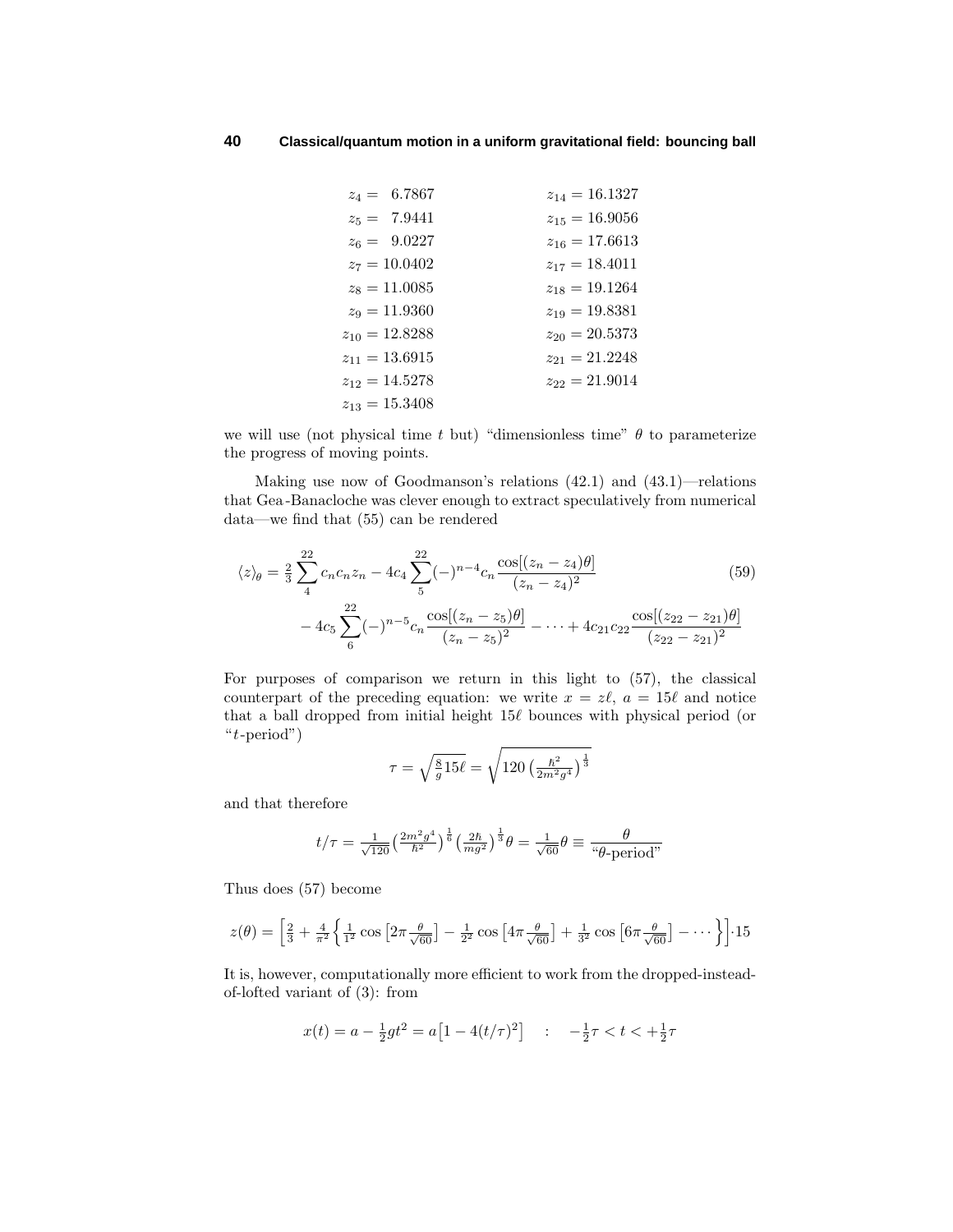it follows in dimensionless variables that (in the case  $a = 15\ell$ )

$$
z(\theta) = 15[1 - 4(\theta/\sqrt{60})] = 15 - \theta^2 \quad : \quad -\sqrt{15} < \theta < +\sqrt{15}
$$

which, when repeated periodically (bounce-bounce-bounce *...*), becomes

$$
z(\theta) = \sum_{n} \left[ 15 - (\theta - n\sqrt{60})^2 \right] \cdot \text{UnitStep}[15 - (\theta - n\sqrt{60})^2] \tag{60}
$$

It is from (59) and (60) that *Mathematica* has generated the following figures:



FIGURE 22: Here and in subsequent figures, the black curve derives from (59), the red curve from its classical counterpart (60). The *θ*-axis runs  $\rightarrow$ , the *z*-axis runs  $\uparrow$ . We see that initially  $\langle z \rangle_{\theta}$  moves along the classical parabola, but rebounds before it quite reaches the reflective barrier  $z = 0$ . The first classical bounce occurs at time  $\theta = \sqrt{15} = 3.87298.$ 



FIGURE 23: The oscillation of  $\langle z \rangle_{\theta}$  is seen over a longer initial interval to diminish in both amplitude and frequency.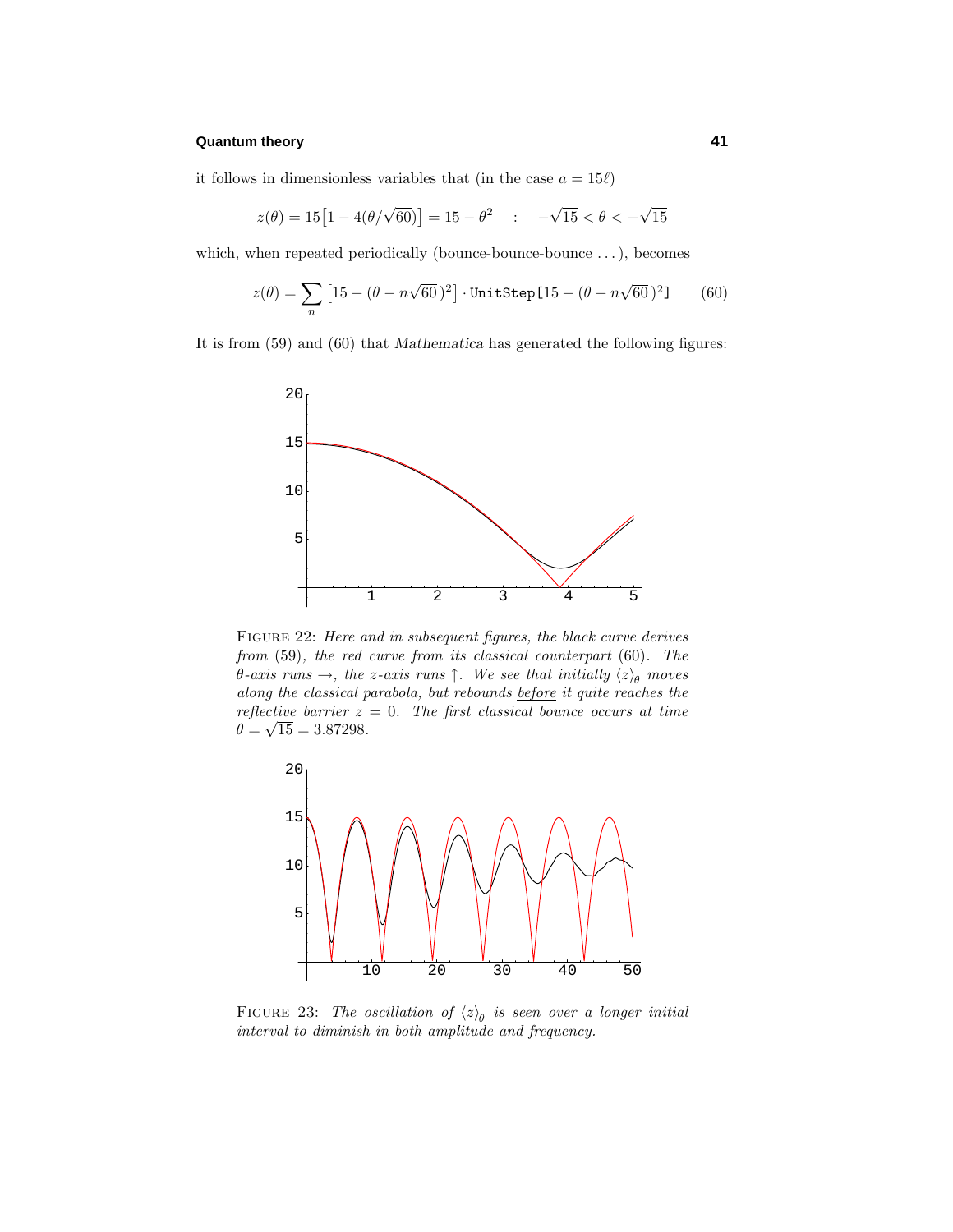

FIGURE 24: Over a still longer time interval  $\langle z \rangle_{\theta}$  is seen to become nearly quiescent, and then to begin small oscillation at a higher frequency. It becomes clear on this longer time base that the

time-averaged value of  $\langle z \rangle_{\theta} = 10$  $= \frac{2}{3} \cdot 15$  $=$  classically expected value: see  $(9)$ 



Figure 25: Magnified central region of the preceding figure. The higher frequency of the (phase-shifted) reborn oscillations invites description as a kind of "frequency doubling."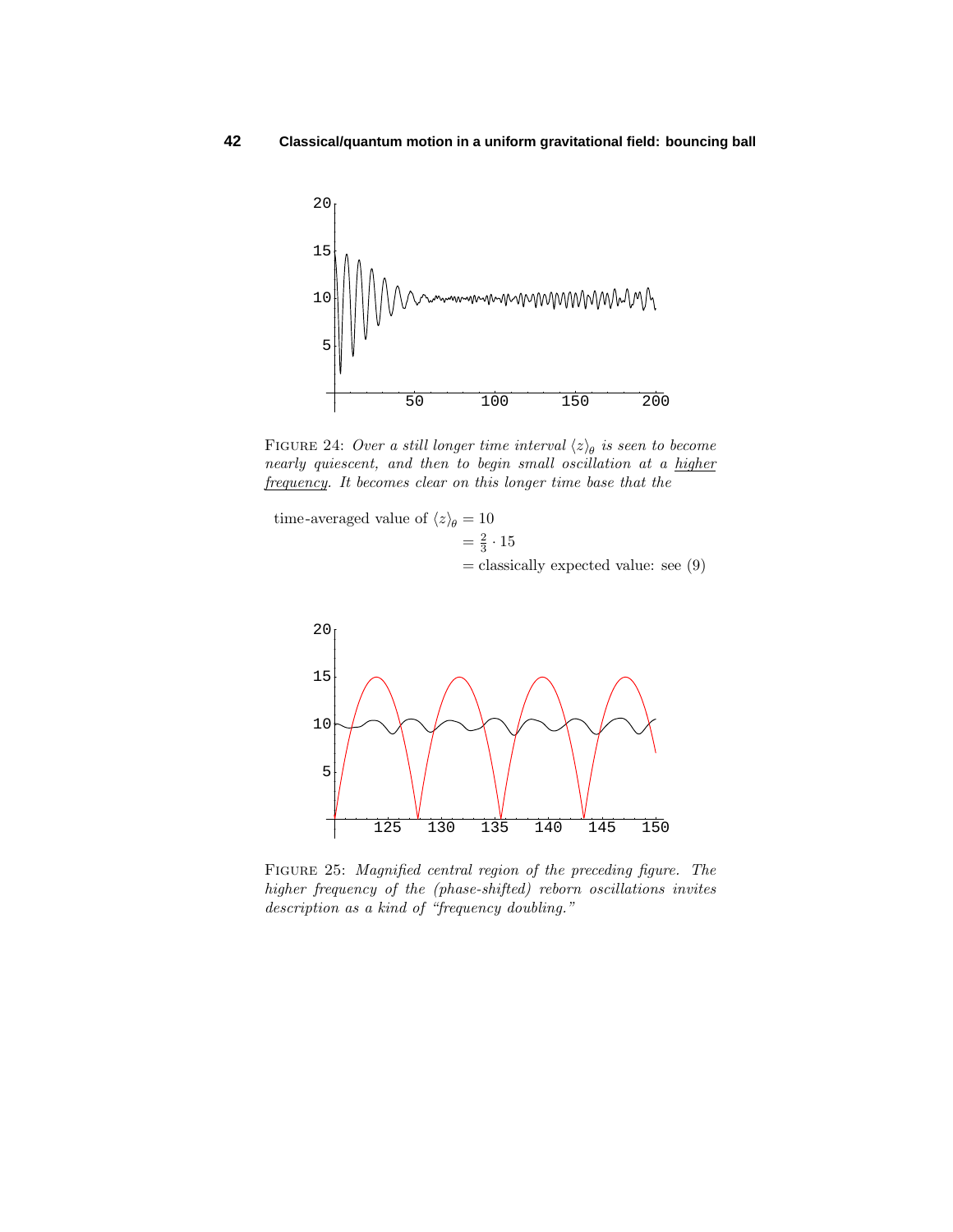

FIGURE 26: In time the reborn oscillations grow in amplitude and revert to something like their former amplitude/frequency relation.



FIGURE 27: The oscillations of  $\langle z \rangle_{\theta}$  are seen over long times to display semi-random (chaotic?) extinctions and rebirths. This is a clear example of the **collapse & revival phenomenon** that has recently been recognized to be a ubiquitous feature of semi-classical quantum physics. The "quantum motion of the mean" shown here is in marked contrast to what one might have anticipated from a naive application of Ehrenfest's theorem.

From Goodmanson's relations (42) and (43) it follows that to obtain a description of the motion of the second moment of position we have onto to make the replacements

$$
2(-)^{n-p}(z_n - z_p)^{-2} \longrightarrow \frac{\frac{8}{15}z_n^2}{24(-)^{n-p}(z_n - z_p)^{-4}}
$$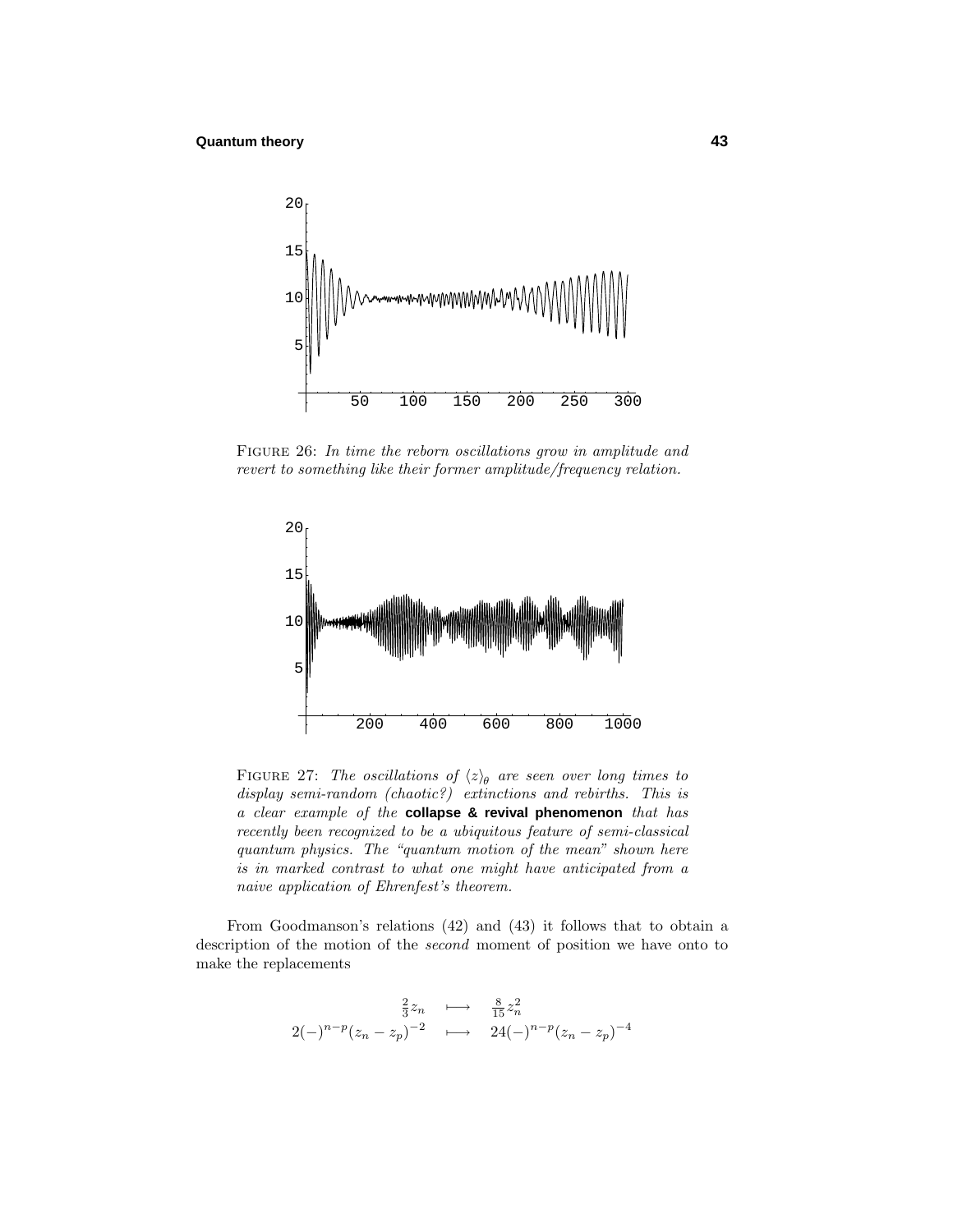in (59). That procedure gives

$$
\langle z^2 \rangle_{\theta} = \frac{8}{15} \sum_{4}^{22} c_n c_n z_n^2 - 48 c_4 \sum_{5}^{22} (-)^{n-4} c_n \frac{\cos[(z_n - z_4)\theta]}{(z_n - z_4)^4}
$$
(61)  
- 48c<sub>5</sub>  $\sum_{6}^{22} (-)^{n-5} c_n \frac{\cos[(z_n - z_5)\theta]}{(z_n - z_5)^4} - \dots + 48c_{21} c_{22} \frac{\cos[(z_{22} - z_{21})\theta]}{(z_{22} - z_{21})^4}$ 

But before we look to the graphical implications of (61) we pause to acquire some benchmarks:

From the bouncer-adapted Gaussian

$$
\psi(z,0;\alpha,\sigma) = \frac{1}{\sqrt{\sigma\sqrt{2\pi}}}e^{-\frac{1}{4}\left[\frac{(z-\alpha)}{\sigma}\right]^2} \quad : \quad \alpha \gg \sigma > 0
$$

we have

$$
\langle z^0 \rangle = 1
$$
  
\n
$$
\langle z^1 \rangle = \alpha
$$
  
\n
$$
\langle z^2 \rangle = \alpha^2 + \sigma^2
$$
  
\n
$$
(\Delta z)^2 \equiv \langle (z - \langle z \rangle)^2 \rangle = \langle z^2 \rangle - \langle z \rangle^2 = \sigma^2
$$

which in the case of immediate interest—the case  $\psi(z, 0; 15, 1.75)$ —should mark the initial values

$$
\langle z^1 \rangle_0 = 15
$$
  
\n
$$
\langle z^2 \rangle_0 = 228.063
$$
  
\n
$$
(\Delta z)_0^2 = (1.75)^2 = 3.063
$$
\n(62.1)

of such curves as we will be examining—as, indeed,  $\langle z^1 \rangle_0 = 15$  does already mark the initial values of the curves shown in Figures 22, 23, 24, 26 & 27. Now let the classical bouncer distribution (8) be written

$$
Q(z) = \frac{1}{2\sqrt{\alpha(\alpha - z)}}
$$

and look to the associated *classical* moments  $\langle z^p \rangle$ classical  $\equiv \int_0^\alpha z^p Q(z) dz$ . Enlarging slightly upon results reported already at (9), we have

$$
\langle z^0 \rangle_{\text{classical}} = 1
$$
  
\n
$$
\langle z^1 \rangle_{\text{classical}} = \frac{2}{3}\alpha
$$
  
\n
$$
\langle z^2 \rangle_{\text{classical}} = \frac{8}{15}\alpha^2
$$
  
\n
$$
(\Delta z)^2_{\text{classical}} = \frac{4}{45}\alpha^2
$$
  
\n
$$
\langle z^1 \rangle_{\infty} = 10
$$

which at  $\alpha = 15$  become

$$
\langle z^1 \rangle_{\infty} = 10
$$
  

$$
\langle z^2 \rangle_{\infty} = 120
$$
  

$$
(\Delta z)^2_{\infty} = 20
$$
 (62.2)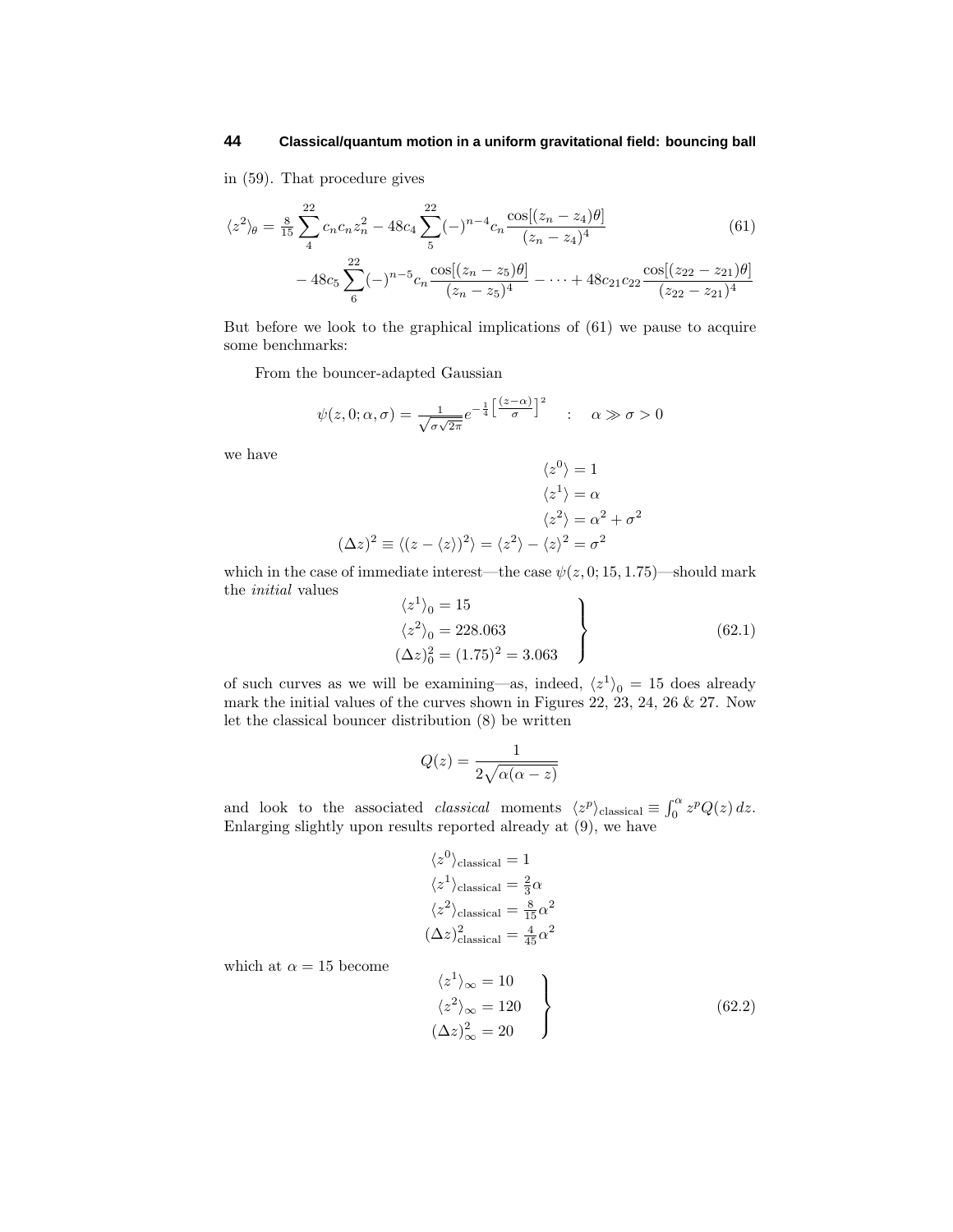We have learned to anticipate that these are the numbers about which our quantum curves will asymptotically dither (whence the subscript  $_{\infty}$ ) ...as already the curves in Figures 27–32 were seen to dither about  $\langle z^1 \rangle_{\infty} = 10$ .

I present now a portfolio of figures—based upon (61)—which illustrate aspects of the time-dependence of the second moment  $\langle z^2 \rangle_{\theta}$ , followed by a second portfolio—based jointly upon (61) and (59)—showing the motion of the "squared uncertainty"  $(\Delta z)_{\theta}^2$ .



FIGURE 28: Early motion of  $\langle z^2 \rangle$ . From the fact that the initial value is in agreement with (62*.*1) we conclude that the truncations built into (61) do not introduce significant inaccuracies. Here and in subsequent figures, the red curve is an amplified trace of the classical motion  $z_{\text{classical}}(\theta)$ , and is intended to serve only as a clock.



FIGURE 29: Motion of  $\langle z^2 \rangle$  over the longer term. Compare Figure 28.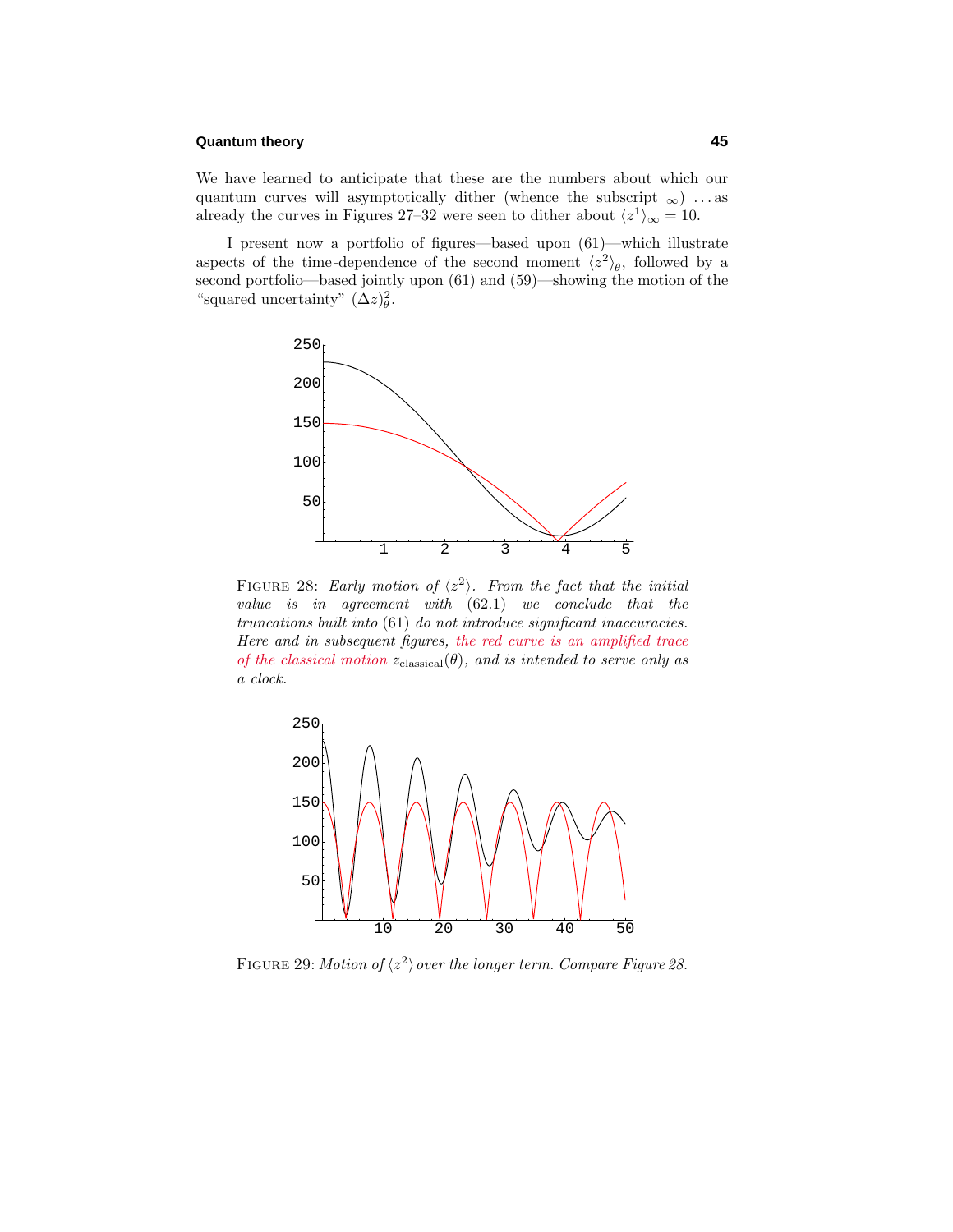

FIGURE 30: The motion of  $\langle z^2 \rangle$  "collapses" to the value anticipated at (62*.*2).



Figure 31: Collapse is followed by a "revival" even more distinct than that exhibited by the first moment (Figure 26).



FIGURE 32: The phase shift and frequency doubling encountered already in Figure 25 show up also in the motion of  $\langle z^2 \rangle$ .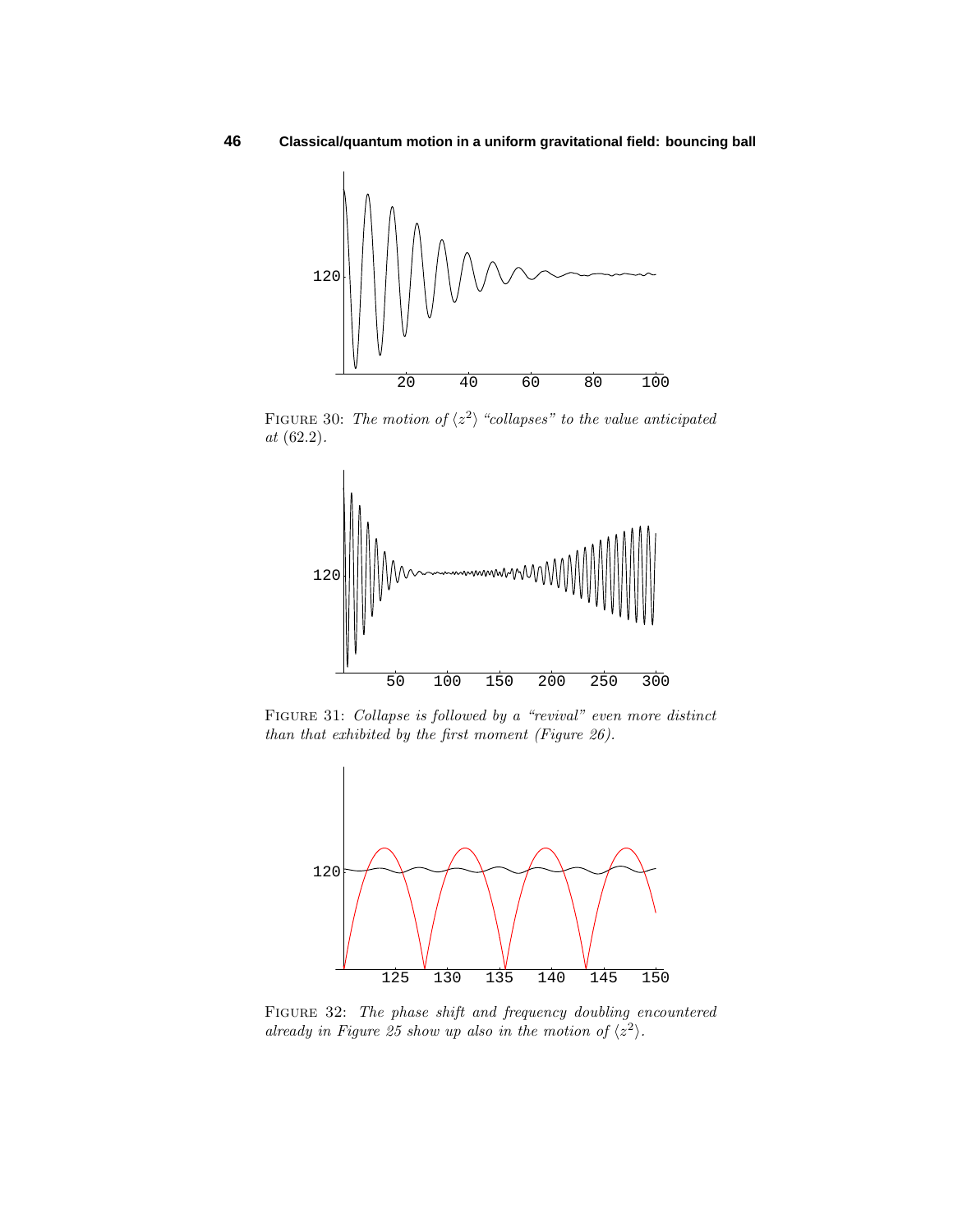

FIGURE 33: Semi-chaotic motion of  $\langle z^2 \rangle$  in the long term. This ends the set of figures relating to the motion of  $\langle z^2 \rangle$ : we turn now to the motion of  $(\Delta z)^2$ .



FIGURE 34: *Initial motion of*  $(\Delta z)^2$ . The *initial value conforms* to (62*.*1), and during the first part of the first bounce the growth of  $(\Delta z)^2$  *is plausibly hyperbolic, as for a particle in free fall.*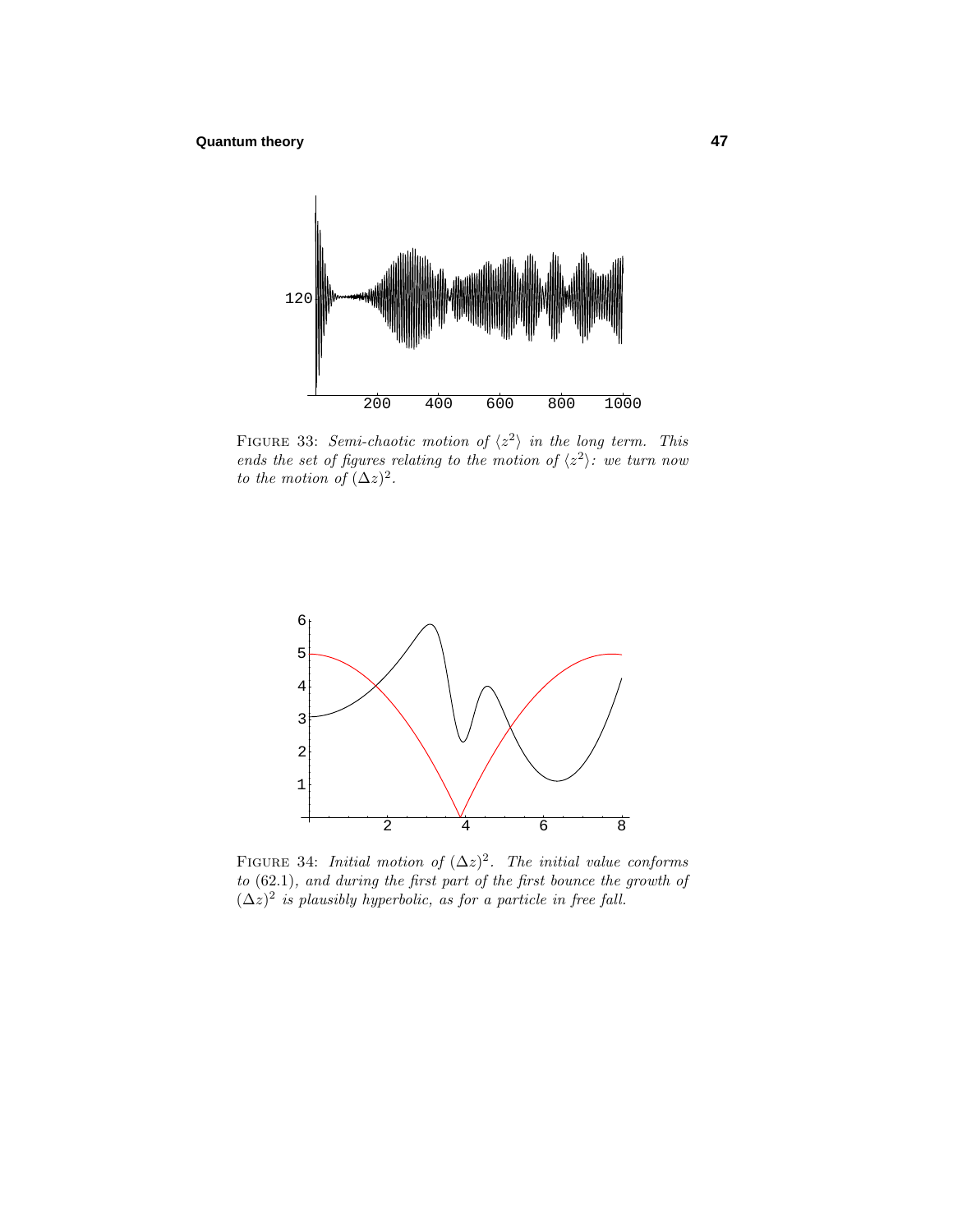

FIGURE 35 : Motion of  $(\Delta z)^2$  in the longer term. Note the details coincident with the classical bounce points, other details that slightly anticipate the top of the classical flight.



FIGURE 36: The motion of  $(\Delta z)^2$  in the still longer term does not display a conspicuous collapse, but does asymptotically dither about the classical value given in (62*.*2).